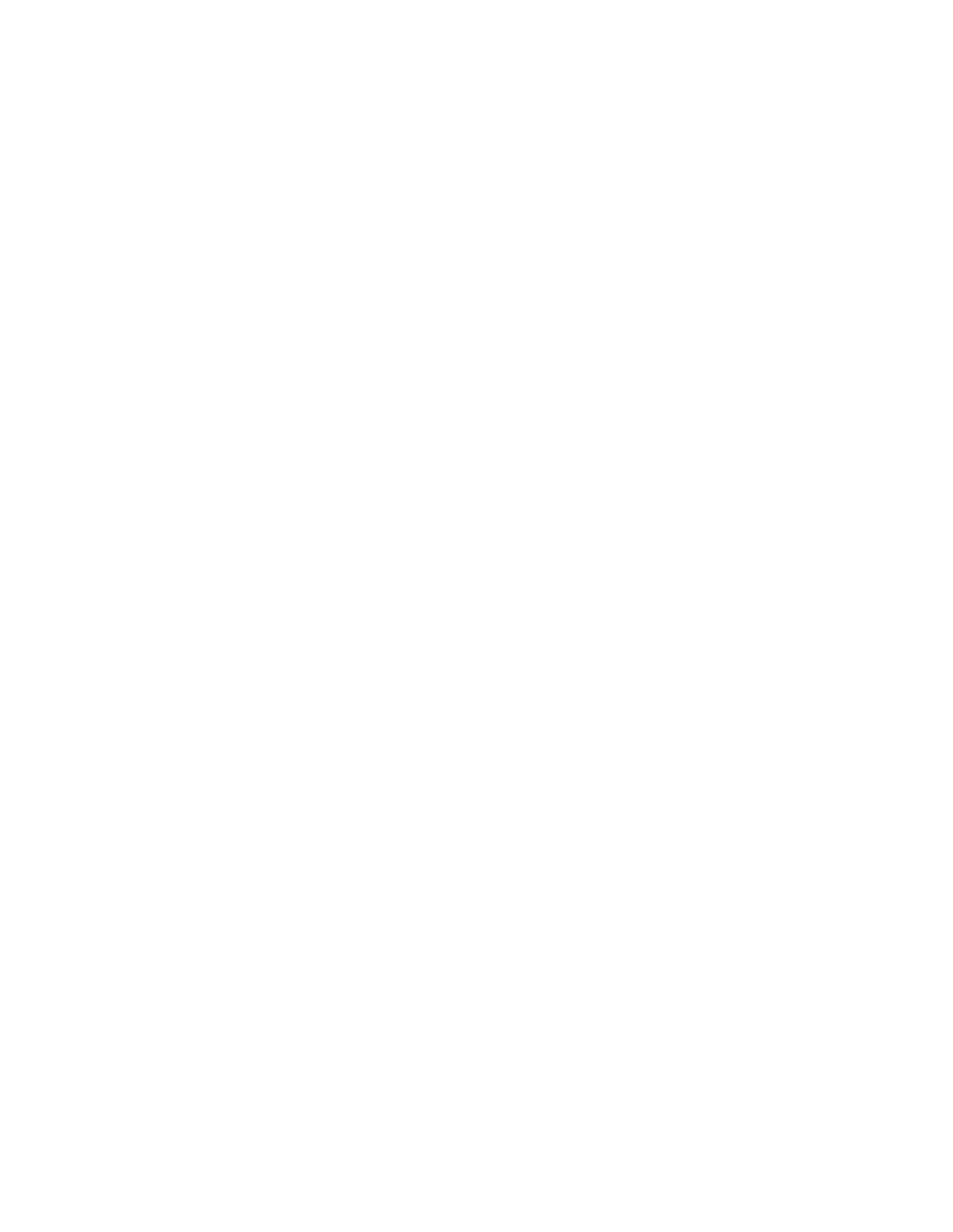*Always Want More*

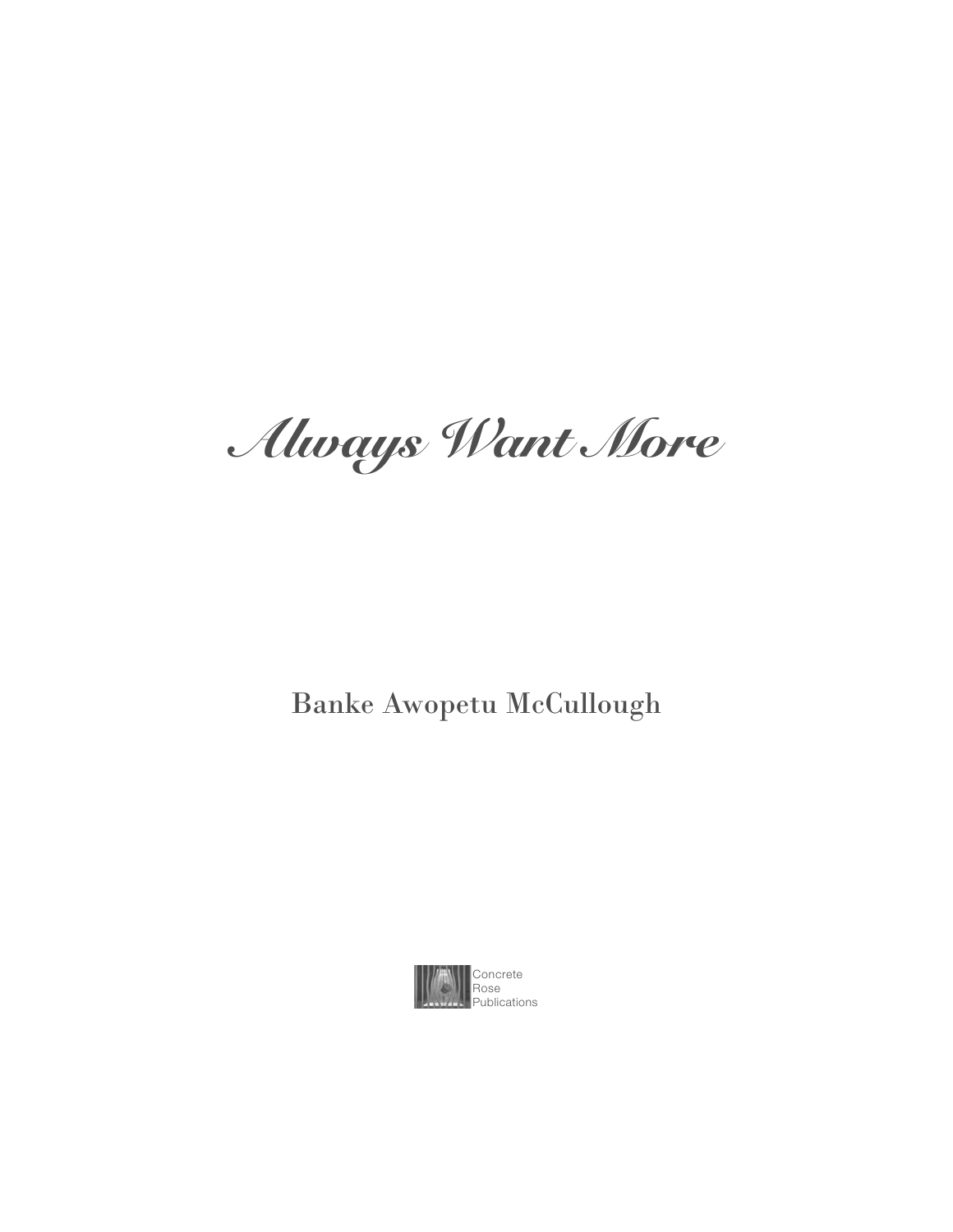Copyright © 2014 by Banke McCullough



Concrete Rose Publications 176-2 Griffith Street Rochester, NY 14607 www.concreterosepublications.com

All rights reserved. No part of this publication may be reproduced, stored in a retrieval system, or transmitted, in any form or by any means, electronic, mechanical, photocopying, recording, or otherwise, without the prior written permission of the author.

> ISBN-13: 978-0-9974711-0-6 LCCN: 2014917405

Cover Design by Biz Cook Typeset by Mary K. Ross

*Printed in the United States of America*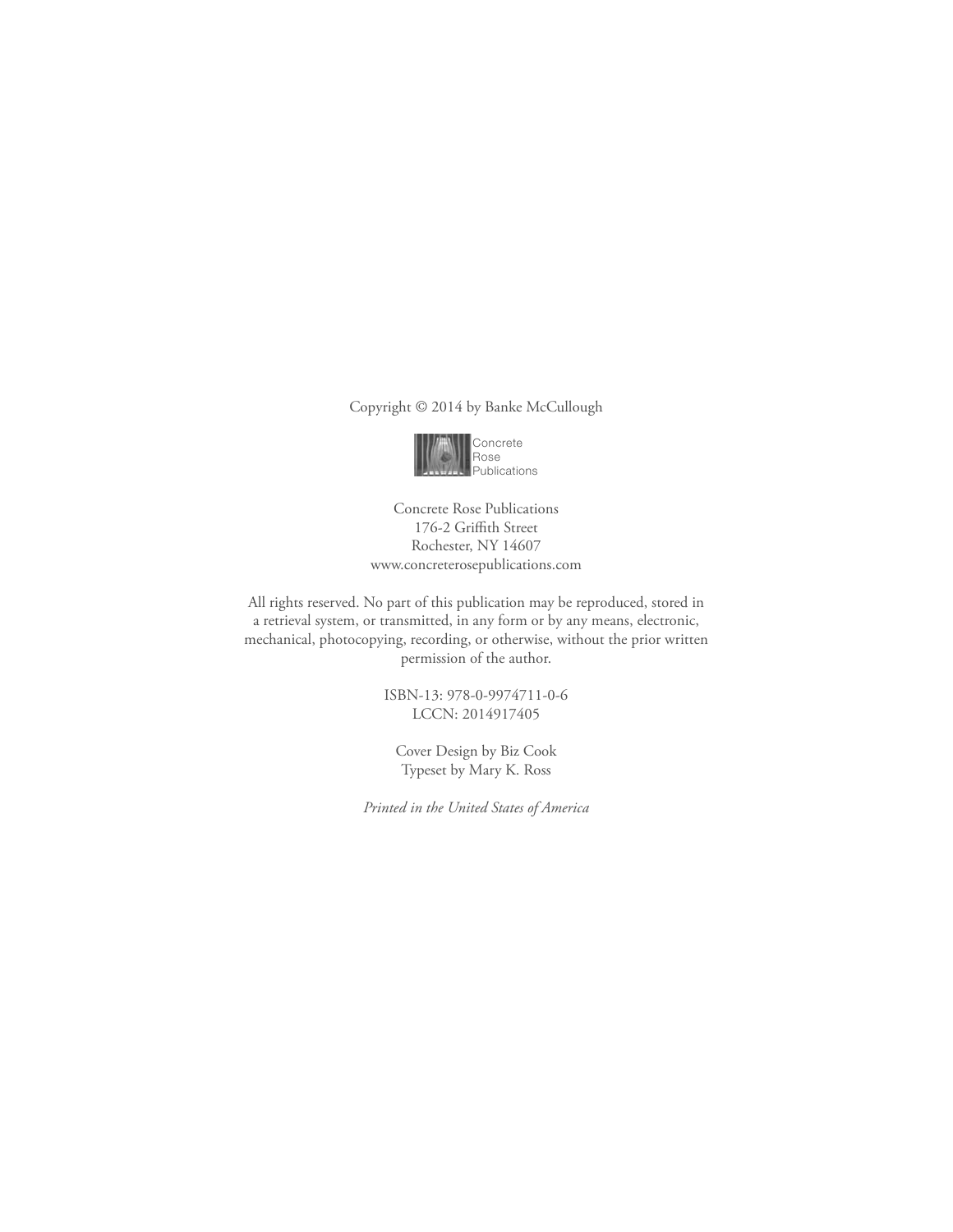For Rochester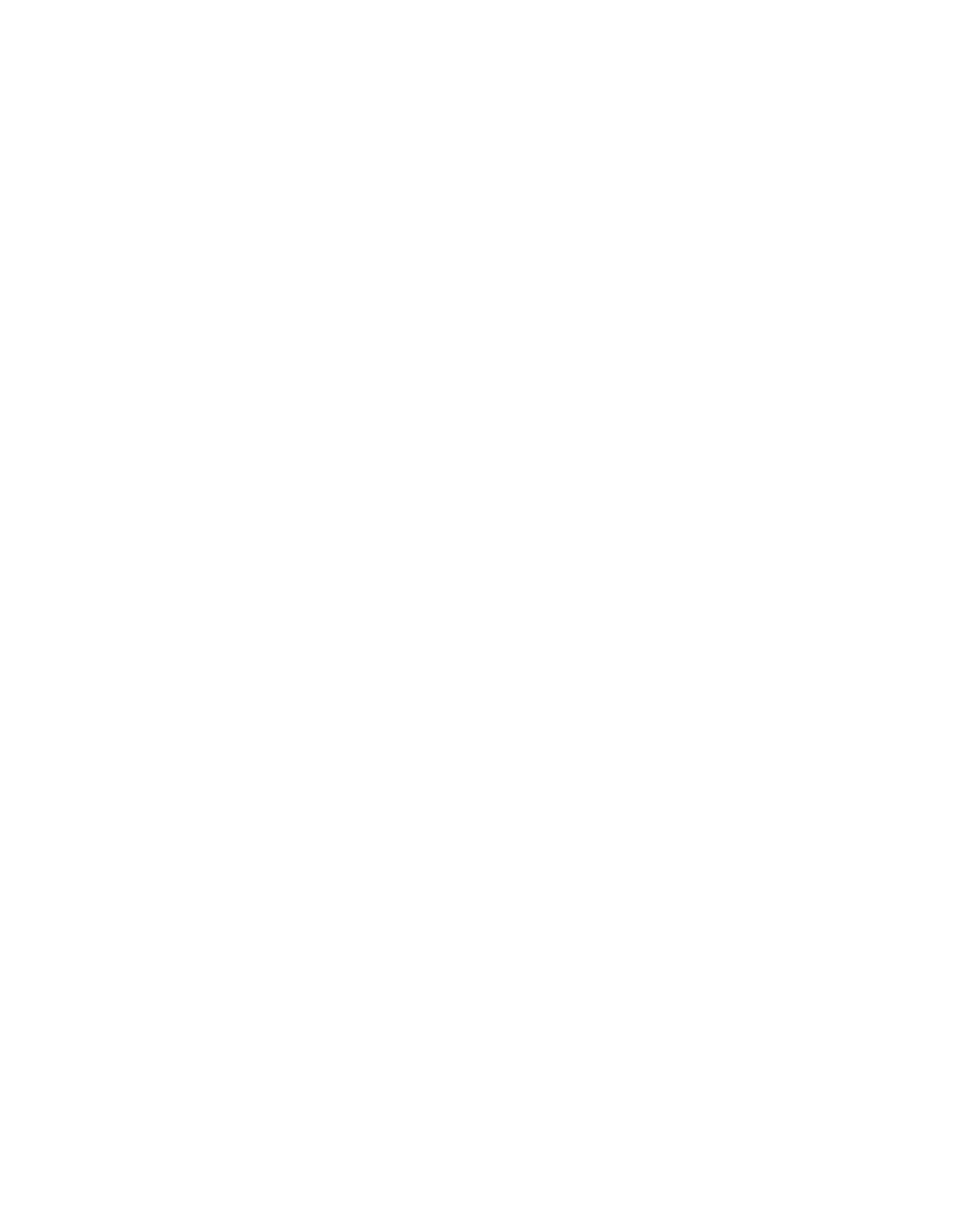*"I gotta make a way. I gotta do this now. If they don't know your dreams, then they can't shoot 'em down."*

**1**

J. Cole

"Two Deep for the Intro"

TRACY'S FIRST DREAMS HAD been set in Harlem. When she was a child, February was the most enchanting month of the year. There was African drumming and dance and potlucks with steaming bowls of greens and gospel concerts where mass choirs in sharp robes sang so sweet that you could just about see Jesus. The best of it was when black and white picture books were taken out and the great writers were discussed. Langston Hughes smiled up at her in a tuxedo, his eyes twinkled with the dreams that he so eloquently wrote about. These dreams gripped Tracy's heart and would not let go. Tears welled in her eyes as she recited his work at her first poetry reading. "Hold fast to dreams/for if dreams die/life is a broken-winged bird/that cannot fly." As she grew older she moved on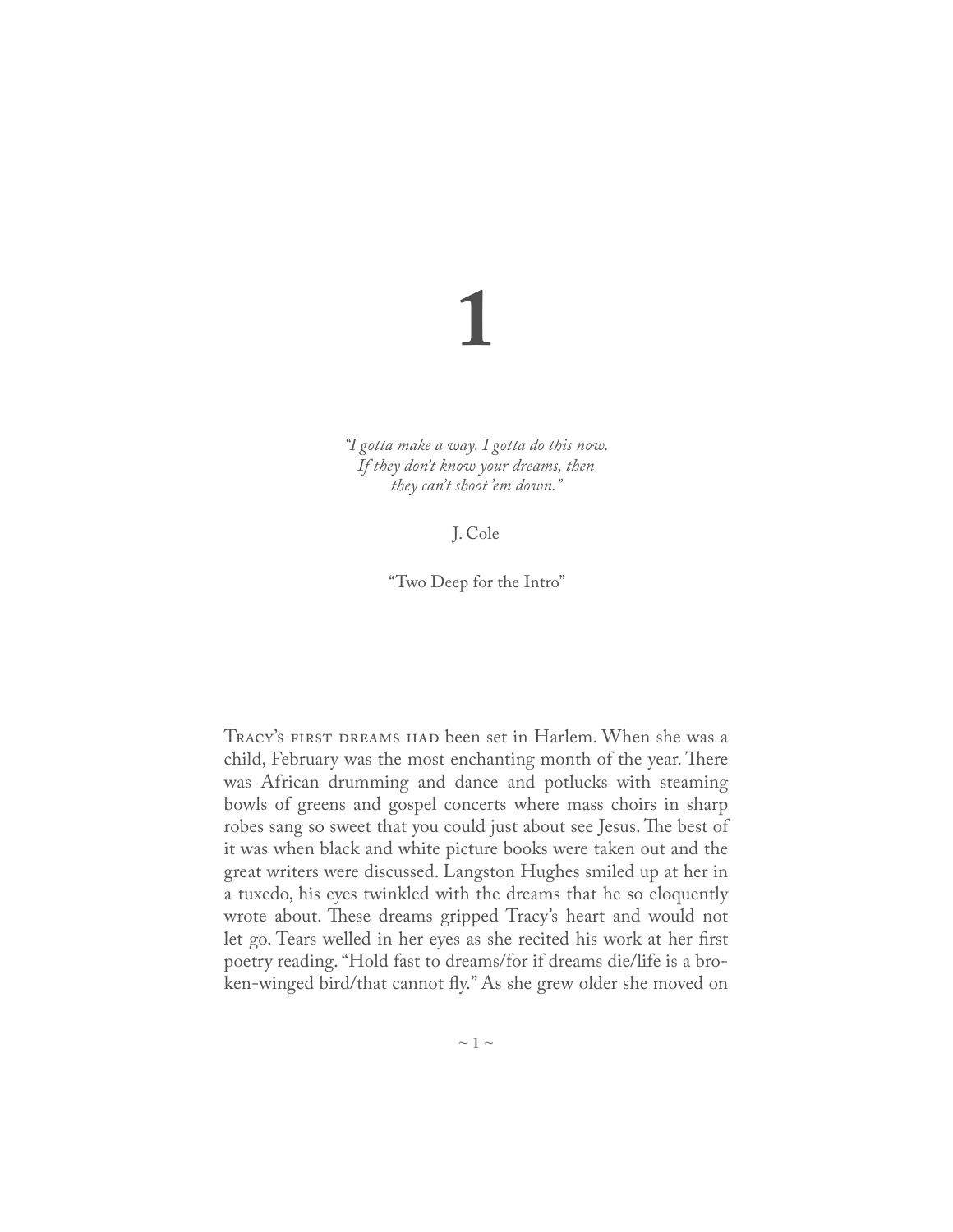to James Baldwin and Zora Neale Hurston and Alice Walker and Countee Cullen. The truth they spoke of stirred her in the deepest of places. When she closed her eyes, Harlem loomed.

So on her first night as a Harlem resident, she allowed herself the luxury of rambling around the streets taking in the Apollo Theater and the old Cotton Club and the Lincoln Theatre. She was on her grind her first day there; she dropped in on unwelcoming receptionists, left her portfolio, and then sent thank you cards, and then she called to verify that they had read her work. After three weeks she crossed off the thirty-seventh name on her list and fought back tears. No one had even bitten. Harlem was not cheap and dreams did not pay bills.

After seven weeks and half a dozen rushed through phone calls with her parents, she no longer could stop the tears. She was reduced to lying on the floor in that room, stretching and pulling her body in an attempt to center herself. After another week, she ended up curled up in a ball calling out to Jesus. This had to work.

Two days later she landed an interview with *The Real*. She shook the feature editor's hand and managed to suppress her cries until she made it to the street. She jumped up and down. "Thank You God!"

In college, she had read *The Real* religiously. It was in its pages that she learned of the shocking lengths Republicans had gone to block Black voters, the effects of the Supreme Court's repeal of affirmative action. Her hands shook when she read the feature on Michelle Alexander, who simply and poetically explained how mass incarceration was *The New Jim Crow*. Sandwiched between liquor and fashion ads and features of hip-hops talented elite, *The Real* exposed the hidden truths that were plaguing her people. It was the perfect platform for all that she wanted to say.

At first she was a glorified intern, answering phones, keeping schedules, only occasionally writing small articles. Outside of the office, she pounded the pavement. Tracy plugged *The Real* at every event. She rubbed every shoulder, kissed every cheek, tweeted and instagrammed everything.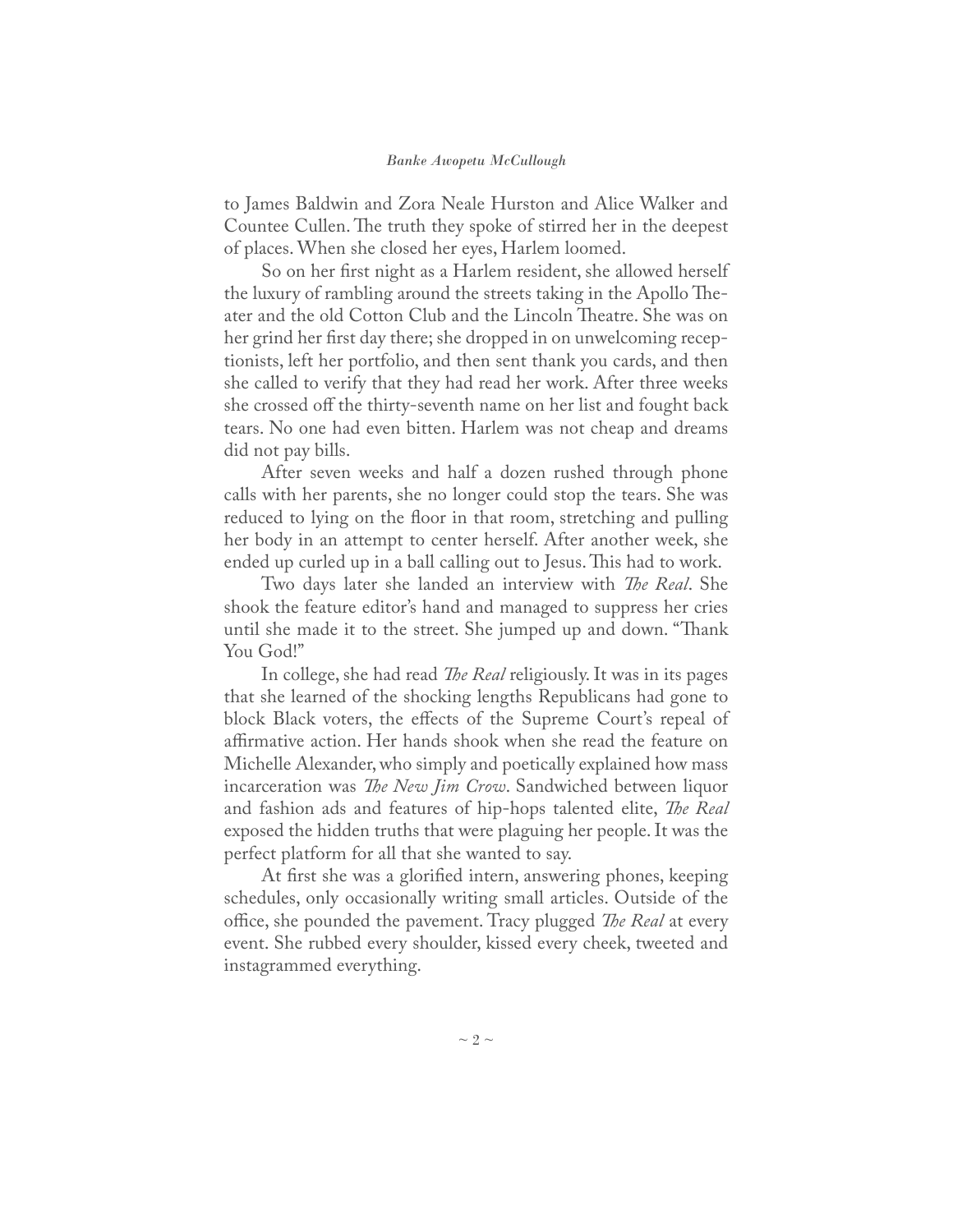There was a celebrity basketball tournament at the Rucker. Tracy, along with hundreds of other people, watched from against a metal fence. She panned her camera around the crowd and panned back to the court. Cam'ron caught a fast break, cut to the basket and dunked the ball. The crowd roared. Tracy turned the phone towards herself. "The Rucker is just as live as I imagined it would be. Can you say New York City?" She uploaded the video to Instragram and tagged *The Real* and Cam'ron to it.

It took forever to make it out. Warm greetings were shouted out as men slapped each other up; the crowd moved and swayed to accommodate them. She bumped into Lindsay, a burgeoning fashion stylist. "Hey girl, what you doing tonight?"

Tracy shrugged. "Can't call it. Why, what's up?"

"Roll with me to Perfections."

"What's that?"

"Damn, how long you've lived here? It's a strip club." She waved her hand. "All of these niggas will be there."

"Ok, cool."

Lindsay met her at her place around 1 am. She made a disapproving face at Tracy's outfit. "Girl, uh unhh."

Tracy looked down at herself. She thought she looked sexy, but classy in an electric blue tube skirt and white wife beater. "What?"

"I know you're Miss Writer and all, but you look like somebody's secretary. She made Tracy swap out the wife beater for a turquoise camisole and step into gold stilettos. She finished the look with a chunky gold necklace. "Now you look like someone a nigga would want to interview him." Tracy couldn't help but agree. And after the shots of tequila that they slammed back, she was ready to make it a night. Lindsay had arranged for some dudes that she knew to pick them up. They raced towards Queens and passed around a fifth of Hennessey.

It was dark inside. Beautiful women who ranged from Serena Williams thick to Eva Pigford model sexy roamed around like gazelles. On stage, a Puerto Rican dancer with an ass that would put Jennifer Lopez to shame, bent over and made it clap. A familiar stirring rose in Tracy's loins. Men in the crowd crumpled up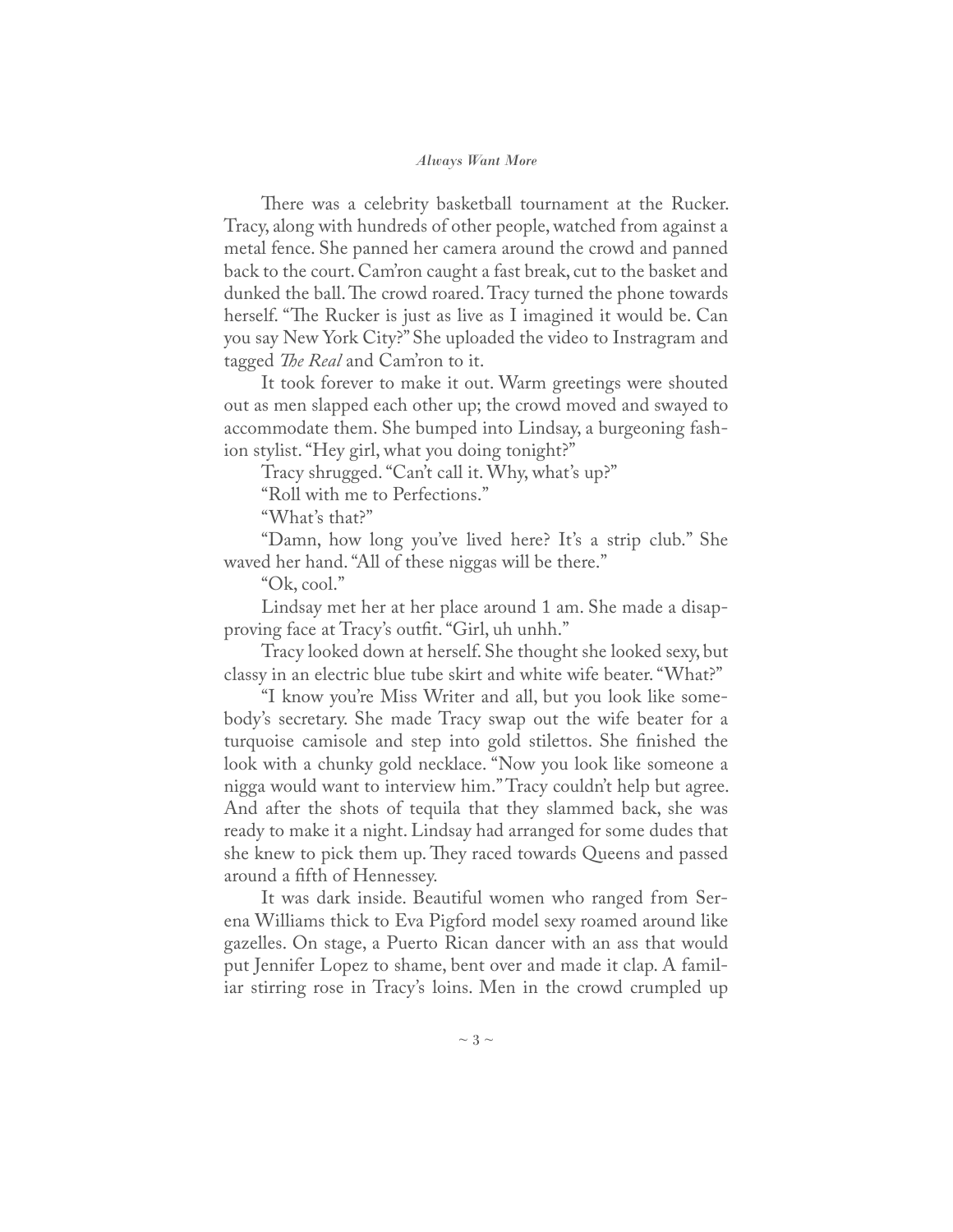bills and threw them at her. The dudes they rode with promptly ditched them and Lindsay began acting out her stripper fantasies. She twerked alongside the bar and laughed in the face of every guy who paid her attention. It worked for Tracy. Every time a man offered Lindsay a drink she insisted on one for her and before long Tracy was zoned out and screaming along to the music. "You say no to ratchet pussy/Juicy J can't!"

The lights came up at four. Tracy and Lindsay linked arms in an attempt to sober and steady themselves. They made it to the door before they remembered that they didn't drive. They had no idea where their ride was.

"Let me call them." Lindsay frowned into her phone. "It keeps" going to voicemail."

Tracy laughed. "How do you know them anyway?"

"Well I used to fuck with the real tall one, but he always comes too quick. He's chill though. We kick it from time to time."

Tracy spotted Cam'ron walking towards the exit. Her heart quickened a bit. What if she got a story tonight? She laughed to herself. Six months in the city and she would be drunk and in a strip club when she lucked upon her first feature. That would be an interesting context though. "Fuck it, let's get a ride with him." She walked over and tapped him on the shoulder. "Cam, can me and my girl get a ride back to Harlem?"

He searched her face. "Ay yo, where I know you from?"

Warmth spread through her body and she couldn't stop the smile that captured her entire face. "You've probably seen me around, maybe online. I write for *The Real*." She laughed. "Actually, you would be my first real story."

"Your first huh?" Tracy nodded, the smile would still not leave her face. "Yeah I know you, you caught my dunk earlier. A lot of the shit you post is ill."

Tracy motioned over to Lindsay. "Who you with? Is it cool if we ride?"

Cam'ron nodded over to his friend. "Just me and my man. Pooch, is it cool if they ride?"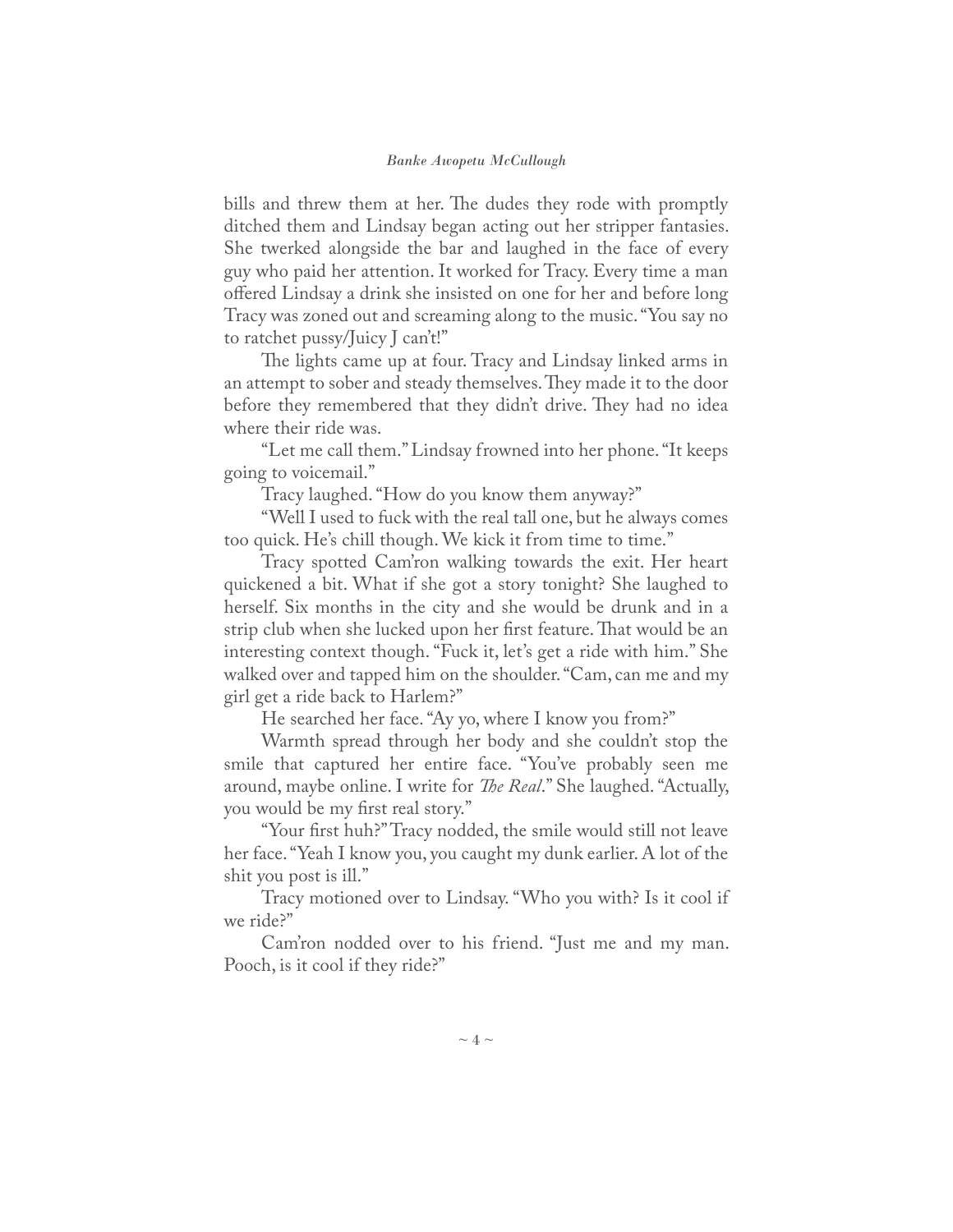"Hell yeah." Pooch promptly put his arm around Lindsay and they all made their way to the parking lot. Tracy spotted Lindsay's friends helping a blonde into their car. She elbowed Lindsay, who burst into a raucous laugh. She was gone.

Cam stopped in front of a drop top Mercedes. "Pooch, how "bout you and home girl hit the back seat?"

"Hell yeah."

Cam'ron headed towards the passenger door. This time he spoke to Tracy. "You drunk too?"

Tracy quickly straightened herself. "I don't get drunk."

"Cool, cause I am. Can you drive stick?"

"I can drive anything." Tracy slid into the driver seat, put the car into  $2<sup>nd</sup>$  and sped off. Cam pressed a button, the top went back, and the moonless sky enveloped her. It was the most fun she ever had. When they emerged from the Triboro Bridge Tracy pulled in front of IHOP. Cam looked around.

"Aren't you hungry? Come on let's leave them and me and you get something to eat."

Pooch sounded his agreement from the back seat. "Hell yeah."

Inside their booth, Cam sat with his back against the wall and his legs spread out in the seat. Tracy removed her tape recorder from her clutch. "How is it that you've remained relevant for so long?"

The conversation flowed well and over pancakes and coffee, Tracy's cherry was popped.

Tracy met Lindsay for drinks a couple of weeks later. Tracy lifted her glass to her. "Girl last time I saw you, your legs were hanging out of a backseat."

Lindsay smacked her teeth. "Bitch, that was weeks ago. On to the next. Let me order a fat ass drink 'cause I'm doing a seven day cleanse starting tomorrow."

"You look good. You could tighten your stomach a little, but just lay off the bread. Cleansing has too many ups and downs. It's better to be consistent."

"Yeah you can say that because you're not around these model bitches all day and these stuck up designers."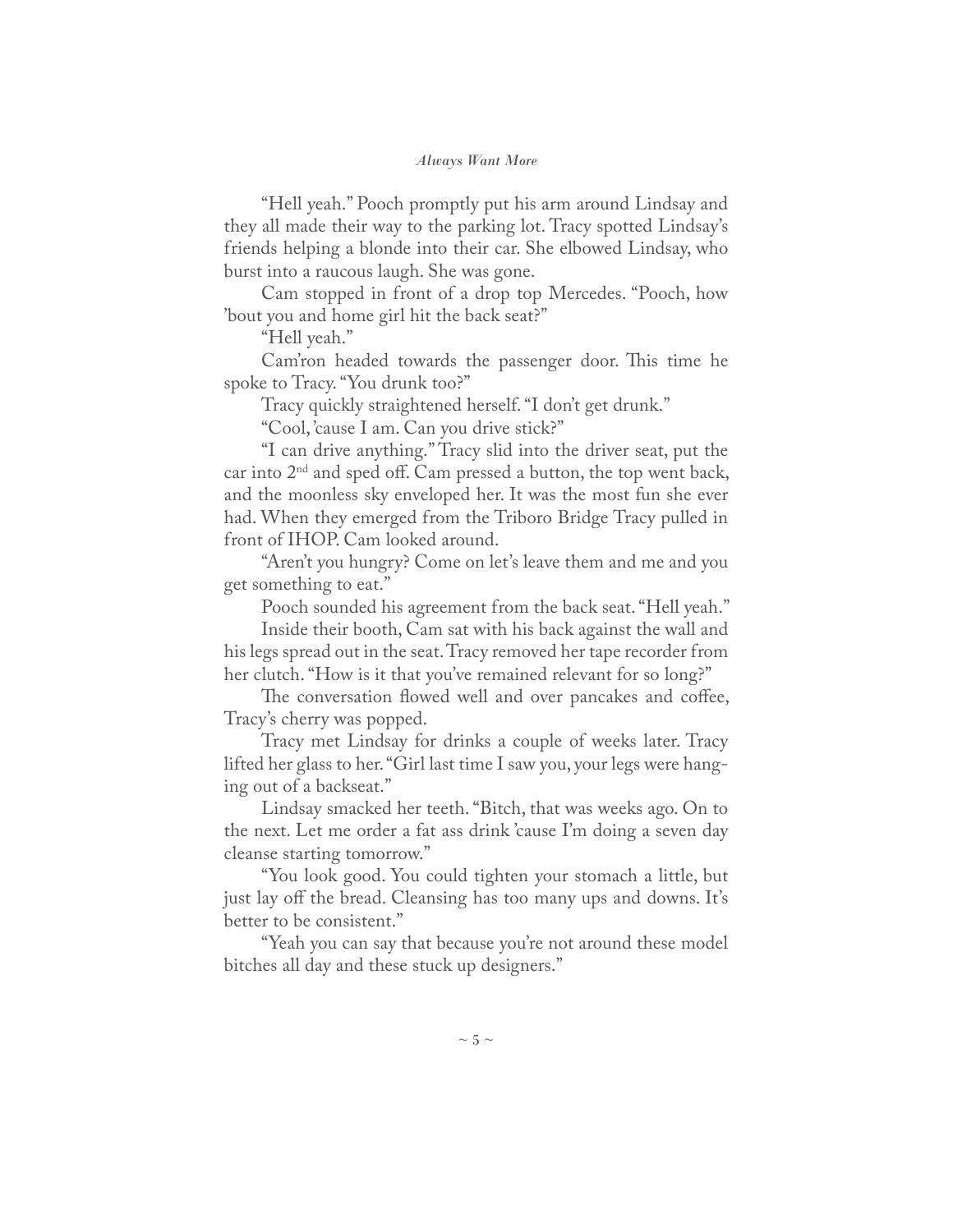"I guess you got me beat there."

"Yep, but one of those designers, who shall remain nameless, slept with one of Diddy's producers, fucked around and fell in love, and just found out the nigga is engaged. She gave me her two tickets."

Tracy perked up in her seat. "To what? To the all-white party?" Lindsay nodded. Tracy stood up and did a shimmy. "Oh yeah."

"Don't act like you haven't been before."

Tracy bounced her shoulders up and down. "Fuck that, I'm not acting. I haven't been before."

"No one ever told me that niggas in Rochester are country."

"And no one ever told me that niggas in the city don't appreciate shit. I guess sometimes you have to see things for yourself." Lindsay fronted like Tracy embarrassed her, but she kept inviting her to places.

"Ok little Miss appreciative, you should let me style you for the day." Tracy hesitated. "What? Bitch, you should be thanking me. Everyone knows I got skills."

Lindsay found Tracy the perfect dress in a vintage shop in Park Slope. She made her an appointment at a Dominican shop on 118th although she still insisted that Tracy "needed to lose the India Arie bullshit and have some tracks sewn in." They had a brunch of bagels and tequila spiked orange juice the day of the party. "Okay, come on let me work my magic." Lindsay zipped her into her dress and applied double sided tape to the arm straps. "Remember, it's all about the fit." She used finishing spray on Tracy's now straightened hair and put concealer under her eyes before whisking a brush along her cheeks. "You already have wonderful skin, but a little concealer and blush goes a long way." Lindsay coached her on how to stand, but when she passed her a pair of five inch stilettos, Tracy held up a hand in protest.

"Uh no. Aren't we going to be on grass all day?" " $\text{So?}$ "

"So? So, I need to be comfortable and relaxed. This might be my big break."

"Bitch, you already got your big break. Cam'ron."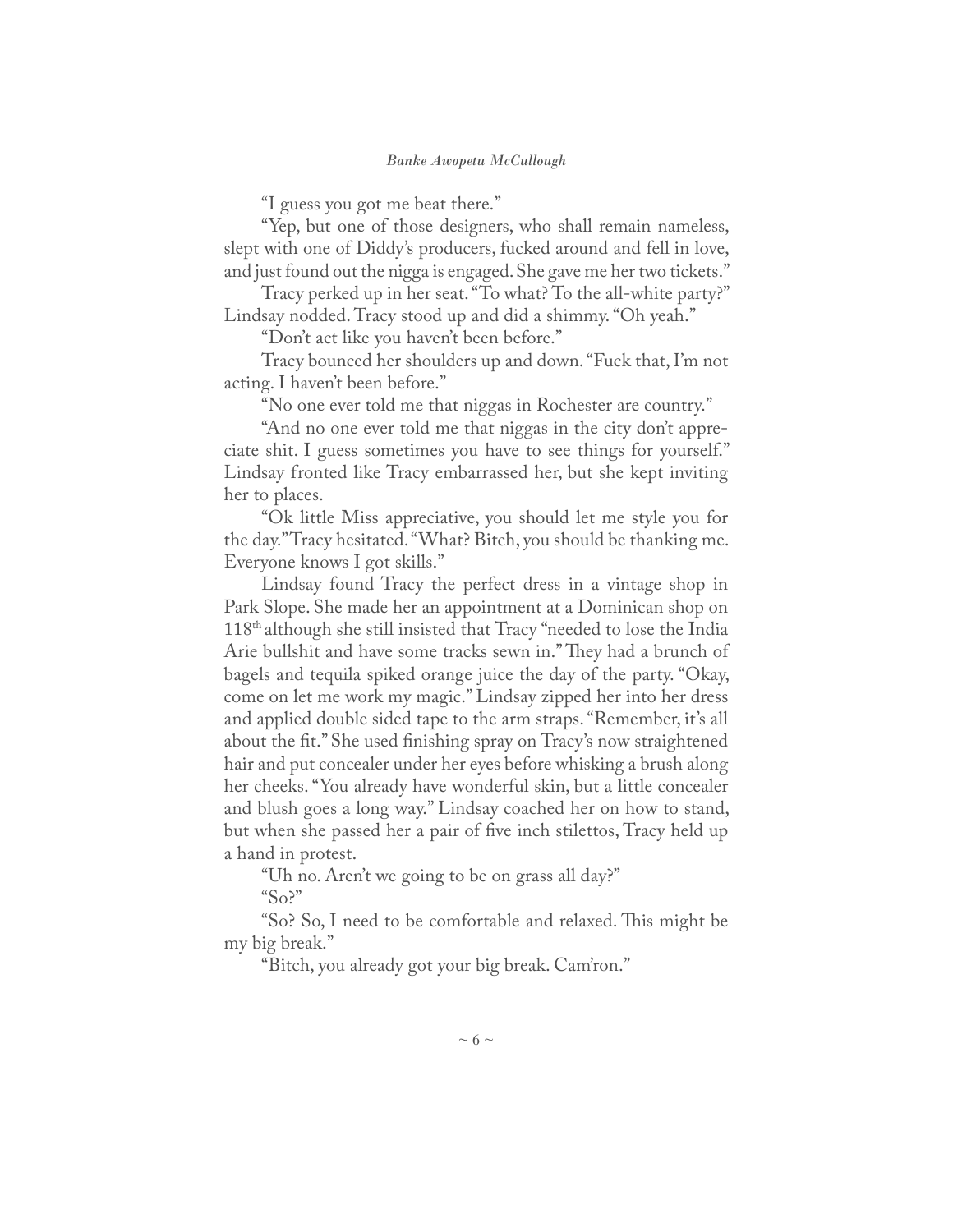"Interviewing a rapper after an evening at the strip club isn't exactly original or provocative. That's not what I came to New York for."

Lindsay snorted. "Whatever, just try not to get too star struck on me." Tracy ignored her and reached for a pair of teal wedges. "Those actually work. Okay hurry up, the car should be here any minute." Lindsay bounced up and crossed the room with hurried steps. Tracy turned to follow her, but was stopped by her own reflection. She looked beautiful. She rolled her eyes and laughed. Lindsay did have skills.

Lindsay also talked nonstop all the way to the Hamptons. As the terrain transitioned from steel and glass to grass and sky, butterflies began to dance in Tracy's stomach. She half-way listened as Lindsay droned on. "This bitch talking 'bout I broke her hair off. No, bitch you broke your hair off. You had me bleach it blonde and then didn't take care of it. Who the fuck doesn't know that you have to deep condition your hair every week?"

"You do?"

"Yes, you do."

"Did you tell her that?"

But then Lindsay was on to another subject. Another example of how she was smarter than somebody else and how they were hating on her. Tracy laughed. Lindsay was funny and she did know a lot. Well, she knew a lot about make-up and fashion and celebrity gossip. Her life was fast paced and her mind moved too quickly to ever consider matters of importance. The car stopped.

Lindsay was on the moment they stepped out. She tossed her head back and headed straight towards the step and repeat. Tracy hung back. She couldn't have asked for a more beautiful day. The sky was a delicate powder blue and the sun was warm and welcoming. Everything around them was green and lush. Tracy took a long inhale. She hadn't realized how much she needed a break from the city.

A man came from behind her and threw his arm around her shoulder. Tracy looked up at him in surprise. Busta Rhymes was grinning back at her. "Good shit, huh shorty?"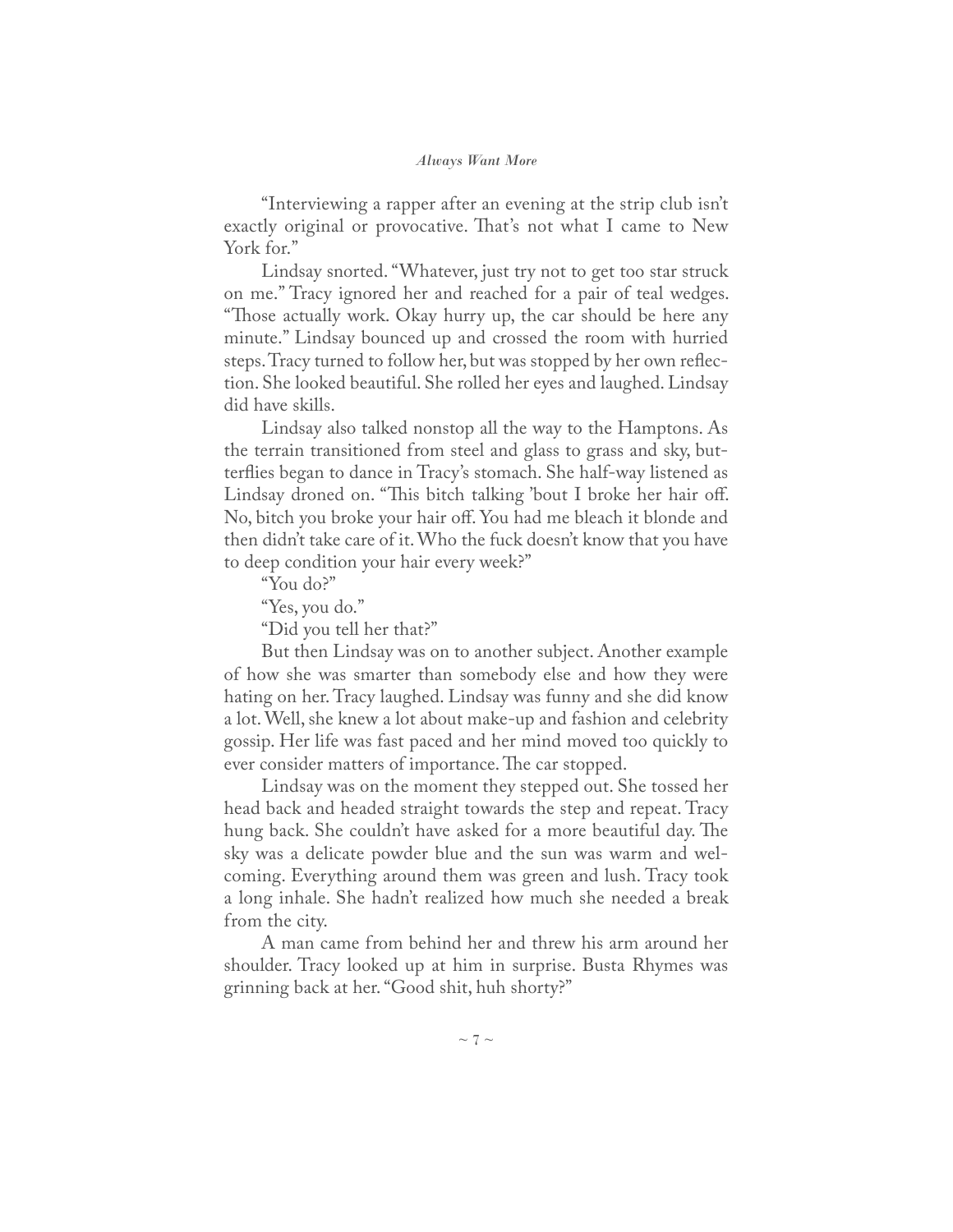Tracy laughed. "Yeah." "This your first time?" "Yeah."

"Okay cool, Imma show you how it's done." He grabbed Tracy's hand and directed her towards the step and repeat. Cameras flashed. "Busta over here, look this way." Tracy watched him pose. He started off with his face scrunched into a grimace, his hands clasped before him. He yelled over to Tracy. "I like to start with my hardcore shit." He grinned as she laughed and struck a more comical pose. "But fuck that, it's all about the fun. Ay yo, get a picture of me and my shorty." Tracy joined him and hollered as he lifted her off of her feet. Cameras flashed. He put her down and she wrapped her arms around his waist and smiled brightly. "Bust, what's her name?" Tracy stopped smiling and looked directly at the gruff man who asked the question. "Tracy Mitchell, representing The Real." She put a hand on her hip and smiled over her shoulder for one more picture.

Busta was waiting for her when she was done. "You write for The Real? You must be really good, that's a dope mag." He kissed her on the cheek. "Don't have too much fun, ma."

Around the grounds people sat or stood in clumps. She grabbed a drink and watched them. The athletes were the loudest, the models hardly talked at all, and it seemed like everyone else couldn't stop talking. People were smiling, but something about it felt stiff. This was the biggest hip-hop event of the year and she had absolutely no desire to work the crowd today. Today she was going to have fun. She finished her drink and closed her eyes and rocked to the music. A waiter stopped to offer her an appetizer, but she didn't recognize what he was holding out to her. "What is—"

"It's Moroccan spiced salmon and it's good." Ashton Kutcher stepped in front of her, grabbed one, and walked off. Tracy shrugged, smiled at the waiter, and plopped one into her mouth. It was good. The flavors seemed to jump off of her tongue.

She milled around after that. She spotted Lindsay a couple of times, but didn't go to her. Instead, she tasted everything that was offered to her. After seven servings, and three glasses of cham-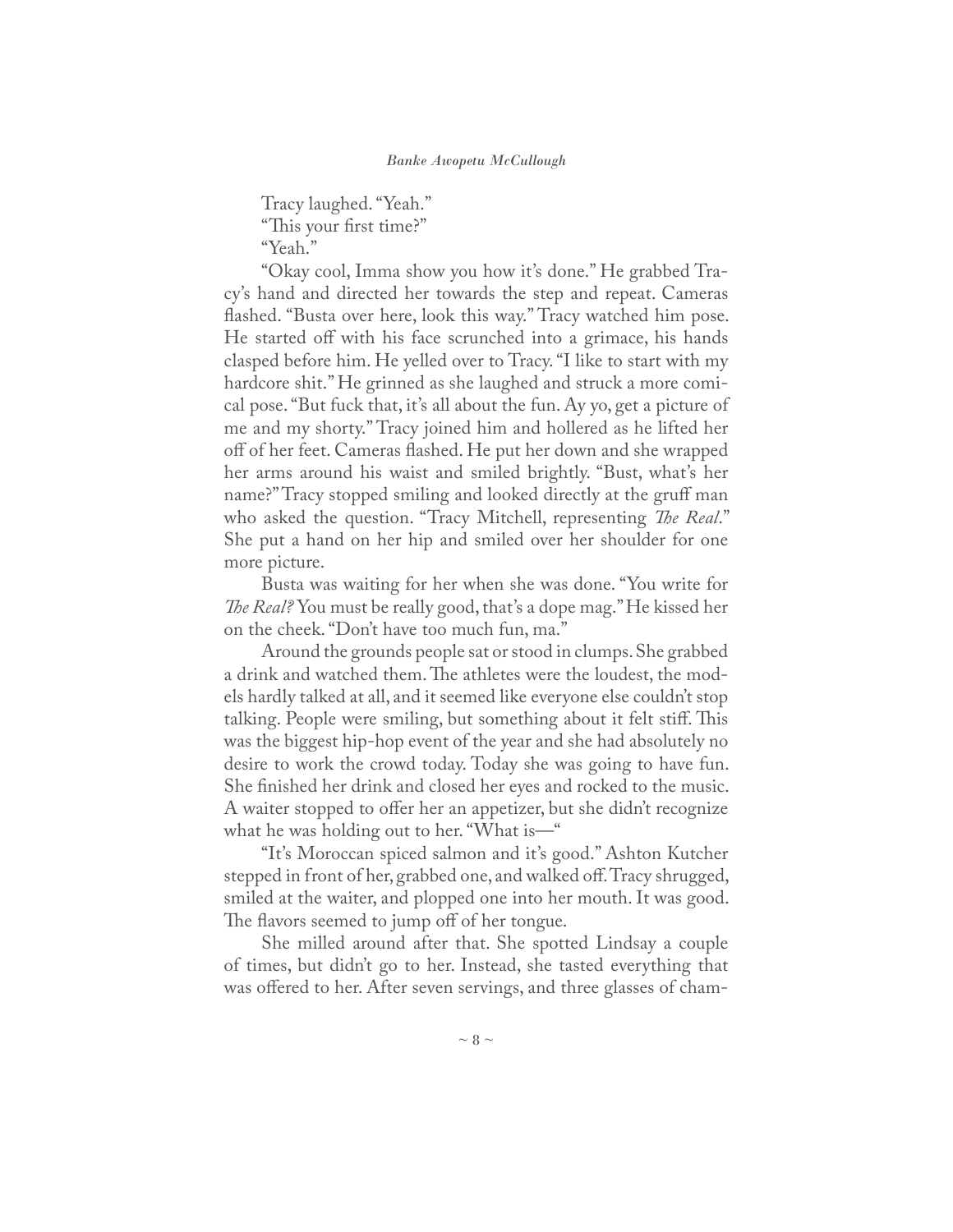pagne she was full and a little tipsy. She walked a bit up a grassy hill whose incline let her see the festivities, but gave her a good distance from them. Unfolding and sitting on the oversized handkerchief she brought for just this purpose, she felt at peace. She opened her purse, pulled out a joint, and took a long inhale.

She took too big of a pull and ended up in a coughing fit. A woman spoke behind her. "Easy, Tiger." She turned to see Nicki Minaj, a female rapper who was making her way up the ranks, standing there. "Damn you brought a blanket? That's a good idea."

Tracy scooted over. "You can sit down."

Nicki sat down slowly, filling up every available inch of the handkerchief. They were shoulder to shoulder. She crossed her legs in front of her and nodded towards the party. "Looks like they're having fun."

"Aren't you?"

"I'm working. Manager told me I gotta make sure everyone" sees me, make sure everyone hears my name. I feel like a damn politician."

Tracy exhaled and nodded. "Well Nicki, I already know your name so you can relax. Want some?" She held the joint out to her. Nicki took it and blew out a graceful gush of smoke. "I've never heard a female spit like you."

"Yeah, how's that?" She passed Tracy the joint back.

"You have moments where you spit hard like Fox or Kim, but it's something completely different. You don't really do that gangsta bitch stuff. And yeah you got that New York Carribean flow, but it's more—"

"Theatrical."

"Yeah theatrical. That's exactly it."

"Theatre inspires me. I want to bring those characters to hip-hop."

Tracy passed the joint back to her. "Characters in hip-hop?"

"Yeah, look around, all of this is fake. They want everyone to think it's real, but be quick to say it's entertainment. Enter-tainment. They're characters paid to amuse and distract. I get it. But me, I'm gonna flip it. The whole world gonna know I'm acting and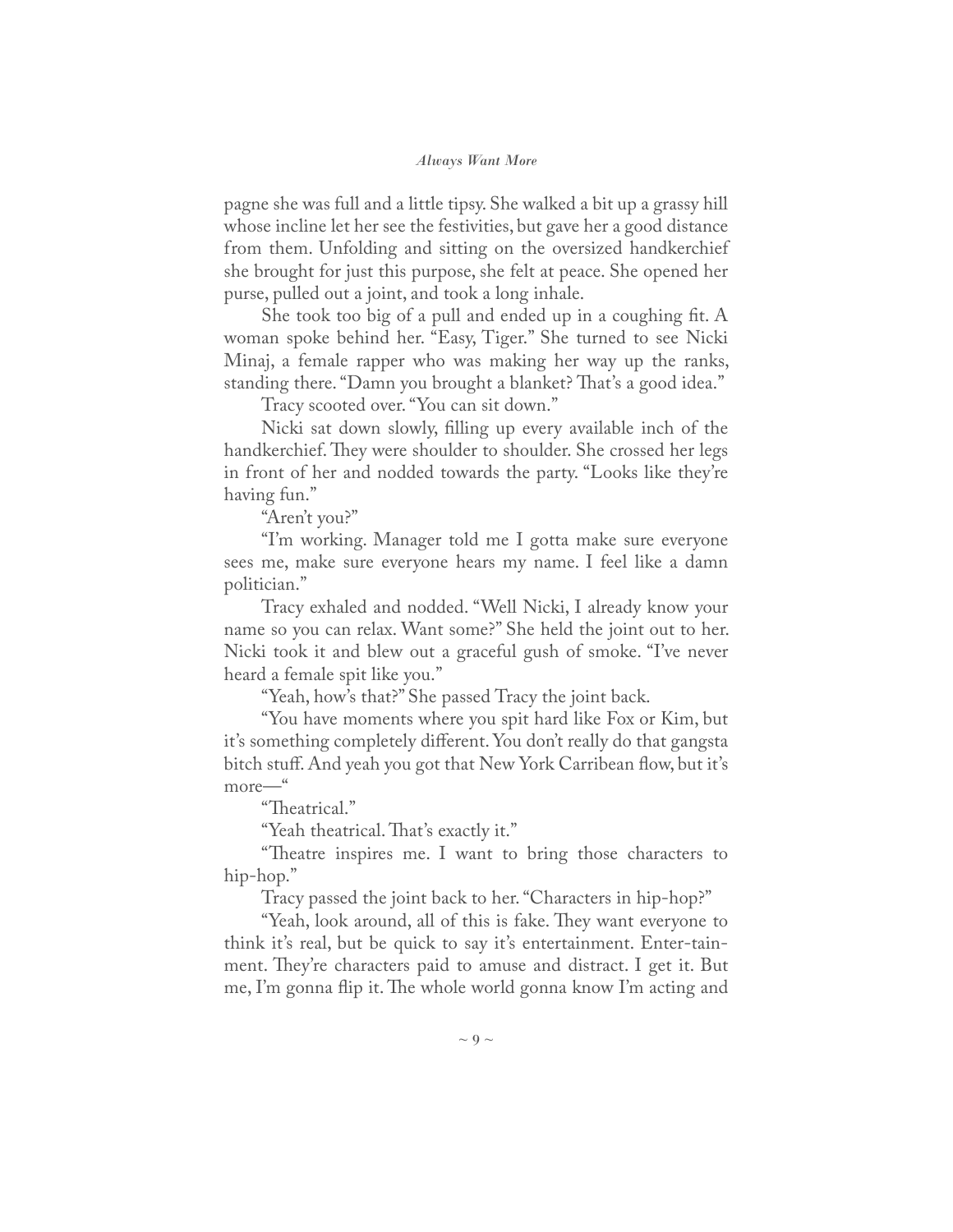they're all going to fucking love it." She tilted her head back and exhaled. Then she snapped her head, smiled, and batted her eyes at Tracy. When she spoke it was in a strange British accent. "And they all gonna know that I'm directing the show darling."

Tracy looked over at her and then back at the crowd. She watched as Just Blaze told a joke, watched the gorgeous women around him laugh—some girlishly boisterous, some demure and restrained. All of it on cue. To the right of them, three punk rock dudes looked cool and unkempt even in their white. As Tracy watched them, she noticed that the tallest one took a sip from his drink robotically, like his arm was programmed to raise the glass to his lips every six seconds. She looked back at Nicki. "All the world's a stage', right?"

Nicki smiled and nodded. "Yep. That's why I'm gonna wear a mask."

"That's not theatrical, that's gimmicky."

Nicki rolled her head towards her. "Nah, the mask Paul Laurence Dunbar was talking about. The mask is gonna protect me. I can look out from it, but no one can see in." She waved her hand towards the crowd. "I'm not going to let any of this touch me."

Tracy nodded and pulled out her recorder. "Well, I gotta let you know that I write for *The Real*. You should let me interview you."

Nicki looked her straight in the eye and held her gaze. She flicked the remnants of the joint. "Fuck it, why not?" The interview was ill. That was Nicki's first major cover story and it took her career to the next level. Tracy followed her evolution and felt proud of and sad for her.

Of course, that story did wonders for Tracy's career too. She instantly became the editor in chief's favorite. Jimmie sent her to Italy to interview Common. She was flabbergasted. "You're sending me to do it?"

"Who else would I send? Our ad sales tripled after the Minaj issue." He stared straight at her. "But more than that, your piece said something. You managed to use the music to expose the politics. You were direct, but subtle. That's why I started this magazine."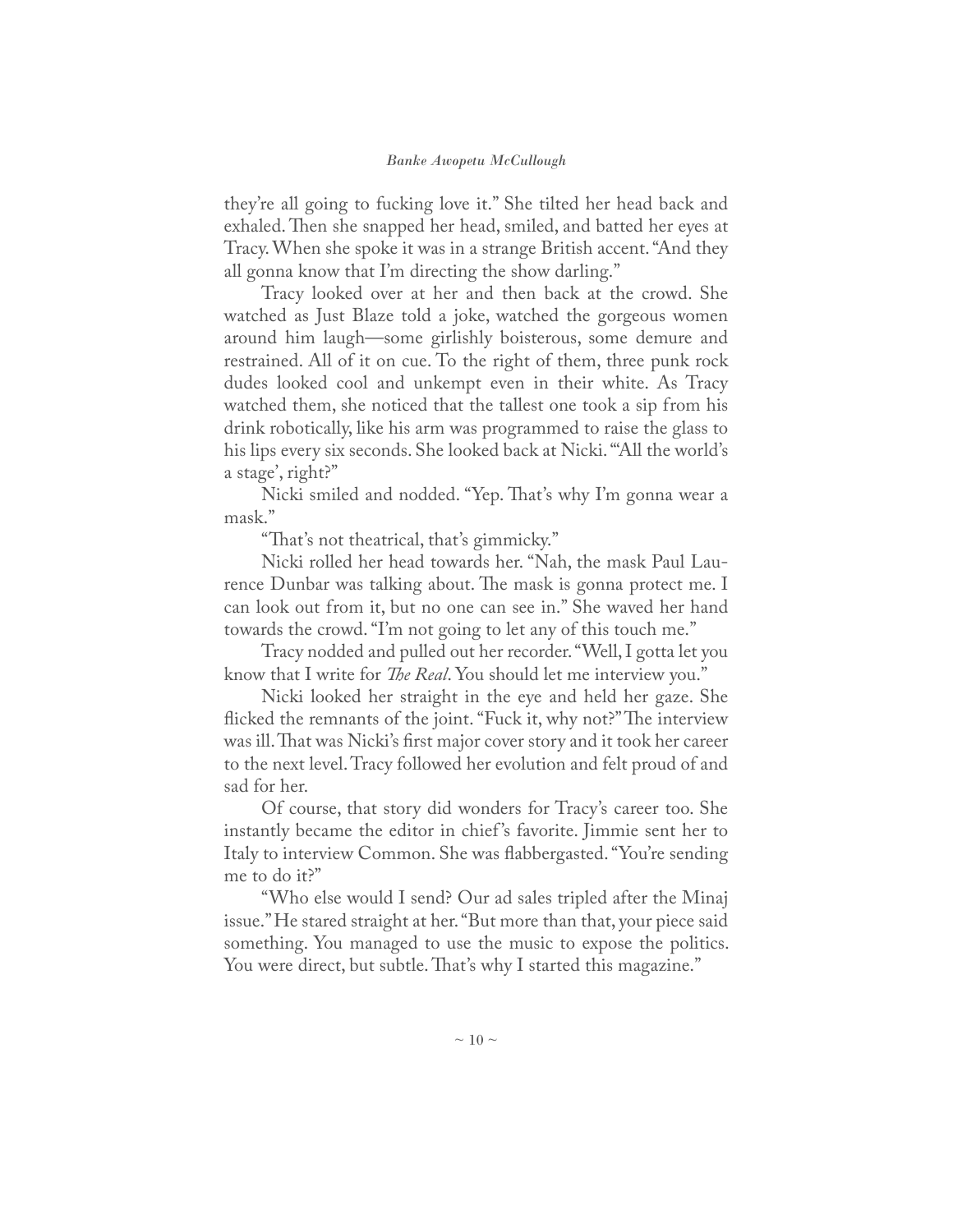Tracy nodded. Her face warmed with pride. This was why she was here. Her dream was coming true.

And Common was the most interesting man she ever met. They strolled around the Piazza Navona, and then dined on mussels and clams. He smiled as he talked, but Tracy couldn't hear him, all of her focus was on his lips. She had to remind herself that she was at work, not on a date. Yet, when Common took her hand and led her back into the perfumed evening, butterflies danced in her stomach. They walked in silence towards the main drag and stopped alongside the road. Their eyes met. She was ready to say yes to whatever he said. He turned from her a bit and hailed a taxi. Her heart sunk. He opened the door for her. "I had a really good time, it's just---"

Tracy interrupted him. "It's just an interview." She managed to get in the cab before her tears came. That night, she could not sleep. She tucked a pillow in between her legs, but it was not enough to suppress the wanting. She got up, took a cold shower, and sat in front of her laptop. Once beams of sunlight streaked into the room, she gave up on capturing the magic she had felt. It was gone now anyway. She ended up with a direct piece that juxtaposed Common's influence on hip-hop and film to Italy's romance and poetry.

If she wasn't writing, she was tracking down stories, or had her sleeves rolled up alongside Jimmie.

"What the fuck type of lead in is this?" He read, "*Though devilishly handsome, it is Nasir Jones' quiet introspections that gets panties wet.'* Who the fuck wants to read that?"

"Our readers. And if you read the research that you pass off to me, you would know that forty percent of them are female. And I don't need any stats to tell me that that's going to double with this issue. Nas is the sex symbol of a whole generation of women. I wrote the damn thing and I still might buy a copy."

"Fucking groupie."

"Hater."

But Jimmie was cool and he was passionate as hell. He wrangled with A&R's and publicists to secure artists, shook down folks to sell ad space, personally edited each piece, and in a pinch even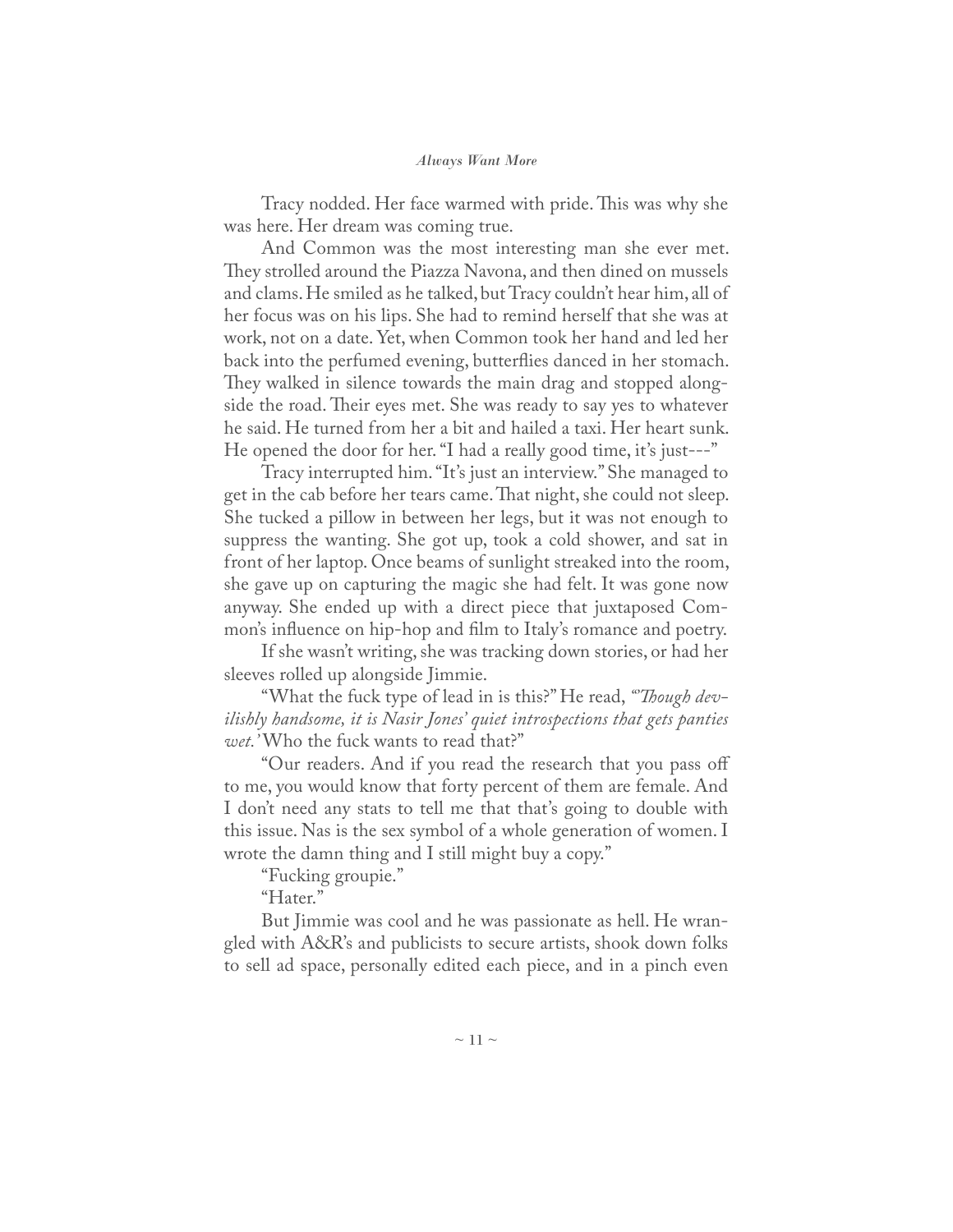did graphic design. Tracy wanted to learn everything that he knew. A year quickly flew by.

She interviewed Drake over linguine and Chianti. Disembarking the train at 125<sup>th</sup> street she felt like weeping. What had she done to deserve this life? This was everything. She stopped and got a cup of coffee from the bodega before climbing the three flights of stairs to her apartment. Her apartment was tiny and the stairs were a menace after a long night, but it was hers. She kicked off her boots and flung her coat over the futon. A scratched mahogany desk took up most of dining/living room. On top of it, her laptop beckoned to her. She stripped down to her camisole and panties, rotated her neck, and sat down to what she knew was going to be a long night.

At first her fingers trickled across the keyboard, struggling to keep up with her ever changing thoughts. A couple of times she was stuck; reduced to biting her nails and muttering to herself. An idea would finally take hold and then she pecked slowly, struggling to find the words that captured the essence of what she wanted to say. She finished her first draft at 5am and slept until noon. She showered, jumped into skintight jeans and an oversized sweater, blended concealer under her eyes, wrapped a turquoise scarf around her untamed mane and headed to the office. She walked a block north and then joined the surge of people descending into the earth. Below they waited for the train. A pretty Japanese girl was cocooned into her own world, courtesy of Beats by Dre. Two older men sat on the bench. They argued over a crossword puzzle. A teenage boy had his arms wrapped around his very pregnant girlfriend. Tracy wondered what the Japanese girl was listening to. She wouldn't have been surprised if it was Drake. Hmm. She took her notepad out. Maybe she could work that into her article. The train came and she pushed her way on and slid into an open seat. The aluminum cage rattled along steel tracks and her pen ran furiously over the pad. Phrases kept shouting to her. At this rate, she could probably submit her draft tomorrow. Good. Jimmie had been riding her hard these days. It was like he had lost all consideration for the creative process.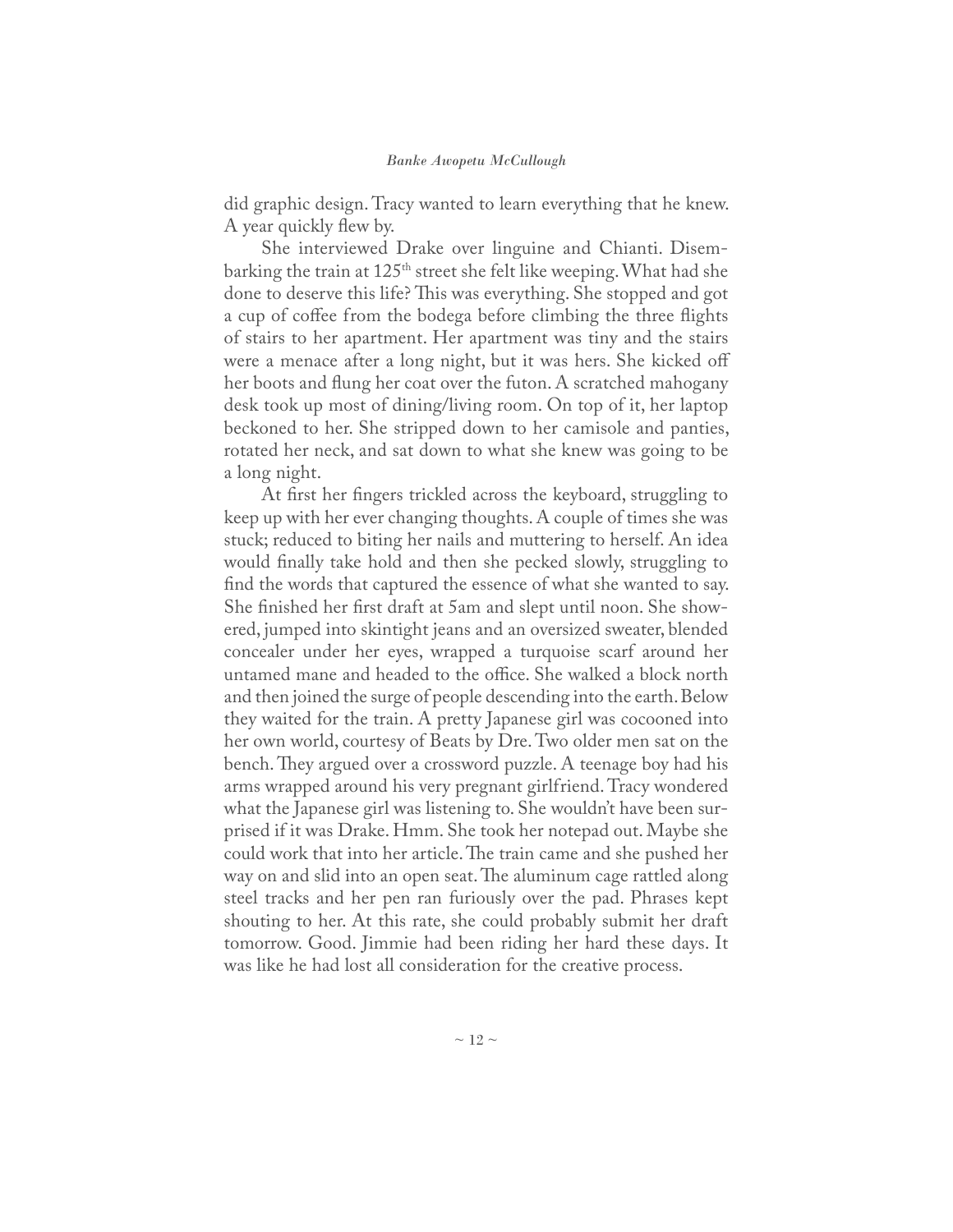*The Real* was housed in a plain faced office building in Concourse Village. A magazine as fanatical about hip-hop history and culture as they were, couldn't have been anywhere but the Bronx. The security guard in the lobby waved to Tracy. She walked down the hall and opened the third door on the left. She used to love coming here, used to love passing the fiberglass sign that spelled out *The Real* in graffiti letters. Now there were ten people who worked there and a constant cloud of noise. It was like there was a contest to see who could talk the loudest. Today, she needed to show her face and let Jimmie know that the story was coming.

She opened her laptop and checked her email. Iman, one of her line sisters had just gotten engaged. Tracy smiled and clicked away her congratulations. Cool. A wedding in DC would be a nice reunion for them. Lord knows there weren't going to be any weddings in Harlem any time soon. She hadn't had a good date in months. Well she had had a perfect date, but it couldn't be a date because it was work. Jimmie was talking on his cell phone when he walked past her desk. Tracy smiled and gave him a thumbs up. He nodded and kept moving. She waited five minutes before packing up and leaving.

She grabbed a coffee and hiked the eight blocks to the library. The hollow stillness calmed her and words gushed through her fingertips. Three hours later, she finished the draft with a smile. On Monday she and Jimmie would argue over the editing, but right now she was triumphant.

She decided to write another piece while the iron was hot. She blogged occasionally for *On the Rag*, a feminist newsletter that covered every topic from dating to sex slavery. Today she penned 500 words about how to have a good hook up. "If you find yourself horny and bored or even lonely and resigned, it's probably time for a good *hook-up*; your battery needs to be recharged. Remember ladies, a hook-up is not a one-night stand. No one is talking you into it. You are in control. So dress for the type of night you want to have. You're not about to meet *your husband; you're going to meet a new penis. Show some skin. When* you see your reflection, your own response should be, "Damn!" Then go out and own that night. Dance as much as you want to; drink as much as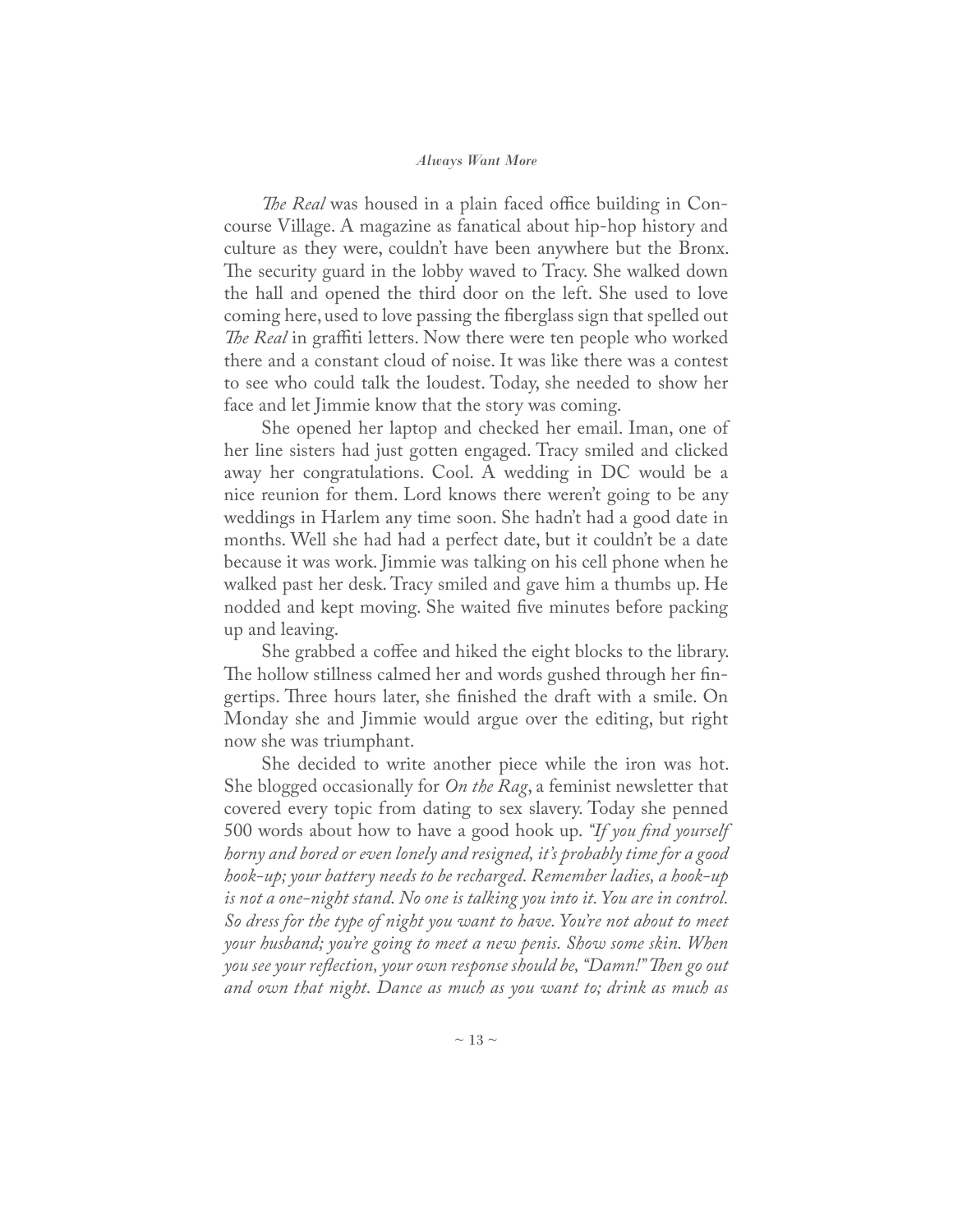you can handle. Then find the hottest guy in the bar and stare him down, I guarantee he will walk over to you. Now all you have to do is tell him how you like it. This is your night; he better fuck you right. She rattled off the rest and headed back to Harlem, her mouth watering for a fish fry. Though she was ever conscious of maintaining her size eight figure—thick enough to keep a brother's attention, but slim enough to catch a white guy's eyes, she had an inner fat girl that had to be satiated.

Lenox Lounge not only had the best fish fry in Harlem, it would also be a great setting for her video blog—"New Girl in the City." After receiving such tremendous feedback on her social networking pages, she decided to launch a blog of herself frequenting different food spots in New York. Her last post of drunken exploits at the 24 hour seafood spot on  $125<sup>th</sup>$  had gotten over 5,000 views. Today's post would be calmer. She took a seat at the counter, propped her Go Pro up and began talking. "Welcome to another episode of New Girl in the City. I'm Tracy and right now I'm at Lenox Lounge, home of the best fish fry in the City. Ain't that right Tony?" She turned her camera towards the grumpy waiter who had just taken her order.

"Get that shit outta my face."

Tracy laughed and turned the camera back towards her. "I didn't say the service was great, but the food will make you slap your mama." Her phone buzzed. It was Francois, a Haitian line cook she was seeing. She kept talking to the camera. "I don't know why this guy keeps calling me." She let it ring for a moment before putting it on speaker phone.

"Hello?"

"Damn, I thought I was about to watch you ignore my call. That would have been depressing."

She swiveled around in her seat as he walked up to her. He kissed her full on the mouth. "Hey, pretty lady."

She broke the embrace quickly and smiled tightly at him. "I suppose absence does make the heart grow fonder."

"Especially when it's forced on you. Woman, I've been calling you."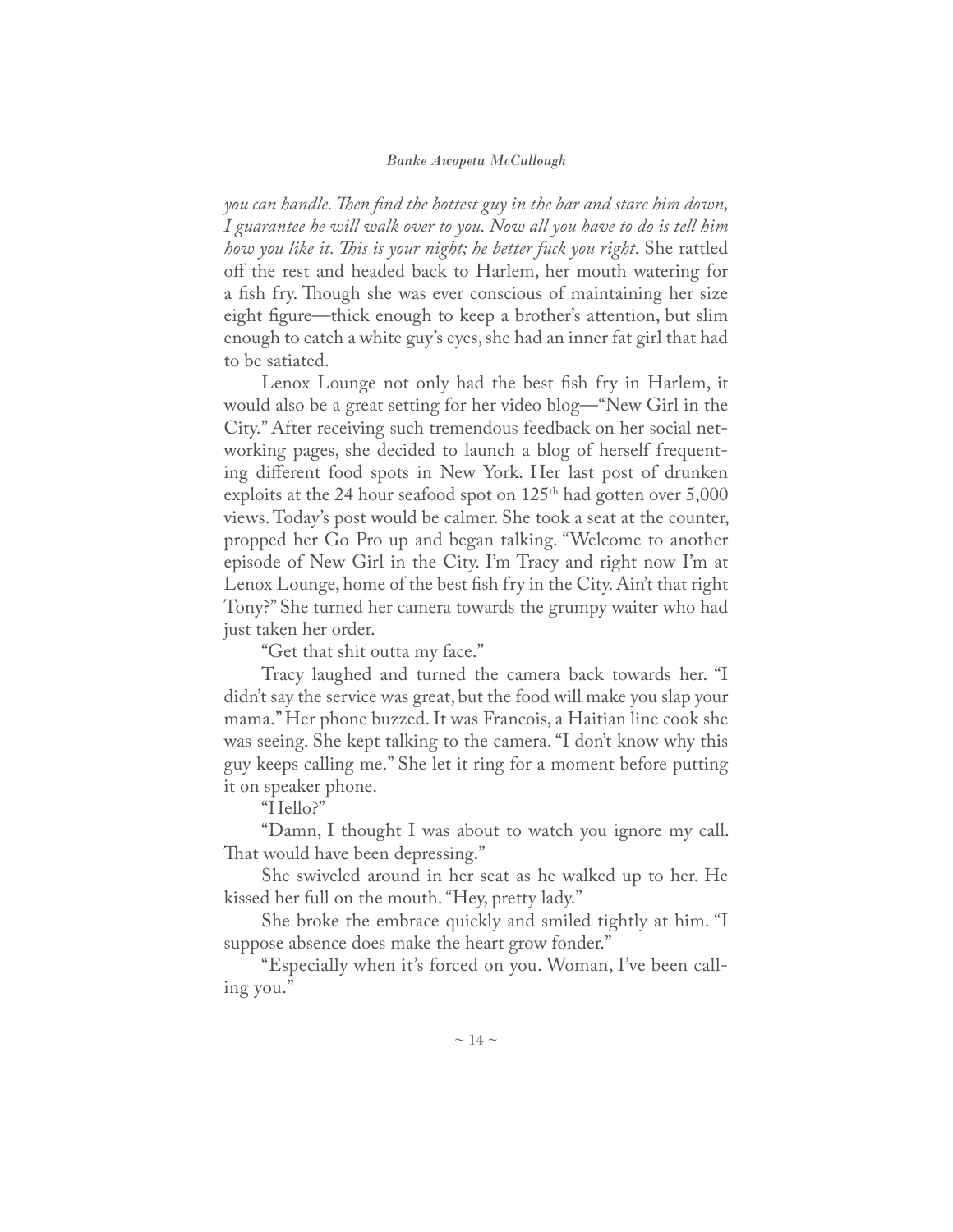"And I've been busy. Say hi to the camera."

He faltered for a bit, but then plastered on a grin. "Hi, world. I am Francois, one of the best chefs in the city. Ask my girl here—"

Tracy scooted closer to him. "He definitely has skills. No one is cooking like my man. His food is soulful, but has precision; everything is so well balanced, cooked to perfection. If you're ever in the city, make sure you check him out at Kingston's on Broadway and 7<sup>th</sup>." Francois was cool so she didn't mind bigging him up. He made her jerk chicken quesadillas on their second date that were so good she let him eat her afterwards. Unfortunately, she lost all interest after she came. He kept calling and she wanted to like him, but there was just no spark.

Her food arrived. She ate it slowly, seductively, as she narrated into the camera. "I wish y'all could taste this. The seasoning is bold, but delicate." She licked her fork. "And the texture, crisp on the outside, but soft and warm in the inside."

Francois threw an arm around her. "Yes, it's very soft and very warm in the inside. That's the best part."

She rolled her eyes. "Alright folks, thanks for watching. This new girl in the city is out." Francois handled the check and she promised to call him.

She went home changed into a tube dress and blazer and headed to Shrine. The sound of a bluesy bass guitar greeted her as she slid inside. A sexy brother with dreads eyed her. She held his gaze and smiled at him. After five minutes, she gave in and ordered a drink. He sidled over to her soon after that. Of course his cheap ass waited to approach her until after she bought her own drink. She knew that trick.

"I'm sorry, I couldn't stop watching you. You are really beautiful." Tracy smiled. "And I'm sorry, but I'm really not interested."

She turned from him and stayed and watched four acts. Then she hopped a train and met some girls in Time Square. They drank pitchers of margaritas in The Lounge, a chill mixed spot that had hip-hop karaoke. It was a little hokey, but funny as hell. They left and cabbed it and went to a party in Soho. She got home around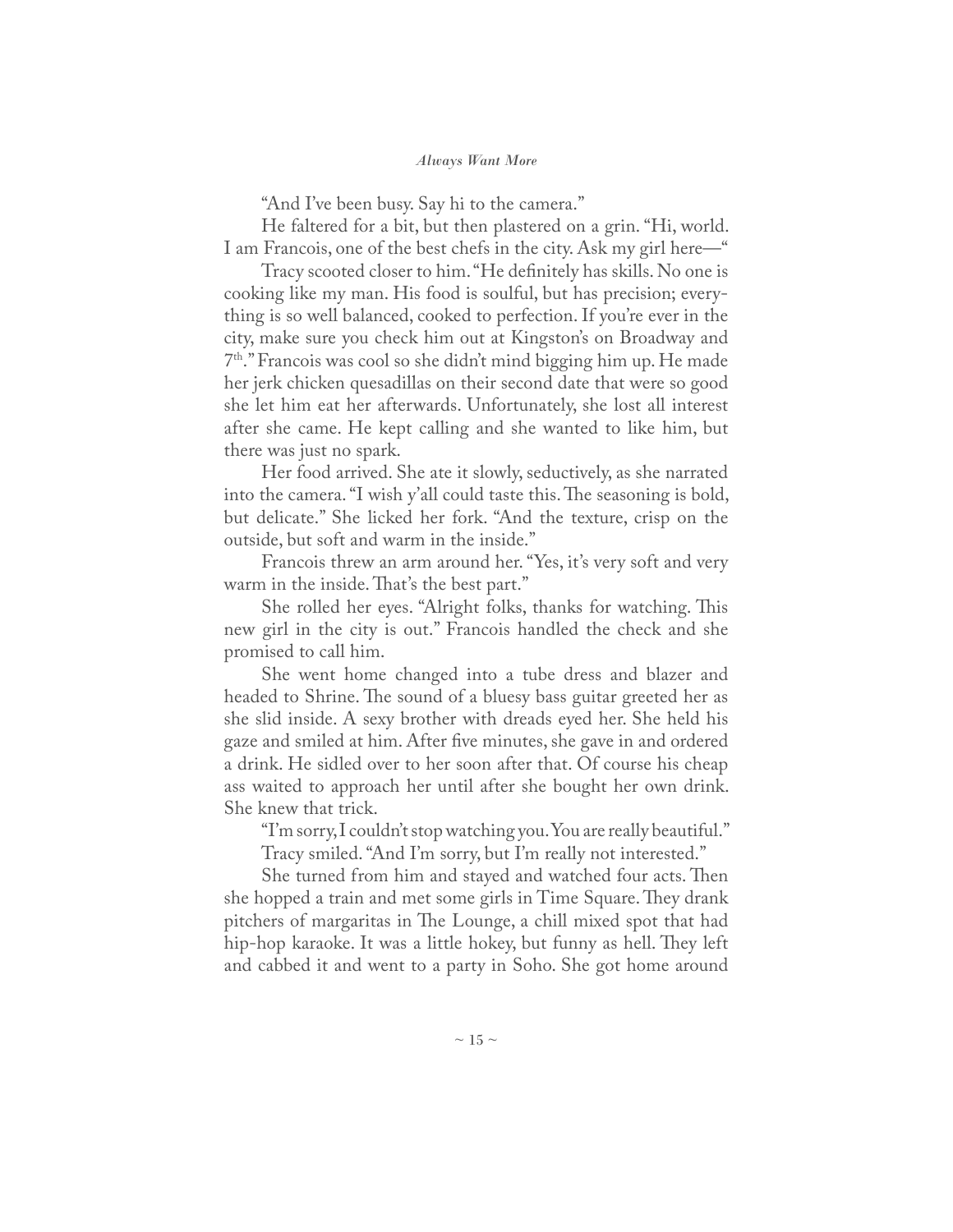four, but was still restless. She grabbed her phone and scrolled through some texts before putting it down again.

The next day she climbed the fire escape to the top of her building, lit a joint, and looked over at the city. This was her weekly ritual. Harlem was quiet on Sundays. At first she attributed that to the ingrained reverence Blacks have for the Lords day. She liked that. Then she started to liken it to the only rest day of the slaves. That she did not like.

\*<br>\*<br>\*

Two more years went by. *The Real* was doing better than ever. Bigger artists came and so did an even bigger staff and so went the familial intimacy. There was always a hoop to jump through now. There were more publicists trying to steer the direction of her interviews, more ankle grabbing to secure artists, fewer pieces about social issues. Jimmie would not relent with the editing now. The witty edge in her pieces was whittled down to passive aggressive musings. This was not *The Real* that she had loved. This was not why she had come to New York.

She could see now where *The Real* ended and where she began. She made time to date. Her schedule and social circle eliminated regular guys. If she wanted to have longevity in her career, artists no matter how much of a gentleman they were or how sexy they looked when an Italian moon danced on their features—were out. So were music execs. Athletes were cool, but often too self-absorbed for anything substantial. Financial guys were the worst and actors were just strange.

There was always something to do and Tracy was determined to not let anyone outwork her. Though she was in the center of the music she had loved so much, she found herself trapped outside from all of it. At album release parties, music blared and pills and liquor flowed, and she didn't feel a thing. At concerts, she watched everyone with their arms raised and wondered just what they were celebrating. At radio parties, jokes were told and she laughed, but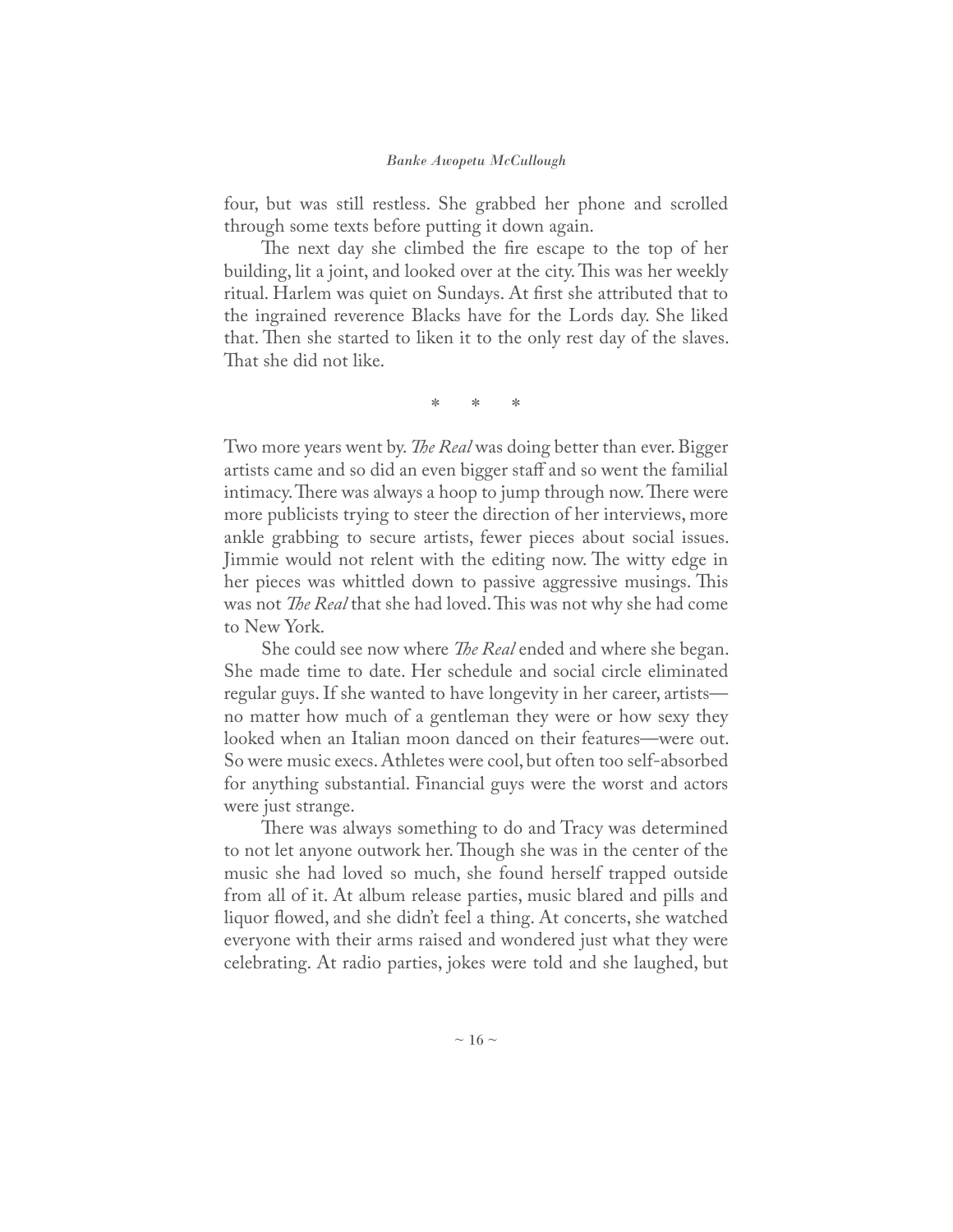it didn't warm her. Something didn't feel right. It wasn't fun anymore. She was always tired, always stressed, and less and less proud of every new issue. She found herself crying out to God again. She didn't know how long she could keep this up and she didn't know what else to do.

The Tragic interview broke up her fog. 3,000 miles up in the air she reviewed her notes, tried to get a feel for who he really was. She knew he was a church kid, born and raised in Oakland, played three instruments, did a tour in Iraq. And she really dug his music. His first mixtape was an underground smash that even had Brooklyn heads nodding. No one could deny that he could spit. His political commentary was reminiscent of Nas, his playarific tales rang of Too Short. Tragic could just as easily rap about fucking hoes as raising Black men to have honor. He was a breath of fresh air and was quickly signed to a mega label and immediately deemed the protégé of Skillz, a legendary rapping producer. Though Skillz' production was the perfect backdrop for Tragic's flow, Tracy wondered if there was a riff there. Sonship didn't seem like Tragic's style. That could be her angle.

She closed her notes and looked out of the tiny hole that was masquerading as a window. The sky was a dreamy blue that sent her mind to daydreaming. She should take a vacation. She should go somewhere and let the ocean heal her. But she didn't have anybody to go with. She pulled the window shade down.

Her mind was back on business as soon as the plane started its descent. Tragic had been communicating with Tracy sans publicist or assistant and insisted on picking her up from the airport. She was barreling towards ground transportation, shades on, phone to her ear, prepared for him to be late, when she saw him walking towards her. He hugged her before taking her carry-on bag. "It's good to finally meet you."

Tracy smiled. He was real. Unassuming in his khaki shorts, white tee, and Adidas they made it to his car unmolested by fans. The car itself, a Saturn Astra, was not likely to give them away. Tracy put on her seat belt. "I see you're low key. Or is all of this just for my benefit?"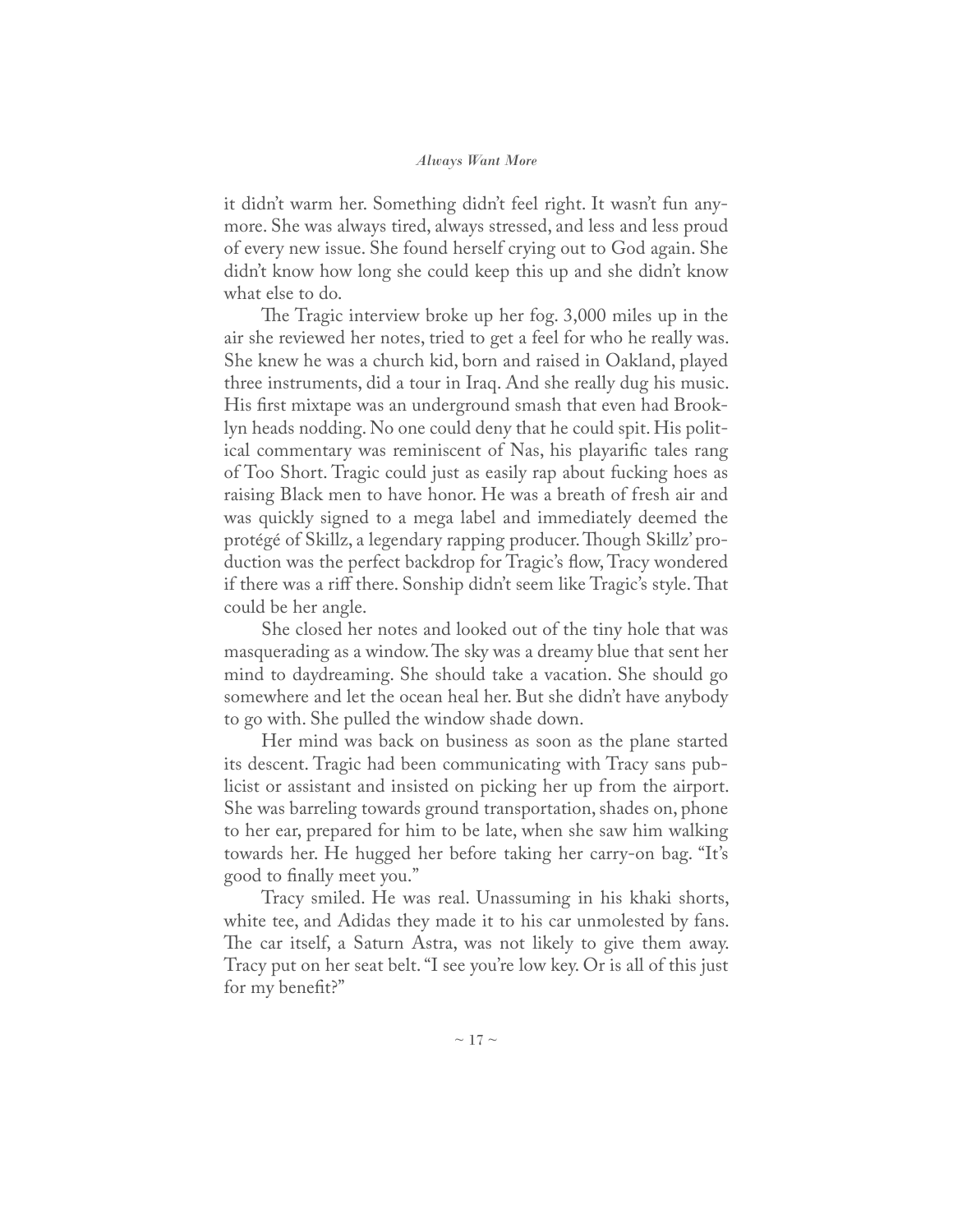"Shit, it's for my benefit. I got a daughter and I don't plan on ever having to blow motherfuckas up in order to feed her again."

"Yeah I read somewhere that she's the reason why you enlisted. Good thing for her conscience that you made it back."

"She wouldn't have ever known about that."

Tracy turned to look at him. "I guess your family's not like mine. With us, every sacrifice is published, the appropriate appreciation must be paid." She put her fingers on her cheeks and lifted to fake a smile.

He laughed. "Guess you know a little something about that."

She knew a lot about that. Her future had been planned and prayed for since the moment her mother realized she was pregnant. When she was fourteen her father had worked enough double shifts at Kodak and her mother had cleaned enough houses to move them from their apartment that was a stone's throw away from the projects, to a pocketbook house in Brighton, a suburb with the best school district in the county. Every other penny had been saved for her education. She went to the University of Pennsylvania instead of Howard, but was happy to make her parents so proud. Of course, the shoe dropped on graduation day when she announced she was moving to Harlem to write instead of going to law school. This time she would not be dissuaded. She had done her duty, the rest of her life would be for her.

"Used to. My parents moved back to Guyana last year. Hallelujah, I can breathe!" She laughed. "What about you? You close to your folks?"

"We starting the interview all ready? I can't feed you first?"

He parked the car on Seventh Avenue. Walking towards Jesse's, a natural soul food restaurant that he swore could put Sylvia's out of business, Tracy could barely contain herself. She could just envision the zoot suites of the '50s, Bobby Seale walking the street in his black leather in the 60s, afro glistening in the sunshine. She wanted to soak it all in.

Inside, the smell of fried chicken and framed photographs greeted them. A few patrons sat along a glistening counter. A plump woman with a huge smile and gap to match spoke. "Hey Blake, go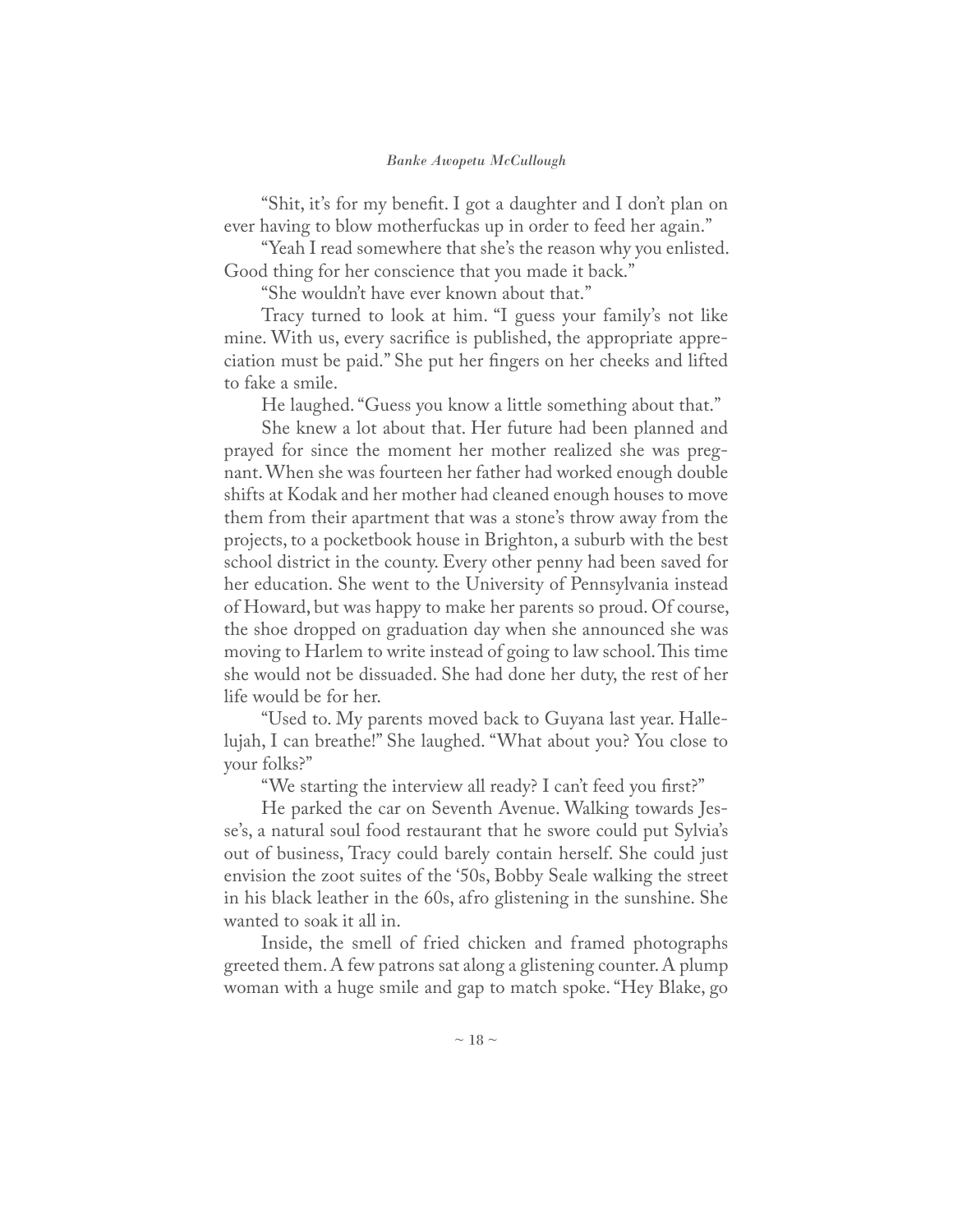ahead and have a seat." Tracy followed him to a booth in the back. He slid down across from her. "First time in Oakland?"

She laughed. "Is it that obvious? I'm sorry, but this is so exciting. A major movement in history, started right here. Were your parents panthers?" She motioned toward his right forearm; which was covered with a mural. She made out RIP dates and images of Tupac, Malcolm X, Bible verses, army tanks, bubble letters, an infant's face, and Huey Newton.

"No. In the beginning people used to be scared by all of that. Niggas talking about communism and self-sovereignty, and there being no God, no one wanted to be associated with that. It didn't get fashionable until the leather and guns came out. Towards the end there were too many rules, too many bodies, and too much talk. Niggas got tired of listening to that shit." He rubbed his arm. "All of this right here is just a physical manifestation of everything that has gotten me here."

"You ever worry that niggas will get sick of listening to you?"

"I never wanted them to listen to me in the first place. I've been shy my whole life, always stayed to myself. This rapping shit is a complete and total accident. I started spitting when I was first shipped to Iraq. Lupe said 'Hip-hop saved my life.' That is some real shit. I woulda went crazy had I kept all of this in. It just kept coming out. All of it. But there you go trying to start the interview again."

She tilted her digital tape recorder towards him. "The interview been started. You forgot what I'm here for?"

He took the recorder from her and pressed stop. "Not yet. Let me feed you first, show you my city. How you gon interview somebody you don't know?"

She raised her hands in surrender. He was cool. And when Jesse herself placed a steaming plate of fried catfish, rice, black eyed peas and greens flavored with organic smoked turkey, she didn't have any protests. The food was just as amazing as he said.

She spent the entire day with him. On their way to his barber he beeped his horn at a stocky dude on a bike. "What up ol' big head ass nigga."

The guy on the bike laughed jovially. "Same shit my nigga."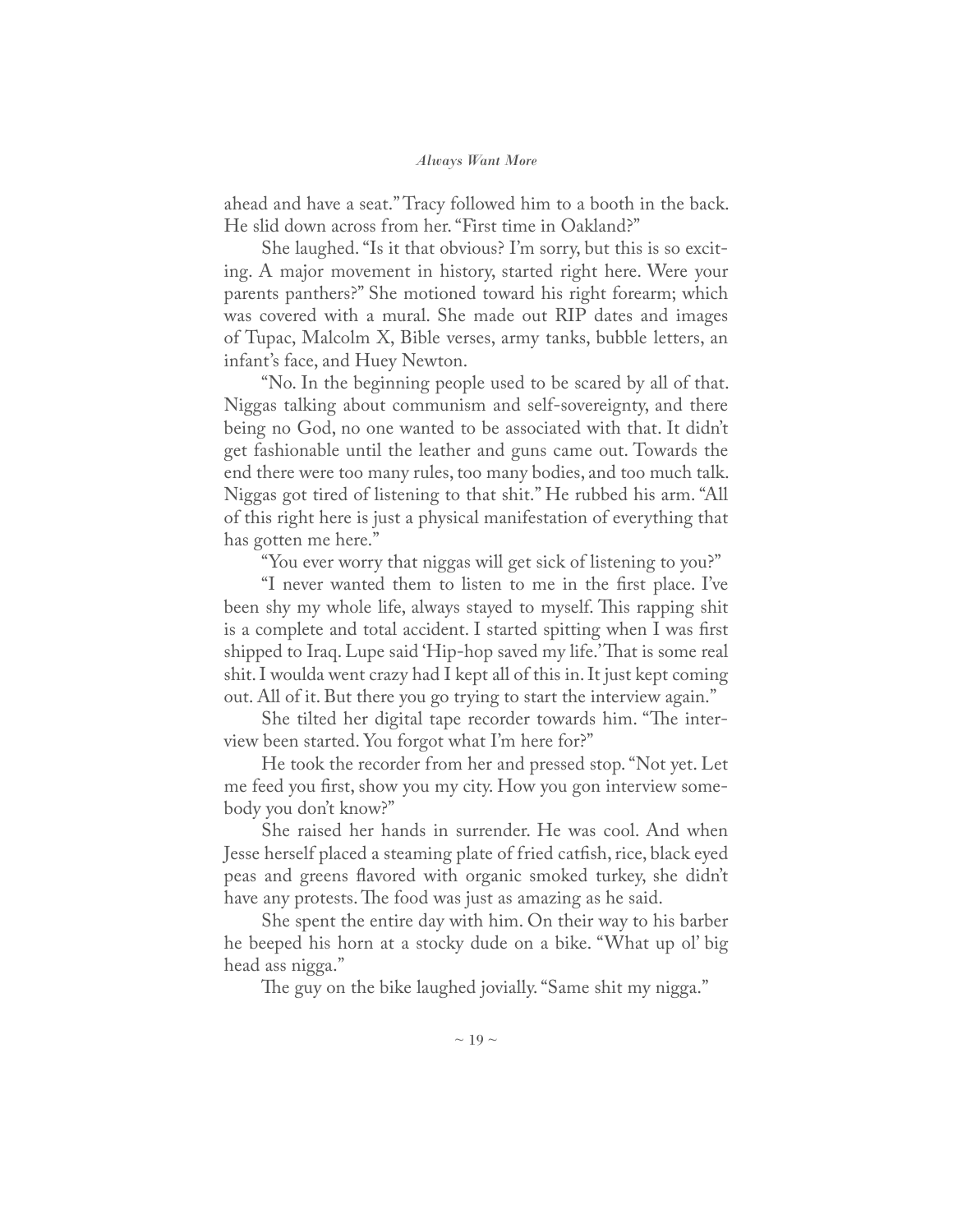Tragic chucked him a deuce and sped back up. "That nigga's sister used to suck everybody off." In the mall, he slapped some dudes up, nodded at a few females, and stopped for a couple of pictures. Seeing him here was no unusual occurrence. In the sneaker store, a bow-legged kid with freckles in a striped uniform handed Tragic a box of sneakers before he could even open his mouth. "Good look, Tony. Tell your mama I said hey." This was his first hometown performance since going major, but it was obvious that he was no stranger to his city. They went to his weed man and then back to his ranch style home in a middle class neighborhood to change.

"Make yourself at home." Her eyes darted around the moment he disappeared down the hallway. Pink Converses were next to the door. In the kitchen, a fourth grade report card was on the refrigerator and a six pack of Heineken and a pizza box were the only things inside. Back in the living room a picture of a snaggletooth girl smiled at her from the mantel. She wondered what type of father he was. The sound of his steps behind her interrupted her thoughts. She turned to face him. He still had on his clothes from earlier, but he added a thick rope chain and the new sneakers.

"You look good. How come you don't have a picture up of you with your daughter?"

He shrugged. "I'm home now. I don't need pictures."

They headed to the arena. She was surprised that they hadn't linked up with any of his homies. Most of the artists she met hated being alone. "Where's your entourage? They meeting us up there?"

He laughed. "What entourage? Niggas stopped fucking with me when I came home. I was fucked up, bad. I was on pain meds, drunk, high all of the time. Used to just zone out. They told me I used to say some wild shit. And I'm a mean drunk, started wailing on 'em. Can't blame niggas for not dealing with that. I don't blame my baby mom either."

"What about now?"

"Now I'm good. But I don't have no friends, don't have no girl. It's just me and this music. I might roll one up, kick it, look out when niggas need help. But I don't have no one around me."

She held out her recorder. "Except for journalists."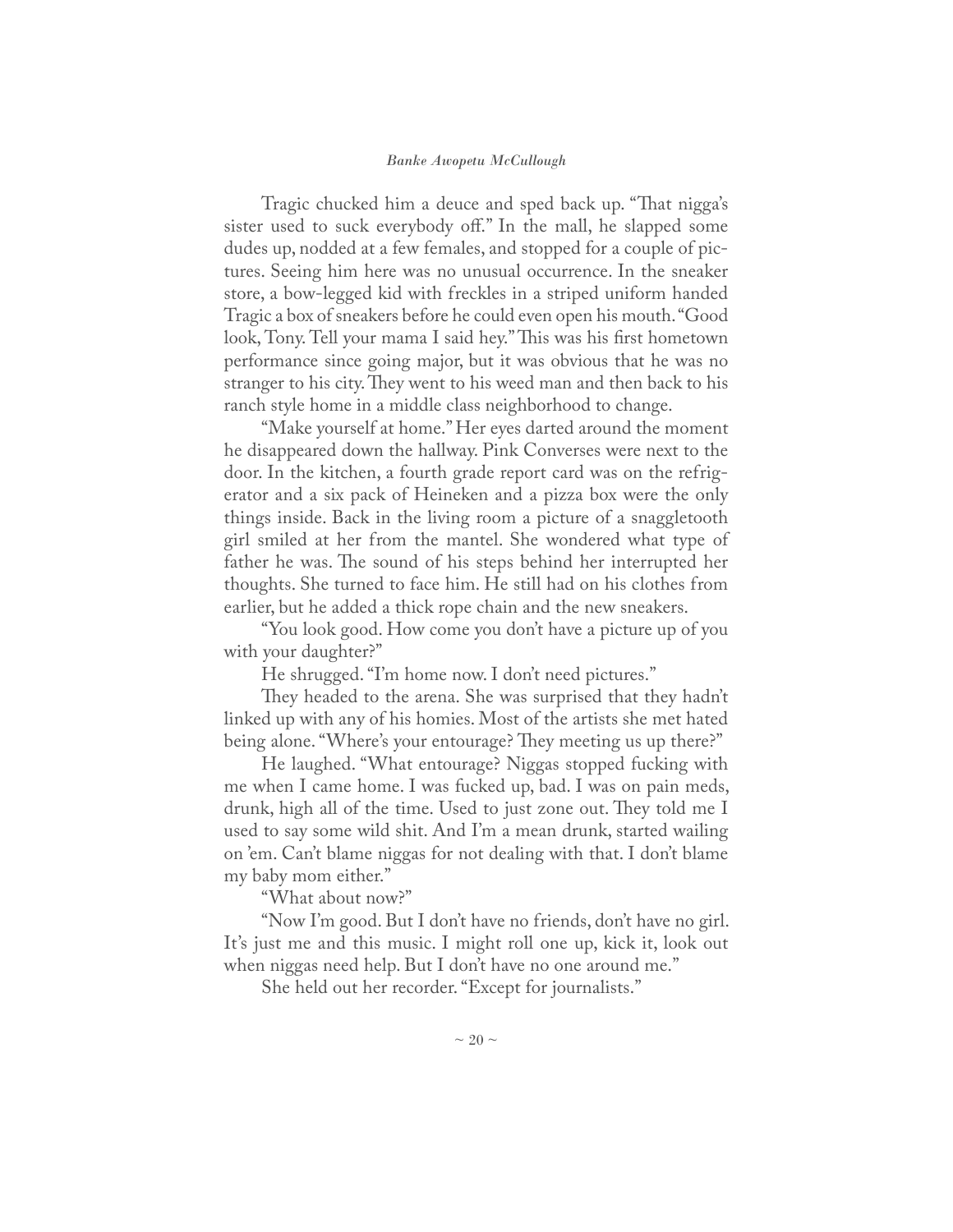Again he clicked the device off. "Just vibe with me man. You're not going to deny a fan are you?"

"You're a fan?"

"Oh yeah. You write some real shit. Like, some mags kiss artists ass. Your stuff is positive, but there's an edge to it. It's like you hold a camera up to motherfuckas, and you ain't photo shoppin'shit."

Heat ran to Tracy's face. He was a fan of *her* work. "Thank you."

"No doubt. And those videos you make are funny as hell. That's why I was hyped to meet you. You seem like a fun person to be around."

Tracy watched him as he spoke. A lot of artists liked to kiss up to her, wanting her to paint them in the most favorable light. Tragic seemed sincere though. Shit, she was fun. She wasn't walking around with a stick up her ass, afraid to have a good time. Maybe it was New York that had been bothering her. A change of scenery and a new friend might be just what she needed. She shrugged. "Yeah I am."

He laughed. "That's what I'm talking about. I like your energy. I need that right now. Just build with me. You can start the interview the second I get off stage. I promise."

His show was amazing. It felt more like a one man Broadway play than a rap concert. There were no hype men, just him and his deejay. He led the crowd through songs, stopped to give personal anecdotes about the making of the music, the time he got pistol whipped after he tried to rip off a dealer, the friends he had lost. Then the Skillz produced electric guitar chords of his newest single dropped. He jumped up and down, ran across the stage. He screamed into the mic "All I got is this here pen/And if I die, Lord please let me in/Soul so dark, heart full of sin." Tracy was mesmerized. A host of new questions came to her mind.

Tragic was covered in sweat when he met her backstage. He lifted Tracy off of her feet and swung her around. She didn't mind. And when he passed her a blunt she only hesitated for a moment. It wasn't that she made it a habit to smoke with her interviewees, but she felt like she had made a new friend. She needed that right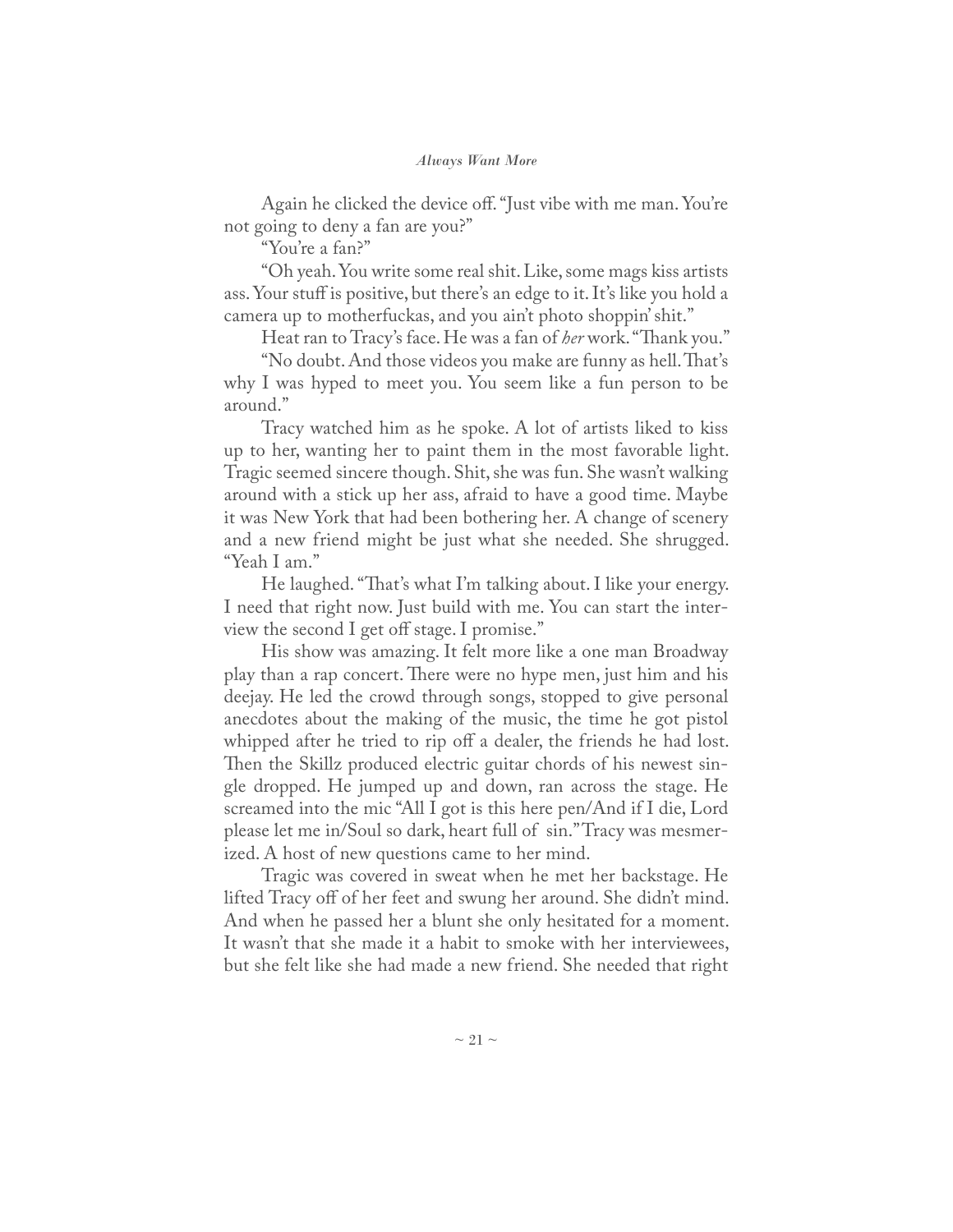now. Plus, there was no way she could refuse some Cali weed; that would almost be sinful.

 $\ast$ 

She was floating, boundless; suspended in a nothingness. Then light began to trickle in. At first she was puzzled by it, a bit intrigued by its spreading presence. But then it was the only thing she could feel and she was awake. She opened her eyes. Where was she? She was laid out on a bed. It was still made. Her eyes quickly roamed over the room. She was in a hotel. Was she alone? Her heart quickened. Everything was quiet save for the sound of a distant vacuum cleaner. She gingerly ran her hands over her body. She was fully clothed. When she got to her face, there was something wet, something thick. Oh God. She hurled. For a few moments, her body heaved in convulsions. Then she was drenched in sweat, crying and gagging until there was nothing else to come out.

She closed her eyes and tried to remember. She remembered Tragic swinging her around after the show, her coughing after hitting the blunt, their laughter. She noticed the tape recorder on the night stand. She stared it, afraid of what it might say. Finally, she crawled over to it and pressed play. His voice sounded distant, haunted. "Everybody so shocked that I made it on the scene so fast. They don't understand that I was sent here. This was destined."

Her own voice was feathery. "Sent here?"

"My steps are ordered. Everything that I been through. My pops was a pastor used to beat the shit outta me and quote Scripture. Chasten thy son while there is hope, and let not thy soul spare for his crying.' Now I don't know if the good book meant that you break your kid's ribs. But apparently it did, because nobody did nothing."

He went on to tell her about his first excursion in Fallujah. "Niggas here think they know about war. They think their little pea shooters and petty ass beef is a war. No, a war is when you suit up in 110 degree heat and march down a street whose name you can't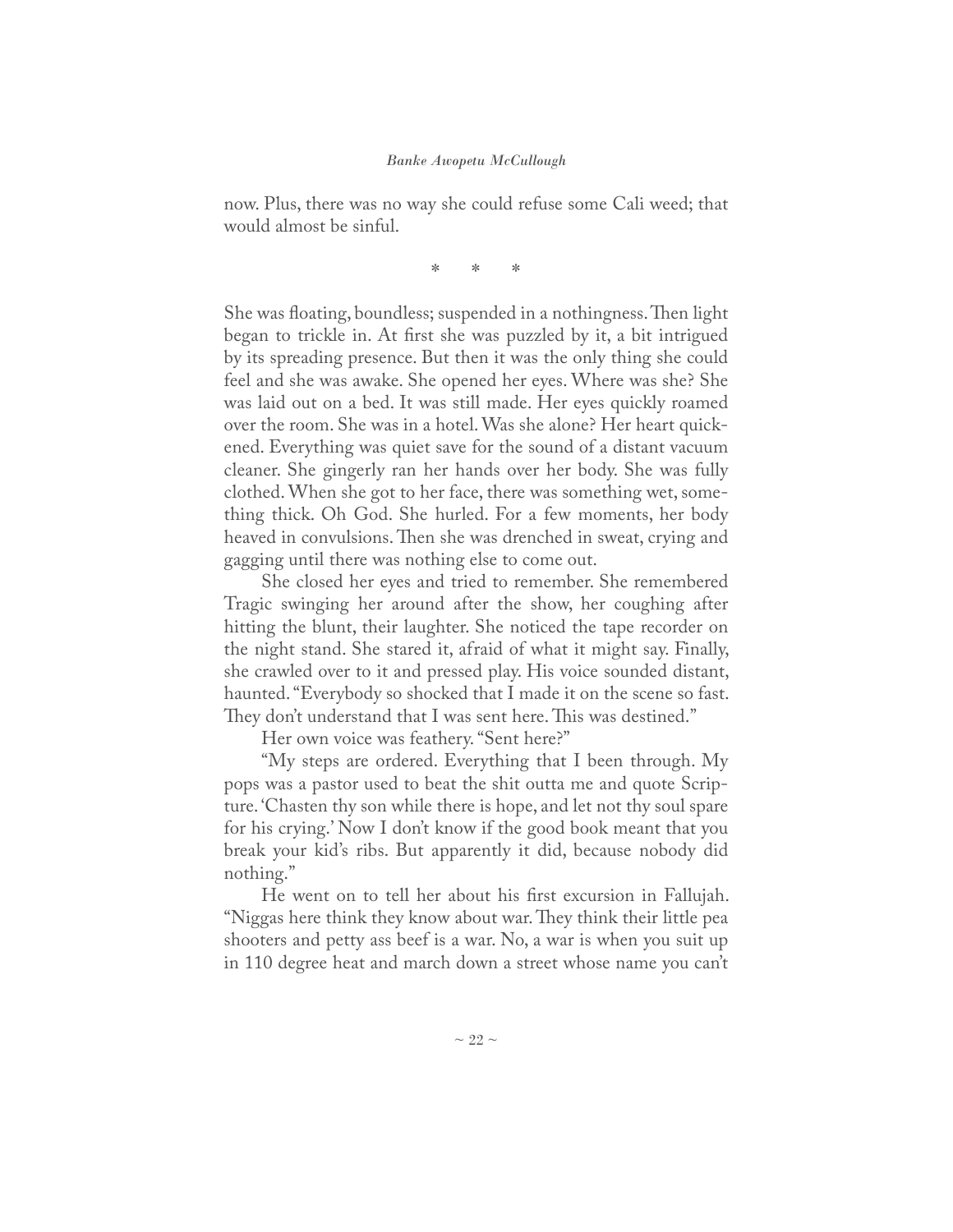even pronounce and an IED goes off and you see your man torn in half, literally torn in half. Intestines oozing out. That's war."

The conversation lightens when he speaks of his daughter. "That little girl is a straight character. She's girly as hell, only wears dresses, but at the same time she's a little tomboy. I mean she got a mean cross over. Imagine a little girl breaking someone's ankles in a dress." Tracy could make out the sound of her own laughter, it was throaty and short. The interview darkens again when she asks about his mom. "It'll be the best day of my life when that bitch dies." But it wasn't until near the end of the recording that her blood ran cold.

"Yo, what the fuck did we smoke?"

"A little of this, a little of that. Welcome to the West Coast nigga."

Her voice is panicked. "What?"

"Don't trip, go with it. Relax your mind baby. That's what we do with this music. Right beat, right flow, we can say anything. We ease it in, nice and smooth, you hardly feel it." He started to freestyle. "Niggas is tripping/'cause when my pen get to leaking/ the demons in my head take over/start barking and speaking/Hot bitch/Fat ass/So we freakin' this weekend/legs part/soul open/that's when I sneak in." He laughed. "We get over a million motherfuckas singing along to that and we got something."

"We got a war playing out in front of everybody and they all pretend not to see it. It doesn't matter how many YouTube videos people make, how many of our secrets get leaked, no one believes it, no one cares. We read the little chats and laugh. People talkin' bout, "They don't mean it like that.' What the fuck else could we mean?"

"We?"

"I told you I was sent here. I was six months in. They sent us to disable some bombs. I hadn't even been trained in that shit yet. They talking 'bout it's field experience. Half a kilometer in, one detonates. I don't remember the rest. One minute I'm walking, sweating from the heat and nerves; the next minute I'm in the infirmary. Skull cracked. It was touch and go for a few weeks. But someone came to see me."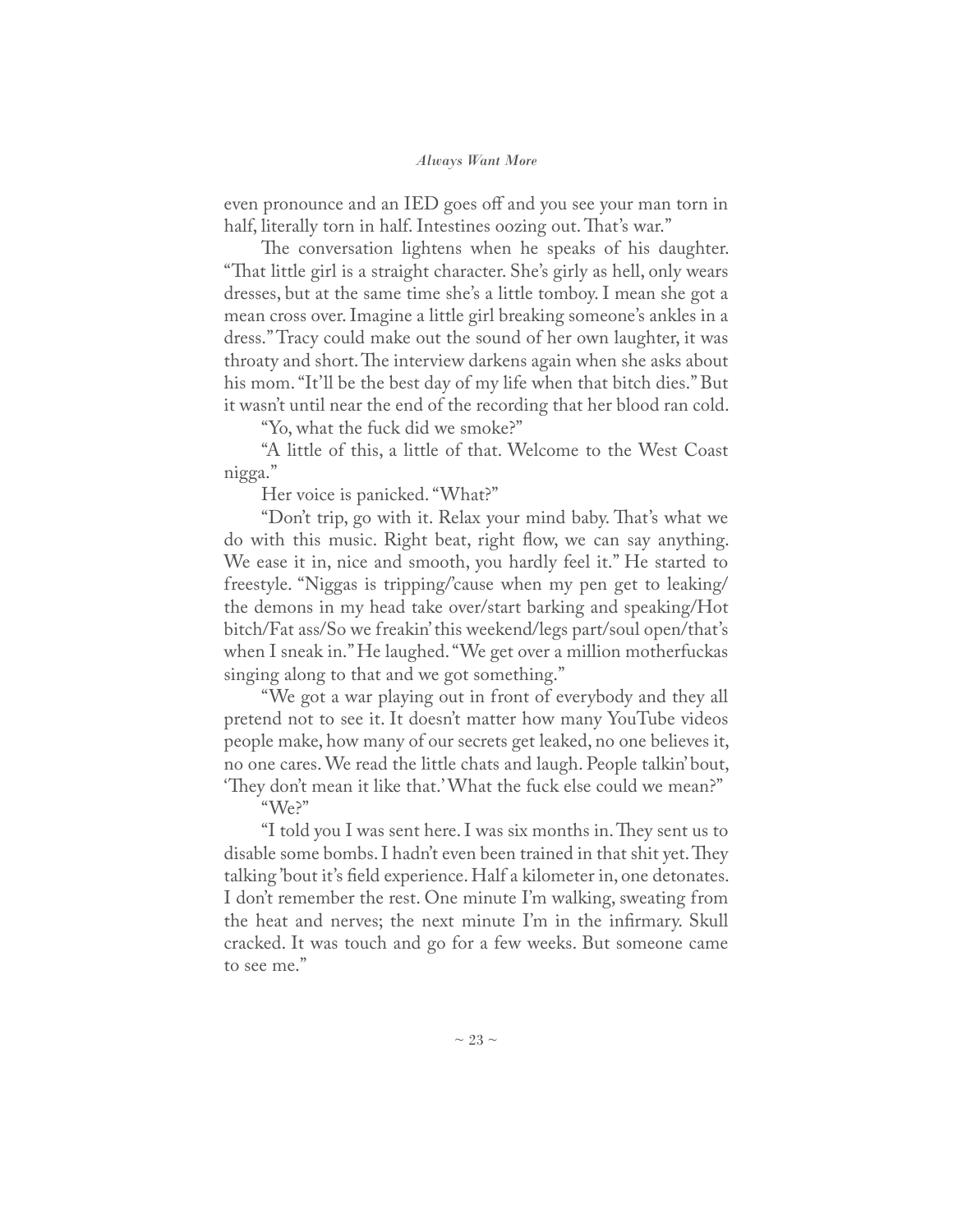"Who?"

"He told me that I would rap. That he would give me the words and that my music would pierce hearts."

"Who?"

"He said I would win souls for him. He said that the music is just the beginning. By the time the battle comes we'll have enough people on our side."

The recording stopped there and though it was over three hours long, she didn't remember any of it. When she sat down at her laptop to write the story her hands shook. She didn't want to listen to the tape again; she didn't want to think about the things Tragic had said. She didn't want to think about what wasn't on the tape.

He said a battle was coming and she believed him. Something had been off recently. She felt something different when she listened to the music. It was almost like a presence, like an aroma that only she could smell. She would look at those around her and see that they were totally unaffected. So she dismissed it until she sat down with an artist and felt its presence again. And there it was when she opened a final copy of *The Real*. Something tugged at her. It whispered secrets into her ear. The real music had been kidnapped. What stood in its place was an evil impostor. Hip-hop was no longer the music of the people. It no longer gave a voice to the abandoned and disenfranchised.

The new hip-hop, the clever impostor, had millions hypnotized through super powered headphones and lulled into a false consciousness. In this grim fantasy, love was ridiculed, women were fucked, and money was plentiful. Real niggas didn't hold hands or have feelings or give a fuck about anybody else. Ex correctional officers were rapping about flipping bricks and teenagers were spitting "bang bang" and niggas were dying in the streets. Souls were being won for the devil.

She slammed her laptop shut. She couldn't write that. What proof did she have? She wasn't some half-baked conspiracy theorist or desperate preacher. Maybe she had misunderstood what Tragic said. "People talkin' bout, 'They don't mean it like that.' What the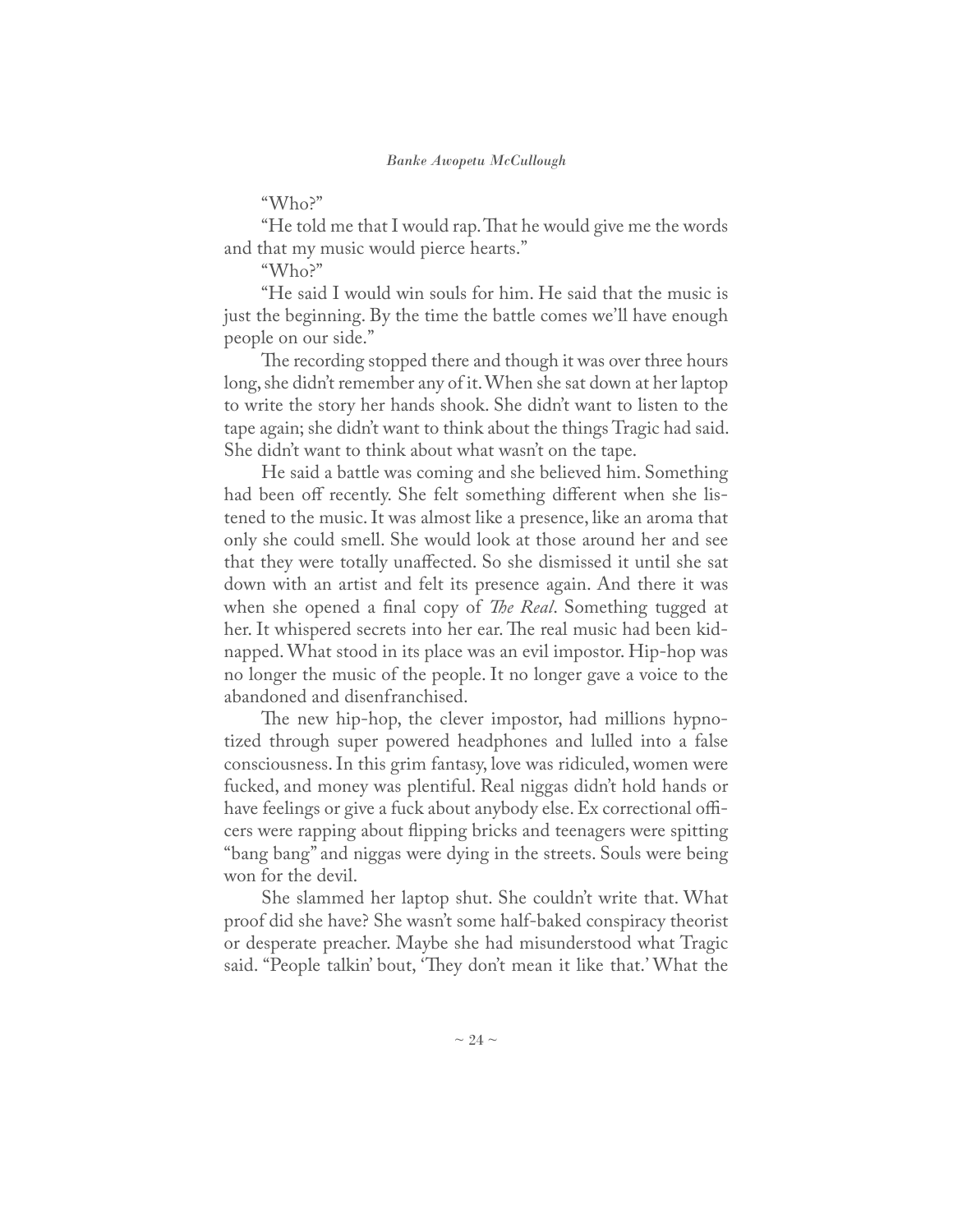fuck else could we mean?" She held her face in her hands. There was no misunderstanding that. He had been very plain all along. All of them had. The enemy was hiding in plain sight.

Tragic was right; the lyrics spoke for themselves. He wasn't using subliminal messages hidden in beats; he was getting people to speak a spell out loud. Tracy had to figure out a way to get people to realize that. She opened her laptop again, but it was like her fingers were frozen. She couldn't type a word. What did she need to say anyway? She would just transpose the tape and let everyone see for themselves. Jimmie probably wouldn't even run it. He had turned into a complete kiss ass recently. She swept her arm across her desk and everything went crashing to the floor. She sobbed into her hands. This would ruin her. But she had become a writer to tell the people the truth. This was why she had dreamed of Harlem her whole life. This was why she was here.

limmie called her into his office. For the first few seconds he was silent. Tracy stared back at him. They had come so far together. They had both been searching for something. What that was wasn't revealed until now. But Jimmie looked weary and she could not begrudge him that. Everything was about to change. Finally he spoke. "Are you sure?"

She placed a copy of the recording on his desk and walked out. He ran her story in its entirety.

The backlash was swift and the internet was abuzz. The purists said *The Real* was always too critical of artists. The hipsters said her article was slanted to jump on the illuminati bandwagon. The females said Tracy was a hater who half of the industry had ran through. The preachers said people had too literal an interpretation of the Bible. The Battle of Armageddon was an allegory. And the industry said the story was completely untrue and was a publicity stunt of a desperate mag. Hip-hop was was not intentionally contributing to urban violence; it simply was reporting it. People put too much pressure on rappers; they wanted celebrities to raise their kids. Hip-hop had always been a report on the ghetto, not the cause. It could not be blamed for what was happening in the streets.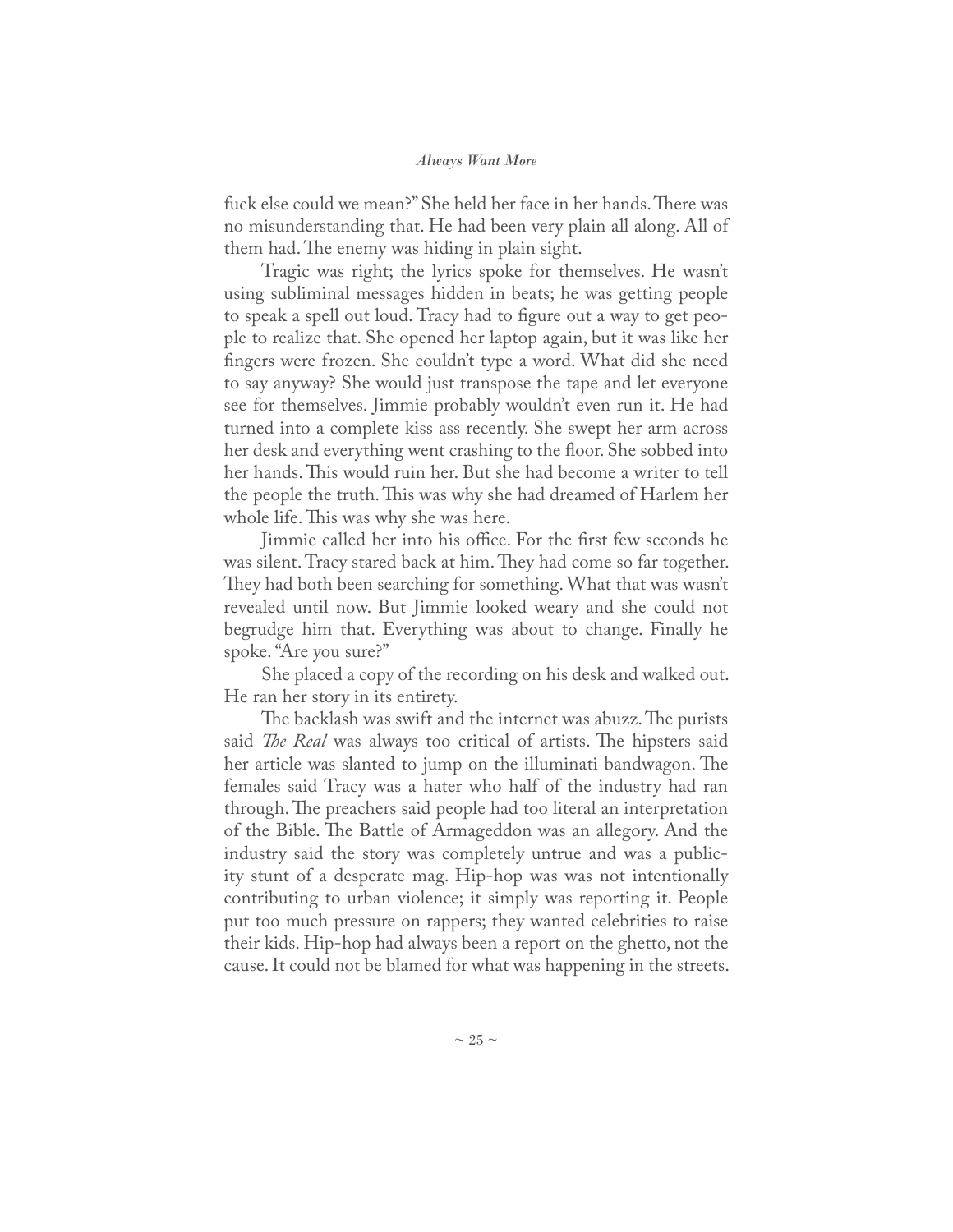Tragic said nothing. He didn't have to. He had wanted that article to be printed, the world's response was confirmation that his plan was working. The music had truly brainwashed them all. The battlefield was ripe.

Jimmie told her it would all blow over. "Take a few days off, don't respond to any of this. No tweets, no statuses, nothing." Two weeks later he called to say she would have to issue a public apology. His tone was stern. "I can't believe I let you talk me into running that piece."

"What are you talking about? I didn't talk you into anything. You heard it for yourself--"

"Yeah? Well, no one believes it."

"Oh they believe it, they just don't give a fuck. That's why you started this magazine. The people need to be woken up! You so busy selling ad space and kissing ass that you're missing the whole fucking point. We are *The Real*. We expose the truth, we shake people when they don't want to hear it. How can we stand by and let these motherfuckas cast spells that are killing our people. These motherfuckas are killing our people! You think the homicide rate in Chicago is an accident? We have to wake everybody up." Her heart beat wildly as she clutched the phone.

Jimmie sounded exhausted on the other end. "Tracy, how can I do that if I don't have a magazine? Tragic's label could shut our lights off. Issue the apology or find another profession." He hung up. She never spoke to Jimmie again.

No other editors were interested in talking to her either. Her emails and calls and even her visits to publications that used to swoon over her were fruitless. No one was available. Even On the *Rag* ignored her. So much for sisterhood. The posts on her social networking were so vicious that she shut them all down. Her bank account was quickly dwindling and her phone was blaringly quiet.

It didn't matter anyway, she could no longer write. She sat in front of her laptop and pecked away but the words were empty, their meaning blank. It was the same thing with her journal, she filled the pages with mad scribbles, the paper ripped where she pressed too hard.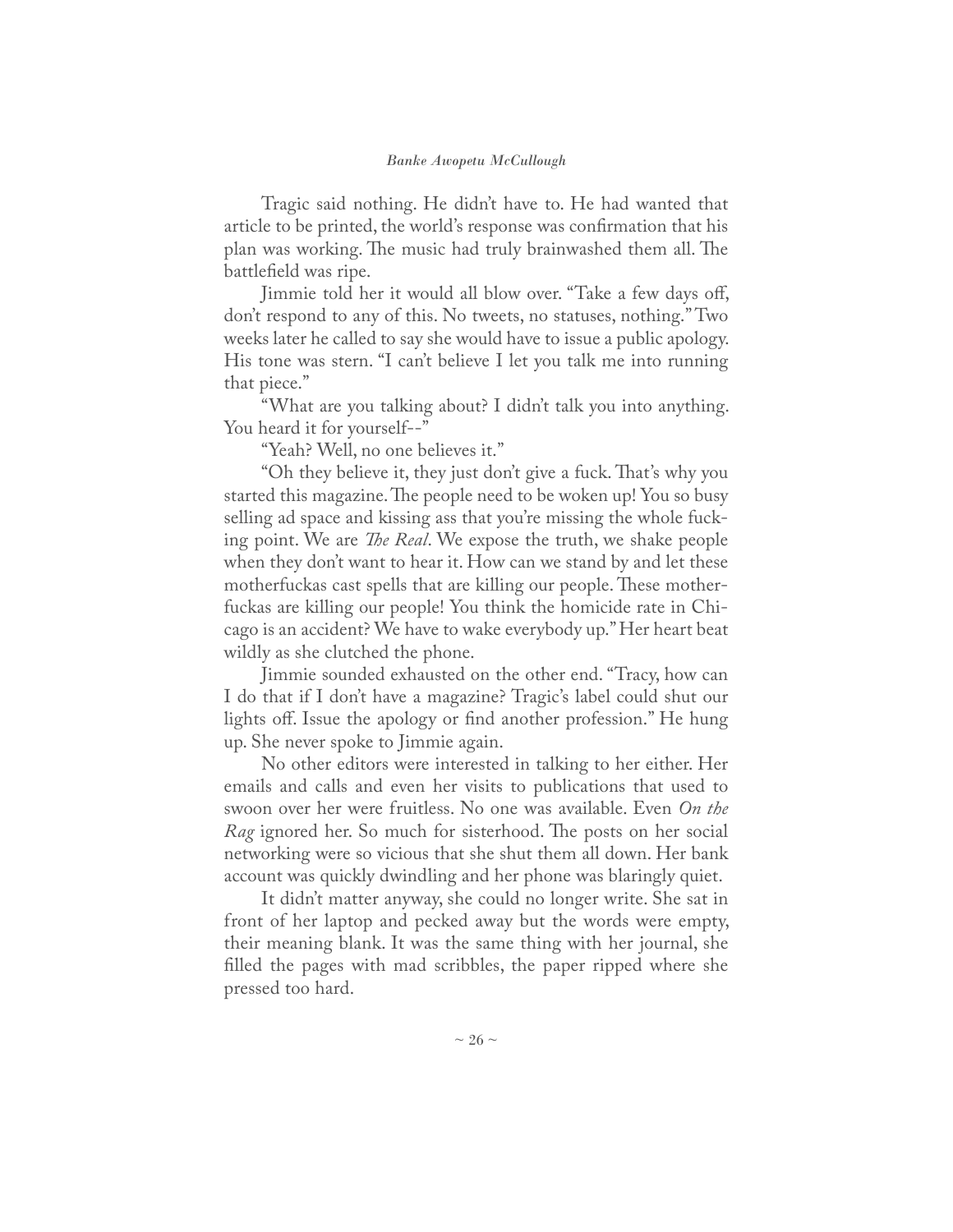She had to do something. She temped, but that money was barely enough to cover rent. She went to see Stephanie, her recruiter at the temp agency.

"I need something that pays more."

Stephanie's gray eyes were warm. "Look hon, I like you. You get good reviews from the jobs I send you out on, but unless you get hired directly, there's nothing I can do."

Tears welled up in Tracy's eyes. Her life had been reduced to rubble. She had no friends, no money, no prospects. Hadn't she done the right thing? Why was everything that she had ever dreamed of being snatched away? She ran her hands over her face. She had to get it together. But she couldn't stop the tears and soon her entire body was shaking, consumed with her hopelessness.

Stephanie's words broke through her sorrow. "Have you thought about substitute teaching? The pay is pretty good."

It took three weeks for her to apply at the New York City Department of Education, be fingerprinted, hired, and then sent on her first teaching gig. Her alarm went off at 6 am, she had never woken up so early in New York before. She showered, dressed and caught the bus to 135<sup>th</sup> street.

The A. Philip Randolph Campus High School was sprawling. She pushed through hundreds of kids waiting to be scanned and admitted. A gruff security guard pointed her towards the main office where she was given a key and directed to the basement. She would be filling in for the shop teacher.

The room was cavernous. Work tables and benches filled the center, while heavy machinery was lined up along the right wall. Bird houses in various stages of completion, were sprawled across a table. What the hell were these kids gonna do with a bird house? Tracy thumbed through the packet of work she was supposed to give them. It had pictures of various tools and screws and a brief description of each. They were supposed to write a paragraph that explained which tools they used to complete their bird houses and why.

The bell rang and Tracy steadied herself. By the time the bell rang again, she had nineteen students sitting before her, sixteen of them boys.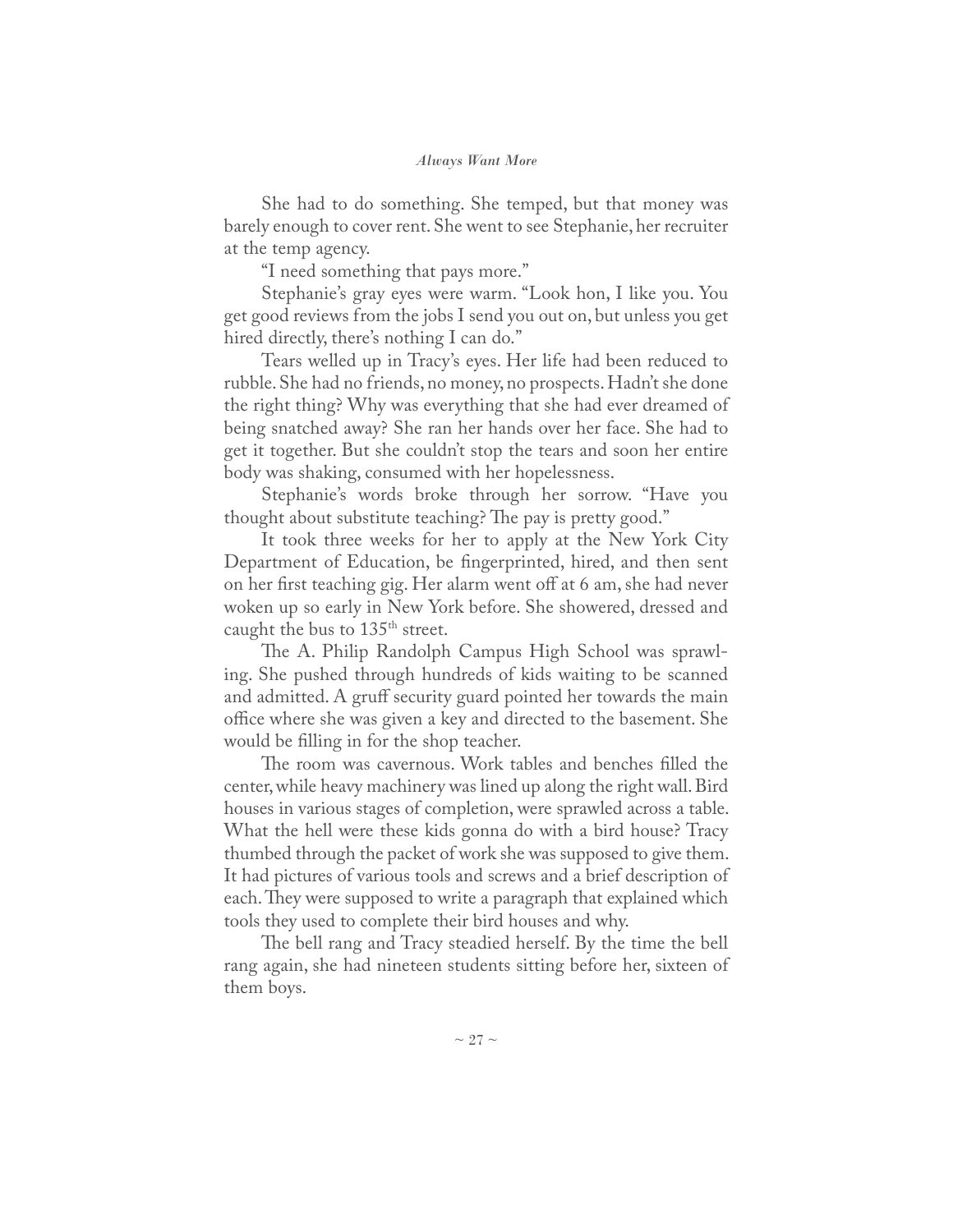"Good morning." No one returned her salutation. "Well as you can see Mister Moore is out today."

"And as we can see you fine as hell. Damn baby, what's your name?"

"Well, it certainly isn't damn baby. What's yours?"

"Michael."

"Okay Michael, read number one."

He looked at her hard for a second. "These are pliers. Pliers are a hand tool with hinged arms that end in jaws—"

He actually listened to her. But the student next to him was a different story. "I ain't reading."

Tracy narrowed her eyes. "Yes, I can definitely tell that you 'ain't reading."

A few students laughed. The boy set his jaw. "Yeah, so move on." "Can't you read?"

"Yeah, bitch I can read."

"Ooohs" filled the room. "I'm a bitch because you're either too stupid or too proud to read two sentences in class? Or am I a bitch because I look better than your mama and any chick you could ever bag." She stared him down. "Is there anything else you want to say?" The class was silent now and Tracy quickly smiled at the student to the right of him. "Why don't you show him how a real student does it?" The boy obliged her and she blew a deep breath through her nose.

That kid had been so quick to snap on her. He called her a bitch as smoothly as if it were her name. All of that because she asked him to read? Tragic's words rang in her ear. "We ease it in, nice and smooth, you hardly feel it. Niggas is tripping/cause when my pen get to leaking/the demons in my head take over/start barking and speaking/Hot bitch/Fat ass/So we freakin' this weekend/ legs part/soul open/that's when I sneak in. We get over a million motherfuckas singing along to that and we got something." Children were most affected by hip-hop's poisoning. They grew up in a world shadowed in spells, their reality was dimmed by materialism and emotional detachment. The end result was an entire generation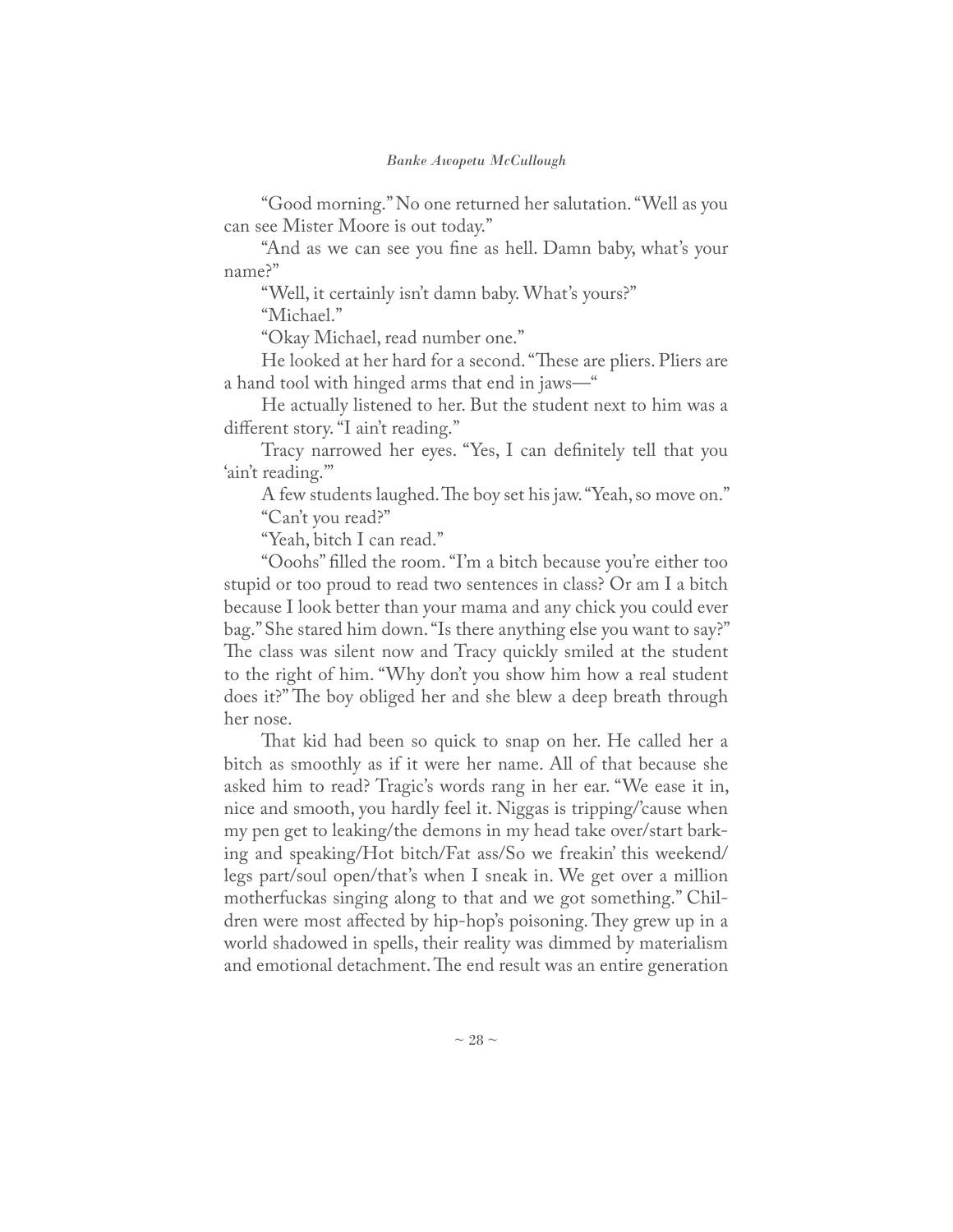with no trust, no love. Perhaps there was still hope in trying to reach the youth. Hadn't the future always begun with them?

Everything that she had been through had led to this moment. She had dreamed of Harlem, not because she was supposed to be a writer, but because she was supposed to teach. Her dream wasn't dead after all, it was reincarnated.

She emailed Miss Pratt, her elementary music teacher who used to run the Black History assemblies. Miss Pratt had put Tracy in the choir even though she couldn't sing a lick. Somehow she discovered that Tracy could write. Tracy needed her help again now.

*Miss Pratt, you said I would meet my future one day and I did.* Because of you, I became a writer at ten years old. Even after my family moved to the suburbs, and all of my problems were supposed to disappear, the words would not leave me. I marched steadily towards what I knew to be my destiny. I came to Harlem and I used my pen to tell the stories of my people until I discovered a truth that they didn't want to hear, wouldn't dare to believe. I walked to the Brooklyn Bridge on Tuesday. I couldn't step on it though, I feared the desire to jump off would be far too strong. But today a new future greeted me. Today, I became a teacher.

\*<br>\*<br>\*

Miss Pratt wrote her back and told her all about what was going on in Rochester. There had been four school superintendents in the last ten years, the district was in a severe deficit, extracurricular activities had shrank and the graduation rate had plummeted. "*Tracy*, we need good teachers. There's an accelerated graduate program that would put *you in your own classroom in September.*"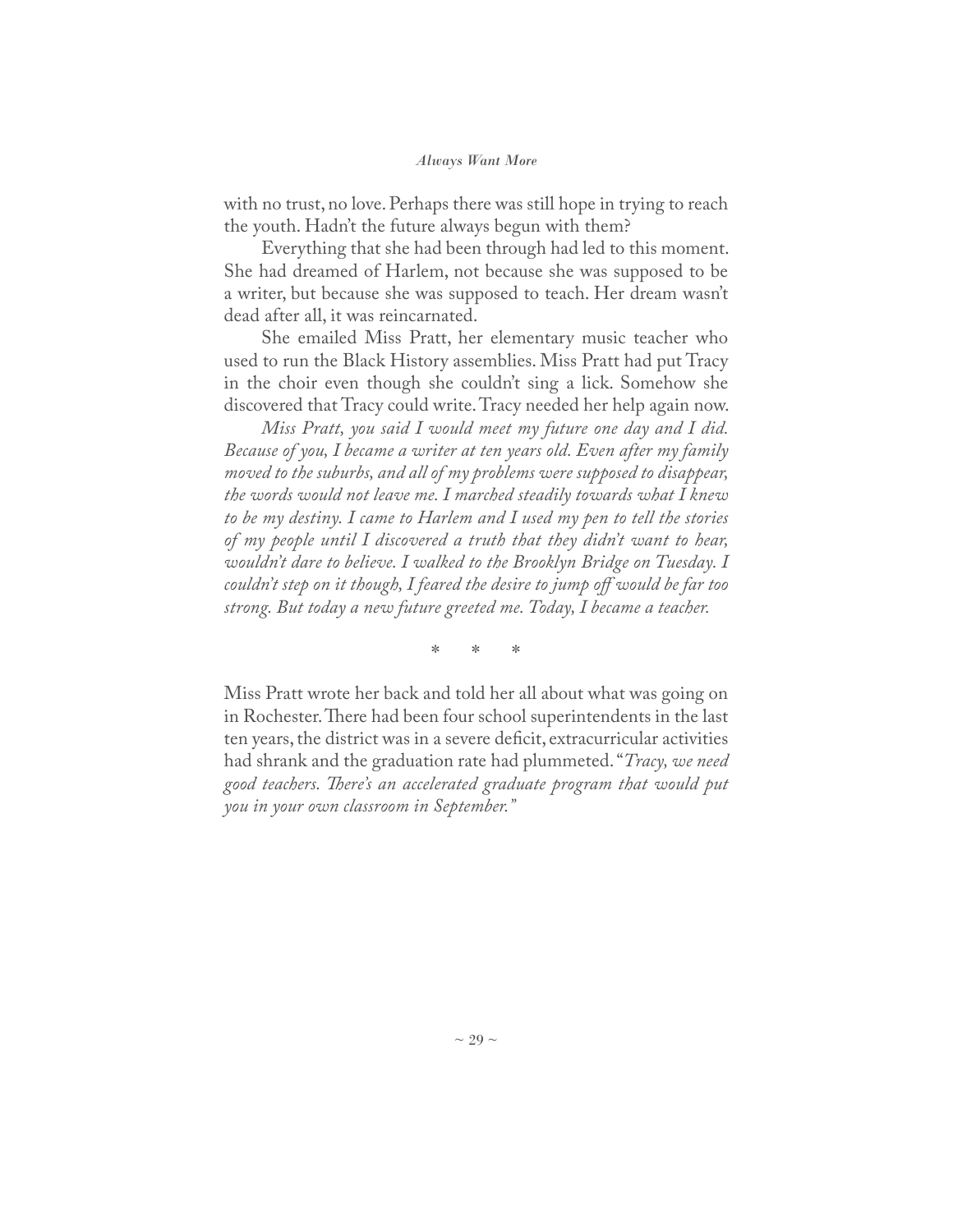# **2**

"I do it for the young kids who need to be advised. And they wonder why his soul forever cold. It was three words that he was never told."

-.38 Spesh

"These 3 Words"

TRACY DROVE AROUND DOWNTOWN her first day back and gasped when she got to Main Street. What had they done to Midtown? She pulled over and walked up to the remains of what used to be the epicenter of the city. There used to be department stores, All Day Sunday--an upscale urban boutique, a grocery store, a monorail. Dancing dolls from foreign lands used to mark the hour. During Christmas, there was a Black Santa Claus whose wintry land sparkled and beckoned. It used to be magical. She couldn't believe that all of that was reduced to the rubble and the abandoned cranes and trucks that she stood in front of. A man walked past her, "Excuse me, when did they do this?"

He shrugged. "I don't know, maybe two months ago."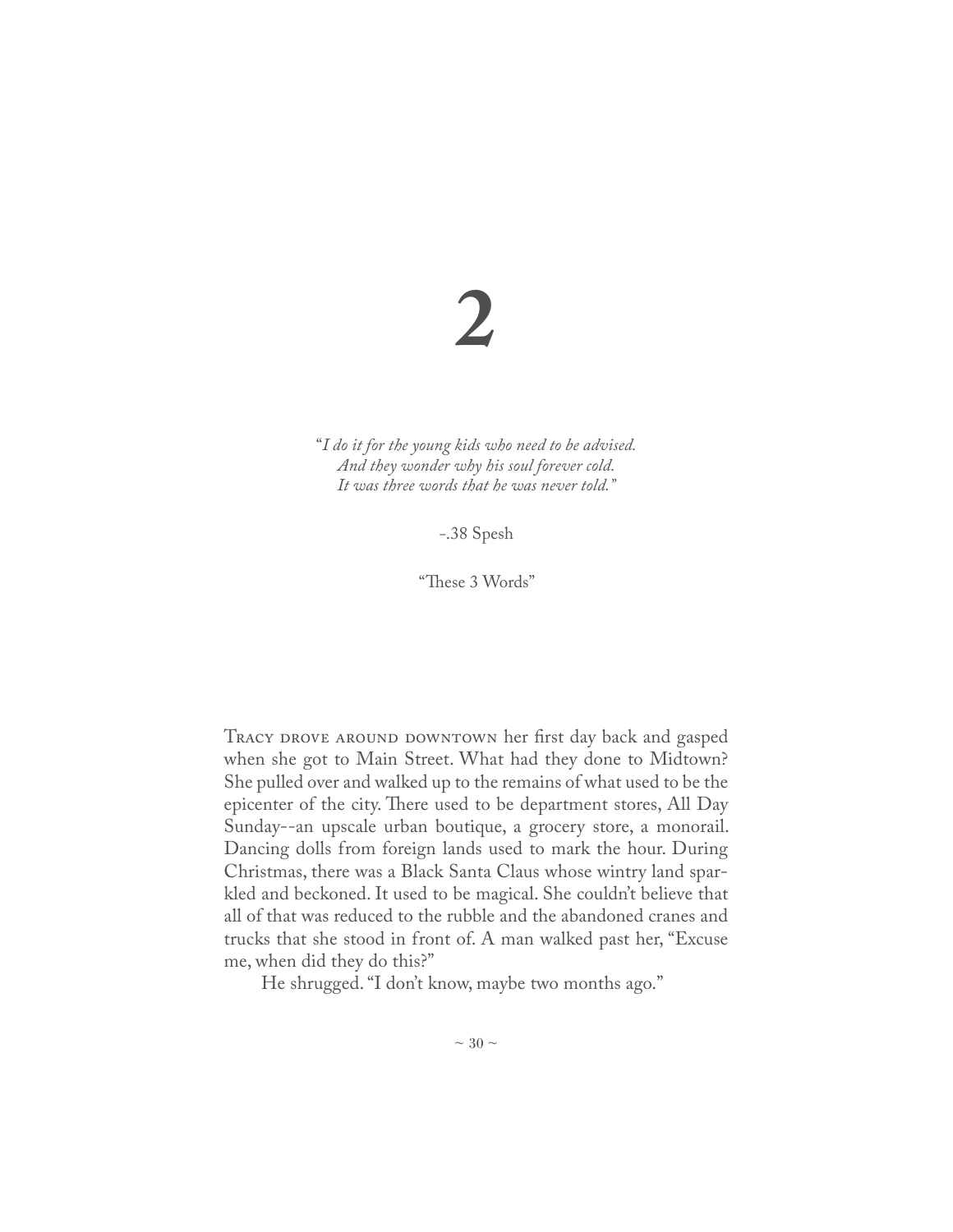She came to learn that a lot more had changed since she had been here last. Low rent was the one good thing about Rochester's decline and she loved her apartment. She would have never been able to afford this much space in Harlem. Nestled on a one-way off of Monroe Avenue, she had the bohemianism that her soul desired and the grim realities of the city's crime at her doorstep. There was a natural food market around the corner and prostitutes in its parking lot at night. Her neighbor had a rainbow flag that hung proudly and dozens of visitors that never stayed for more than five minutes throughout the day. Her place had hardwood floors and big windows and a ceiling with a delightful slope. She filled it with pieces from Craigslist and garage sales and thrift shops; the result was a colorful and warm haven that was telling of her artist soul.

She subbed during the day and went to class at night. Her program was for career changers who wanted to teach in an urban setting. The thought was, trained teachers with real world experience would fare better in the classroom. It was a theory that Tracy didn't completely buy since most of the people in her cohort were idiots. There was Carleen, math wiz, turned housewife, turned would be teacher. She was anxious and patronizing. "I mean those poor dears don't have anybody to show them how to live. I just can't imagine what it's going to be like in the classroom. "Then there was Earl. Black, ex jock, and dumb as bricks. "I mean some of them kids real smart. Just gotta know how to apply it. We got crack dealers doing major arithmetic. Just gotta get 'em in the books."

But the course work was fascinating. She learned about educational policy. Gone were the days when the 'slow' kids were in a different class. Brown vs. Board had been reinterpreted by No Child Left Behind. It was discriminatory to place disabled students in separate classrooms. Teachers now had to read and implement students' individualized educational plans—thick packets that described the student's deficits and strengths at length and the necessary strategies to accommodate them. She took psychology classes to understand the mindset of teenagers, literacy classes that taught her different ways to increase reading comprehension, assessment classes that taught them how to write lesson plans that met sev-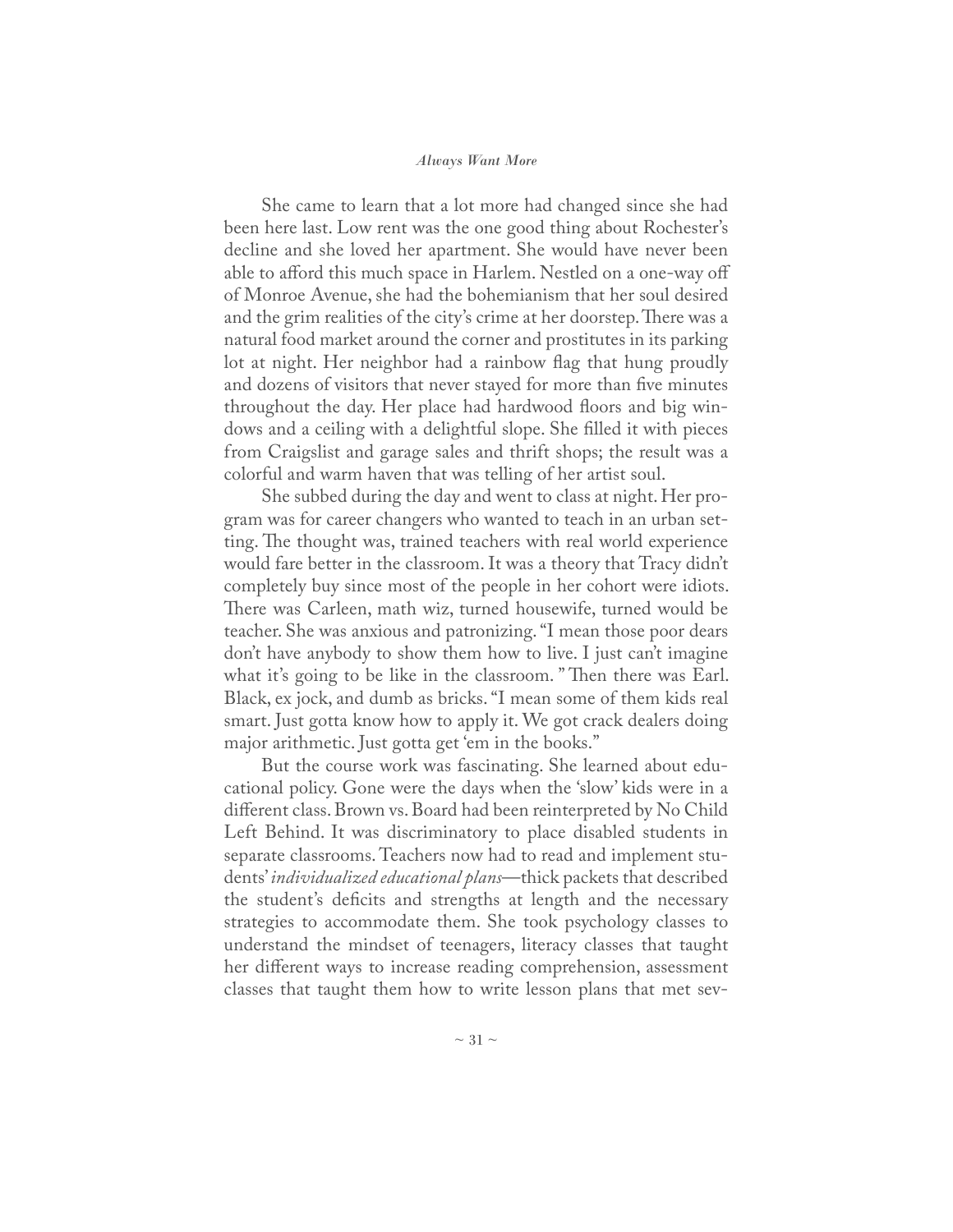eral learning styles. She attended seminars on bullying, child abuse, trauma. Statistics cited that 35% of the city's students had experienced trauma, their brains permanently altered because of it.

When she wasn't working or studying, she was restless. She didn't miss the speed of NYC, but she did miss the energy, the potential that lingered in the air. None of the friends that she graduated with were coming back. Rochester was too broke and too slow for them. Most of them landed in Atlanta. Her friends that didn't graduate were too dim for her. They had babies and drama and few aspirations. So she went to sorority meetings, joined a church, worked out, met a fuckable guy named Jason. Spring turned to summer.

The course work intensified and she and the rest of her cohort now had the additional task of student teaching during summer school. It wasn't that taxing for Tracy though. Her cooperative teacher was a very cool guy from Uganda who made it apparent that he wanted to fuck her. His advances were subtle enough that she could pretend not to detect them and he in turn let her do whatever she wanted. He handed her the reigns on her very first day. Later on, she regaled her cohort with stories about how she led the class through grammar exercises, the essential question, and a discussion of *Invictus*. She was certainly feeling like the master of her fate these days. There were endless papers to write and group projects and sample lessons. Bloom's taxonomy, *The First Day of School*, Piaget, and *Strategies that Work* were crammed into her head.

Summer melted away and they eagerly awaited their assignments for the upcoming school year. It was tedious, as the school district struggled to reinstate and place the thousands of seniors who hadn't graduated in August as expected, and had yet to age out of the system. Tracy received her assignment the last class of their summer session and the week before school was to start. She was going to Booker T. Washington.

Earl elbowed her. "Be careful girl, that's the worst school in the city."

Tracy shrugged. "Aren't they all bad?"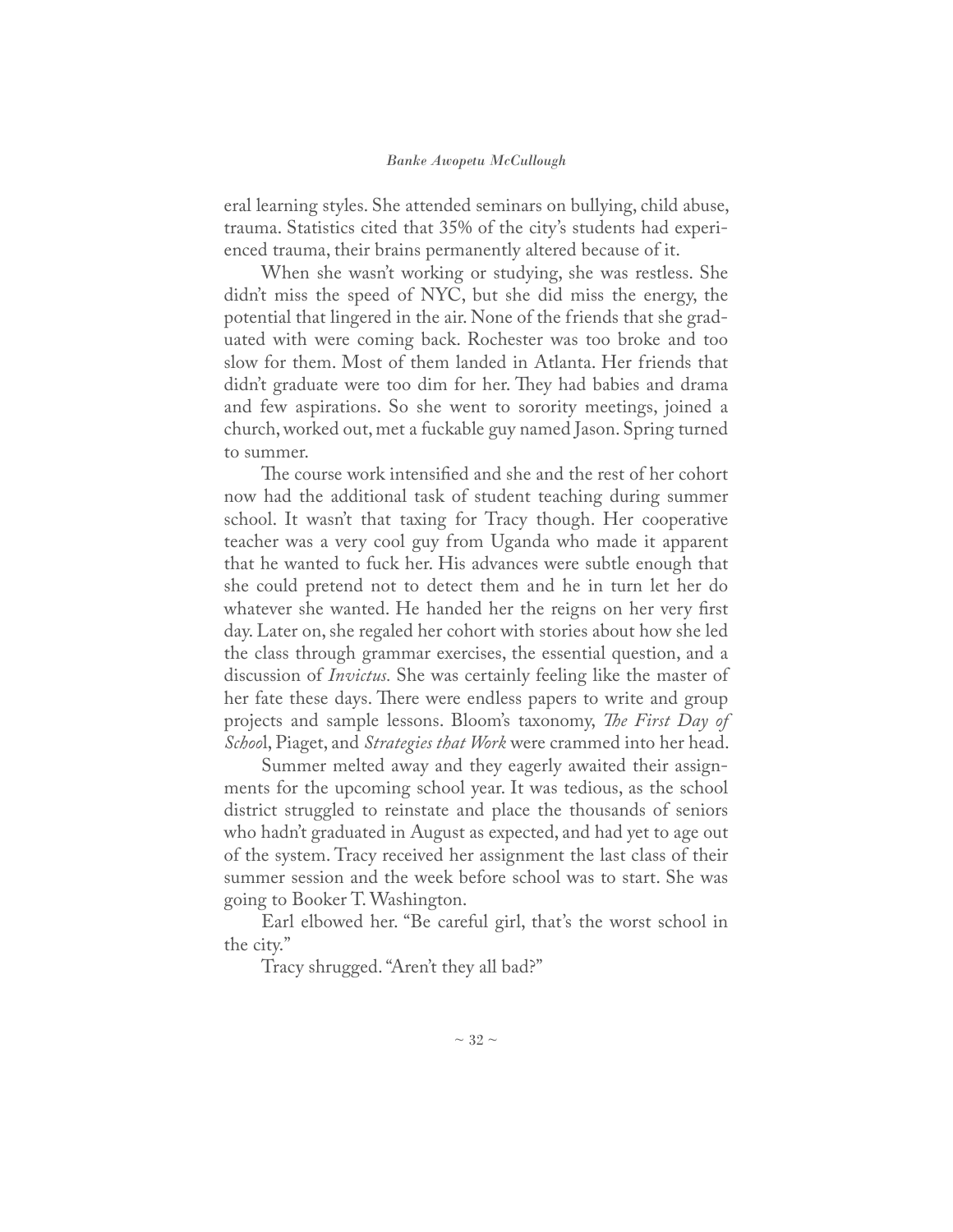ÞÞÞÞÞÞÞÞÞÞ

At 5:47 a.m, the parking lot of Booker T. Washington High only had three cars in it. The sky was an indigo blue, the moon long gone, the sun making its glorious arrival. The tranquility of the moment calmed her nerves a bit.

Her hands shook on the door handle. She exhaled, "I can do this." Outside of the car, she steadied her hand to swipe her badge at the sensor. A click sounded her admittance into the school.

Her low heels echoed through the hallway. In the office, the head secretary was just taking her seat. She glanced stiffly in Tracy's direction, forcing her to swallow the good morning that was forming in her throat. Tracy turned away and checked her mailbox. It was empty except for a union flier and investment agency advertisement.

She had cleaned and disinfected her classroom the day before, but it still smelled of stale summer. She cracked the window and was rewarded with a gust of twilight air. Rays of amber reached across the sky. The knot in her stomach loosened.

Hurried footsteps came next. A short, Puerto Rican woman stuck her head in the door. "You got the gig."

"I'm sorry?"

The woman smiled. "You were coming in when I left my interview. I prayed that you would get the job."

"I'm sorry, have we met?"

Her visitor stepped into the doorway. "Nope. I just knew that it was the right thing to do. I'm Jahirym. Jahirym Hernandez."

"Tracy Mitchell."

"Lots to do, right? Have a good first day. Let's talk later." She was gone as quickly as she had come.

Soon there were streams of teachers passing by her door. Jen Witfield, a special education teacher, stepped fully into the room. Her eyes roamed over everything before she spoke. "Looks like you're all set up here."

"Just about."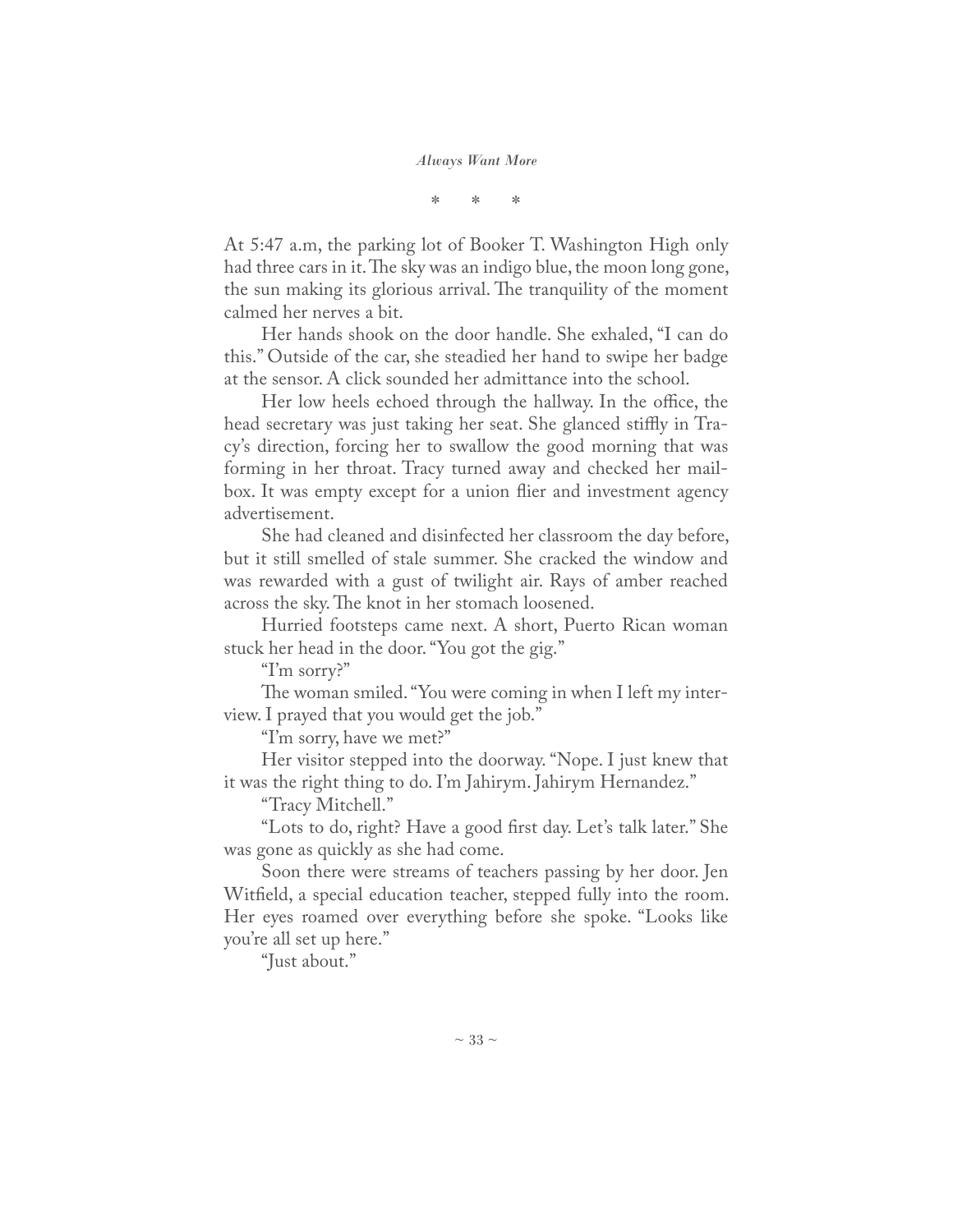"Just try to survive the first day. Most of these kids are hopeless; we got all of the district's throwaways. You just remember that no matter what happens, it will be better tomorrow."

Tracy looked up sharply from the email she had been reading. "It will be better today."

The knot in her stomach retightened when the buses pulled into the loop. She and a few other teachers stood in the hallway. A perky older brunette winked at her. Tracy smiled in return. A gruff bald man crossed his arms. "Just 190 more days of this shit." Miss Hernandez waved to her from a few doors down.

Nervous laughter was heard next as students began to trickle in. Most wore new clothes and unsoiled sneakers. The girls smelled of hair spritz, they waved their hands as they spoke, acrylic nails accenting their speech. The boys walked with the wide shuffle required to keep their sagging pants up. Everyone was upright, aware of the mass appraisal. These kids had come from phased out schools and had been bused from all over the city. Everyone would be eager to make a name for themselves. Tracy understood the importance of this too. She needed to assert her dominance immediately; her reputation had to be solidified at once.

The bolder kids relished the charged atmosphere. Alpha males and females could be spotted in the saunter of their struts, their shouts of "ay yos" and "hey girls" were trumpets announcing their arrival. Profanity rang out amidst the cloud of chatter, kids who traveled solo walked a bit quicker. Their eyes took in everything around them; this was a new jungle to navigate.

She said good morning to those individual kids as they passed. It had been her experience that these kids were the most dangerous. Already outcasts—and trying not to be fucked with--they had short fuses and could be quick to cut someone or throw a chair at a teacher. She was mindful to address larger groups too. Her years as a city student and stint subbing had taught her that the more sociable kids were actually more vulnerable and secretly longed for their teachers' approval. A smile and an acknowledgement went a long way with them. Still, most didn't respond to her greeting and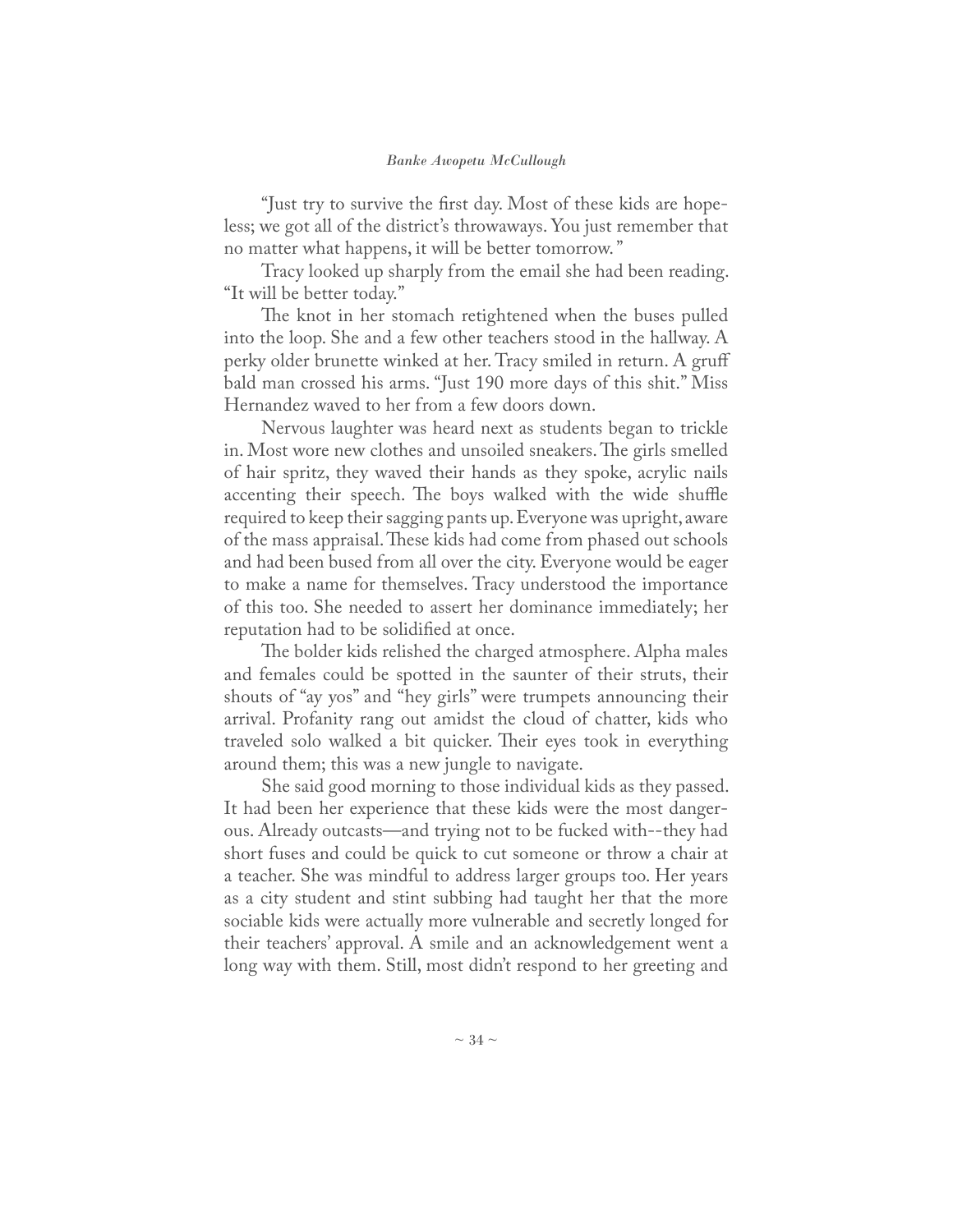she didn't expect them to. Not yet anyway. She was just tilling the soil at the moment.

Thirty-one kids stared at her after the bell went off. She swallowed and plunged forward. "My name is Miss Mitchell. I will only answer to Miss Mitchell. You may not call me Miss or Mitch or anything else that isn't my name. I will address you by your name; you will treat me with the same respect. I might as well tell you now that I want you to learn. I will not give you busy work and I will not insult your intelligence with fill in the blank nonsense. I will push you, but I will do everything I can to help you. If you are not here to learn, then you need to see yourself to the door. You will not complain about having to do work, you will remain in your seats, and you will raise your hand to speak. Again, if that's a problem, there's the door."

She heard snickers and a couple of girls smacked their teeth. But when she raised an eyebrow, and looked directly at them, they lowered their eyes. No one moved and no one spoke. She touched the screen of the smart board. An hourglass appeared and a digital voice sang out, "Five minutes."

"We start everyday with the warm-up. The warm-up is designed to shift your thinking to the topic of the day's lesson. It is a very simple question that allows me to see what you already know or what you remember from the previous class. You do not have to copy down the question, but you need to restate the question in your answer."

Nothing and everything stood out from that first day. She said every word carefully and watched for the reactions they solicited. Some kids were bored, they had heard it all before. Others were defiant, eager for a chance to test her. But still some were interested, relieved to be in the hands of a capable teacher.

Her first weeks passed by quickly. She led the class tightly, every minute was planned. She rarely sat down. She led them through grammar exercises, telling them that standard English was the difference between minimum wage and management. She nudged sleeping students as she passed, kicked their desks if they didn't sit up fast enough. Students came to the smart board to place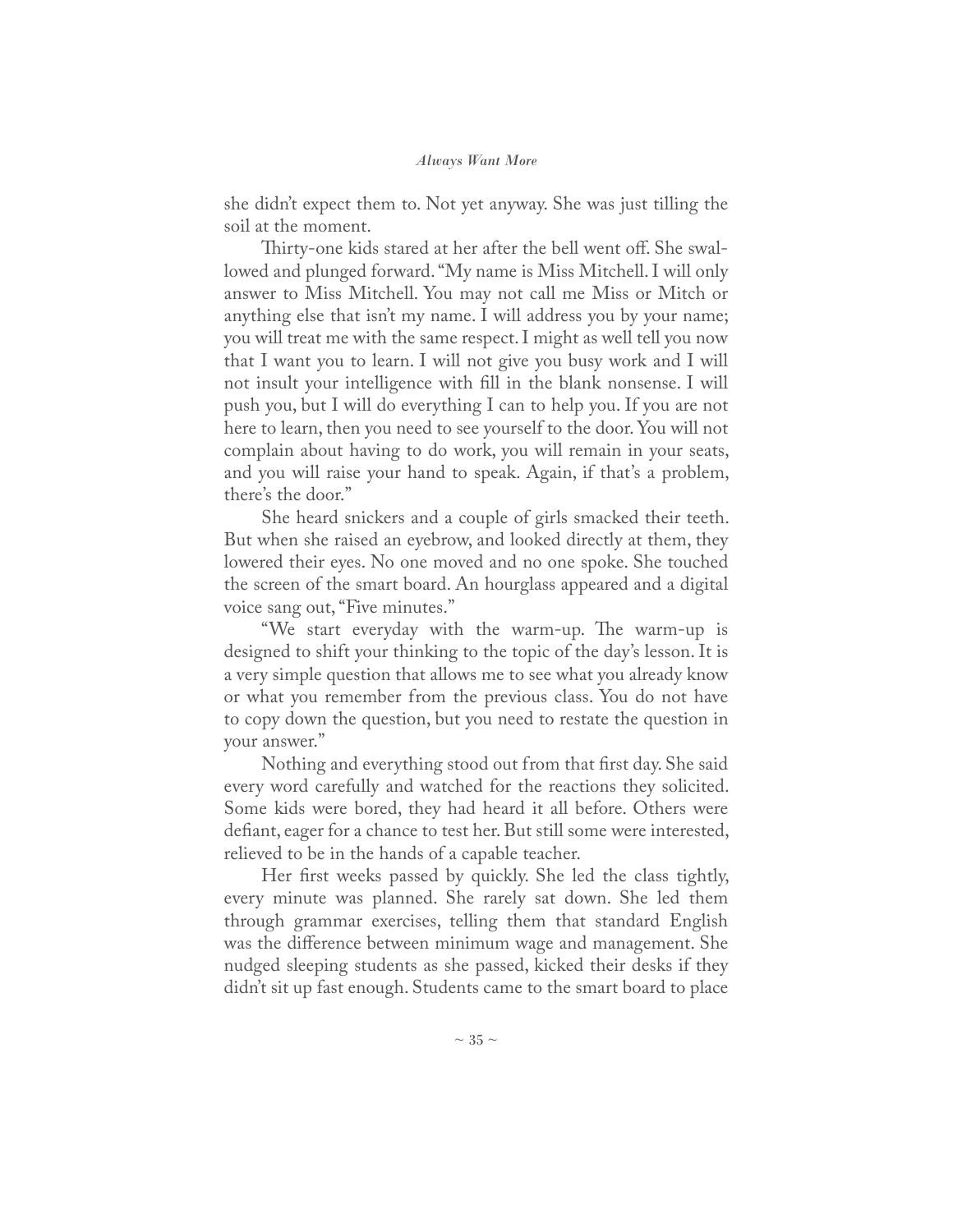semi colons and dashes. They hesitated when asked to read aloud, and wrote slowly. She complimented and corrected. She arrived early and left late. She went home and spread the day's events out in her mind. She went to class and listened to her cohort as they exchanged stories about lazy, disrespectful kids. She went back to work and tried all over again.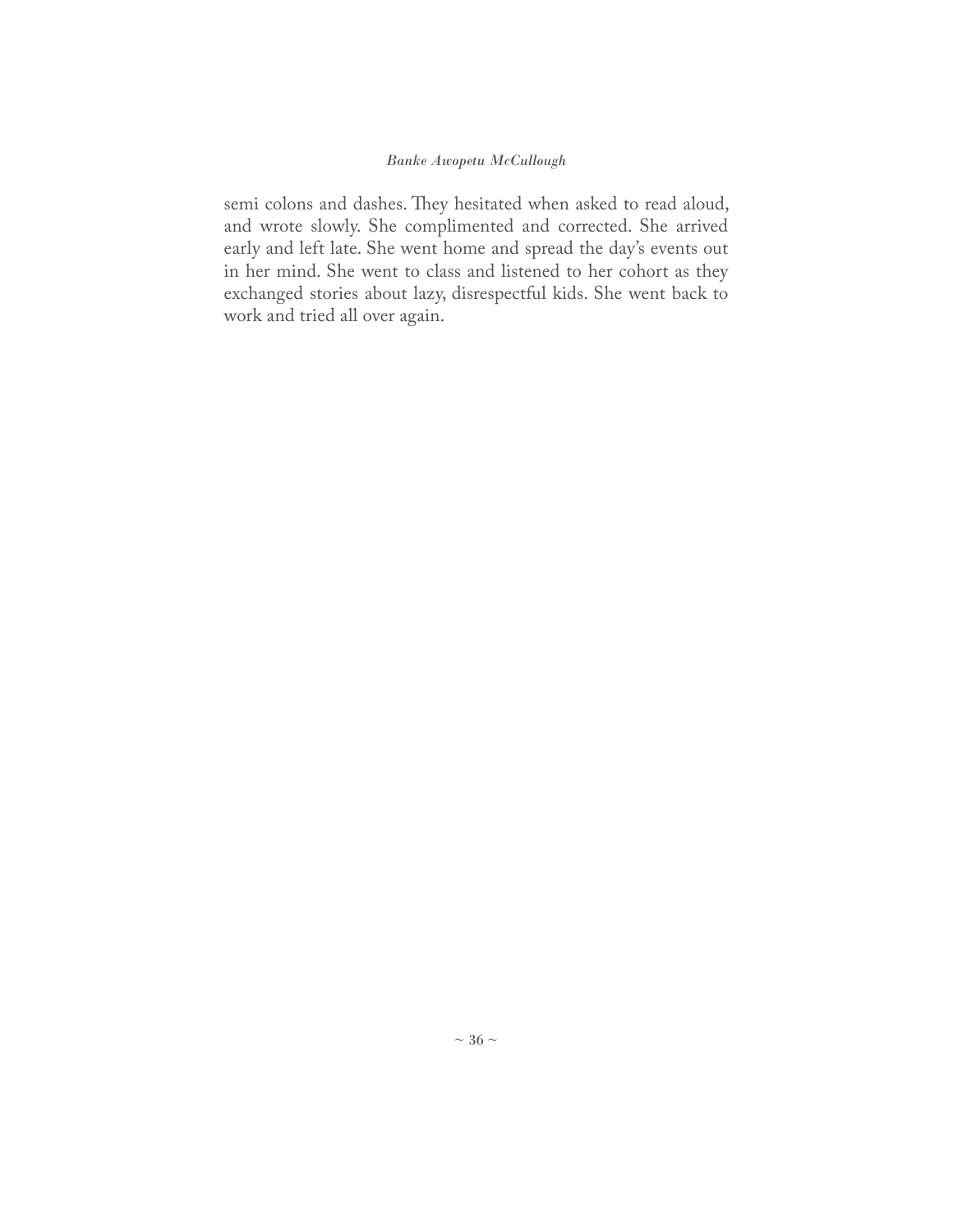

*iI like the way you be with all that personality,* but I got flava too, you need to get with me"

*-MC* Lyte

*iI Wanna Be Down (Remix)*"

ON ELECTION DAY SHE was a nervous wreck. She snapped at Tyrell, a sweet kid whose ADHD kept him in perpetual motion. "Ty, we don't have time for this today." She hurriedly scribbled out a pass to the bathroom and laid it on his desk. "Go take a walk." She left work right after dismissal. At home she stripped and plopped down in front of CNN. Obama truly had the world on his shoulders. Yet it appeared that he remained everything that a Black man should be—resolute. How could anyone not love him?

At eight, she joined a bunch of black professionals at Crush to watch the results. Crush was the buppie social hub. During the week there were poetry readings, live bands, and comedy. On the weekends, the deejay was great and the crowd liked to dance. On election night it was packed. Brothers wore button downs and too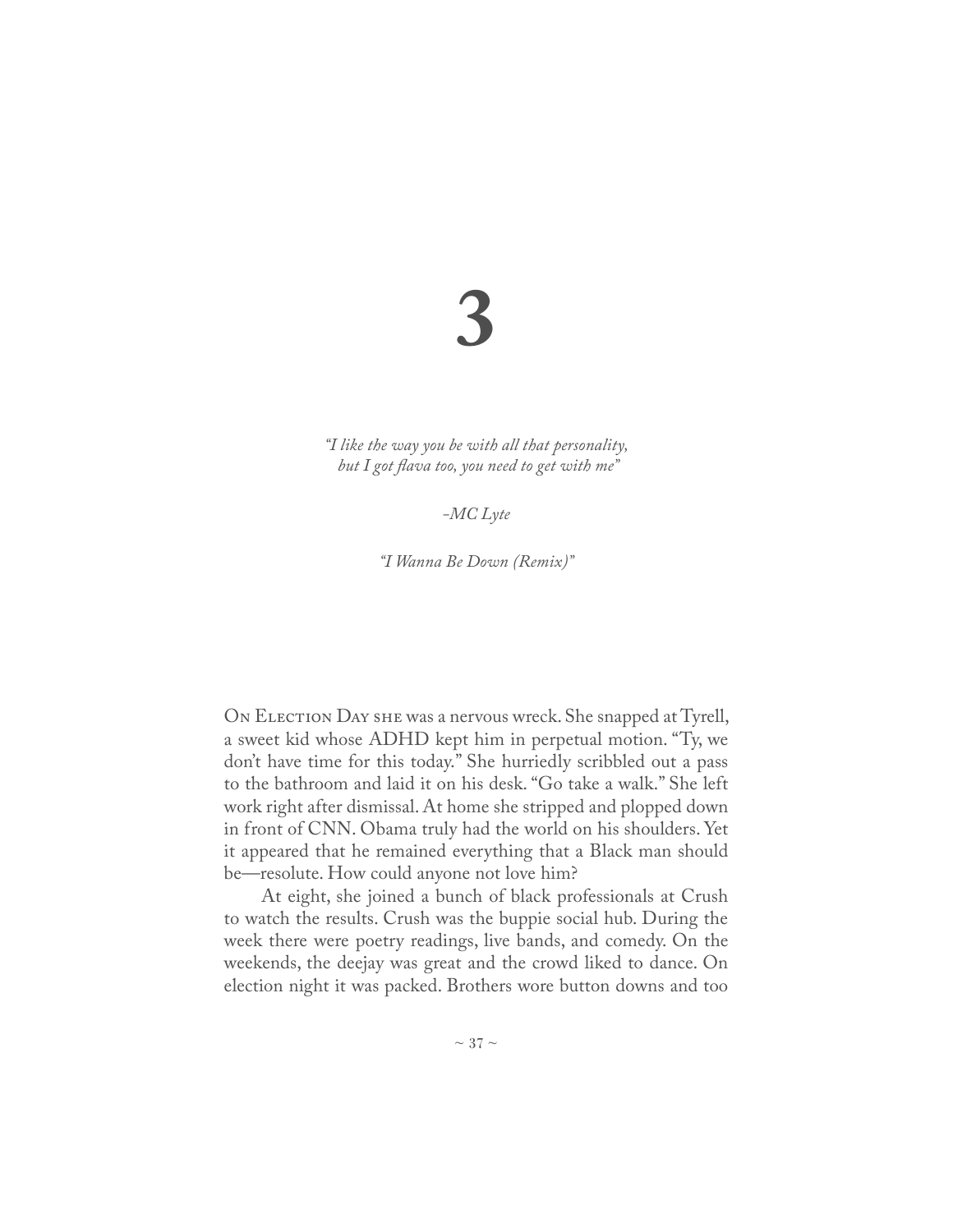tight jeans and hard bottom shoes. Sisters wore blazers and scarves and Louis handbags. Tracy supposed it was the uniform of educated Black folk. She stuck out in a tailored leather jacket, peasant shirt, pale blue tights, and thigh high snakeskin boots. A few women looked at her and turned away; a couple of Alphas hugged her and promptly went back to their conversations.

She ordered wine and milled around by the bar. She heard snatches of conversations. "The problem with the city schools is these teachers don't relate. Who cares about Shakespeare when your mother's a crackhead?" Tracy turned in the direction of a nasally woice. It belonged to a petite woman that she knew to be a chemical engineer from Greenwich, Connecticut. Like she knew what the fuck she was talking about. A trio of men to the right of her were debating which luxury car was a better value. A couple behind them were not so quietly cheering every time Romney won a state.

She moved to the other side of the room where there was an empty seat across from a chestnut colored man. They locked eyes. She approached him. "Is anybody sitting here?" He shook his head no. Guess he was too fine to speak. Tracy knew that type. She pulled the chair back a few inches away before sitting down.

They didn't speak to each other for another hour. Romney was on top and Tracy had switched from wine to martinis. "I hope this motherfucker doesn't win."

The man spoke for the first time. "He won't."

When Ohio went Blue and Obama was declared the winner, she couldn't help but jump up and hug him. This moment had to be sealed with human contact. And when his arms closed around her, enveloping her in his scent, she wanted to hang on. She managed to pull away after a few moments. She stared at him and he held her gaze. She stepped back and bumped into one of the Alphas who pulled her towards the bar. "Trace, we gotta do a shot." His grip on her arm was strong, his joviality forced. She freed her arm and turned back towards the man, but he was gone.

A couple of weeks passed before the first snow fell. It was a feathery snow that fell to the earth like dandelion fluff and melted instantly. After dismissal, Tracy sat at her desk and watched it. She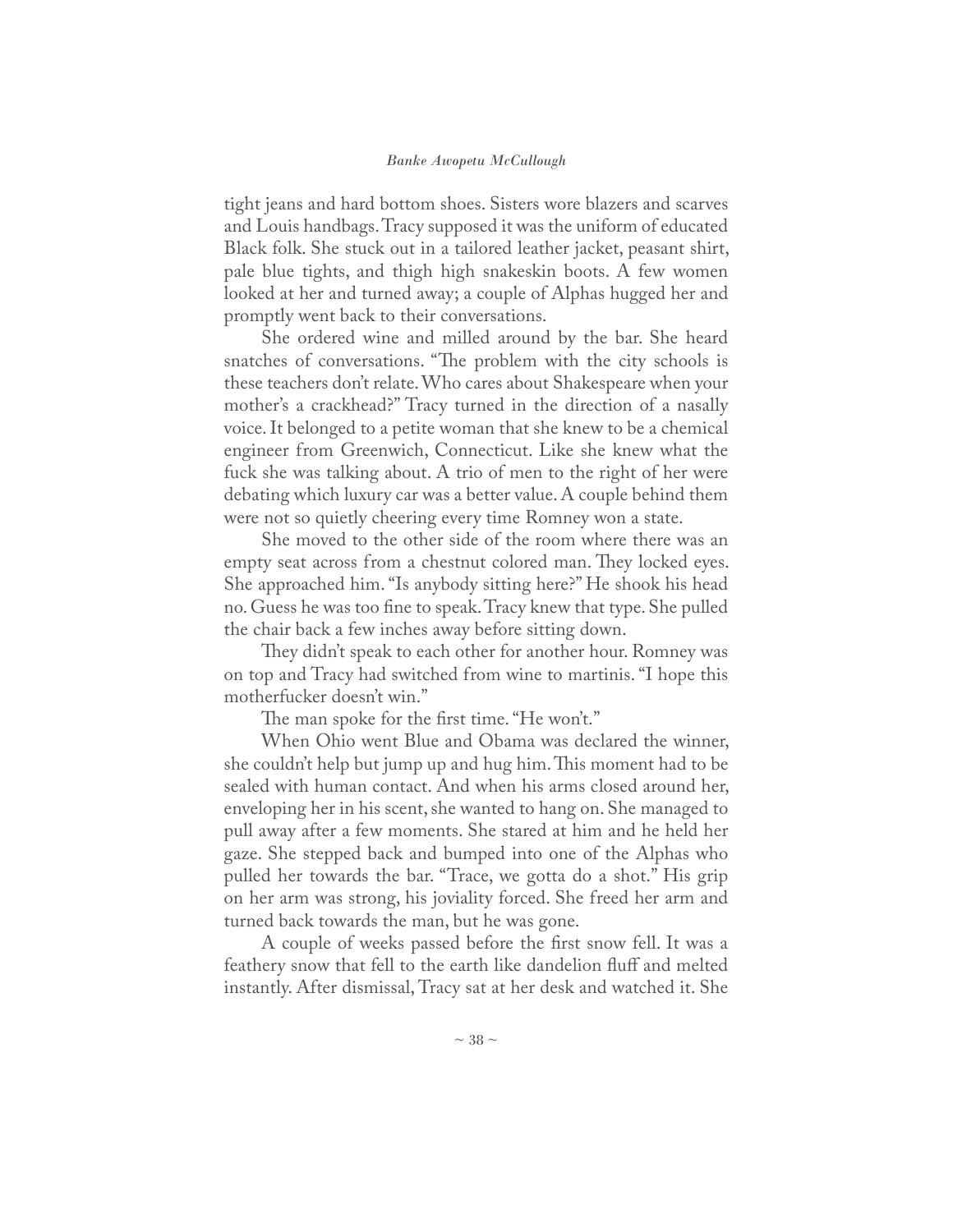sighed and went over a mental to do list. She had made the copies, called Ryan's mentor, sent a condolence card to Soror Molly. She still needed an oil change. She turned back to the snow and sighed again. There was no one to buy a scarf for, to cuddle up next to, to even send a happy first snow text.

She turned from her musings, packed up, and headed to the gym. Her love life had been reduced to occasional romps with Jason and the flirtations she shared with men at the gym. These men worked or worked out there and smiled at her and looked too long when she pranced by in yoga pants and sports bras. They made her fantasize about long days in bed, hand holding, and movie dates. But she turned down all real advances. They were either too corny, too old, married, or too thugged out. Plus, she couldn't afford awkward run-ins at a place she frequented so often.

She had a good workout and headed to the mats for her cool down routine. Pushing her body beyond comfort, she breathed deeply and leaned into her stretches. She noticed the man from election night when she stood up. Today, he looked even more handsome bench pressing. He didn't grunt or strain when he lifted, just focused on smoothly maneuvering the weight. Something about that focus held her attention. He sat up and noticed her.

Busted, she smiled and walked over to him, "Are you finished?" "You about to bench?"

"No, but I need someone to walk me to my car. I parked in the garage."

"We'll walk with you." His friend answered. Tracy hadn't noticed him before. His lined face and bulky build suggested a prison background. Tracy did not like the intrusion, but couldn't think of a way to get out of it. The trio fell into an uncomfortable silence.

"This is it," she said relieved once they stopped in front of her coupe. "Thanks." She didn't hesitate further to get inside and drive off.

She spotted him again a few weeks later. He nodded in response to her smile. She tried to shake away the familiar stirring the nod caused inside of her. She was just about to start her abdom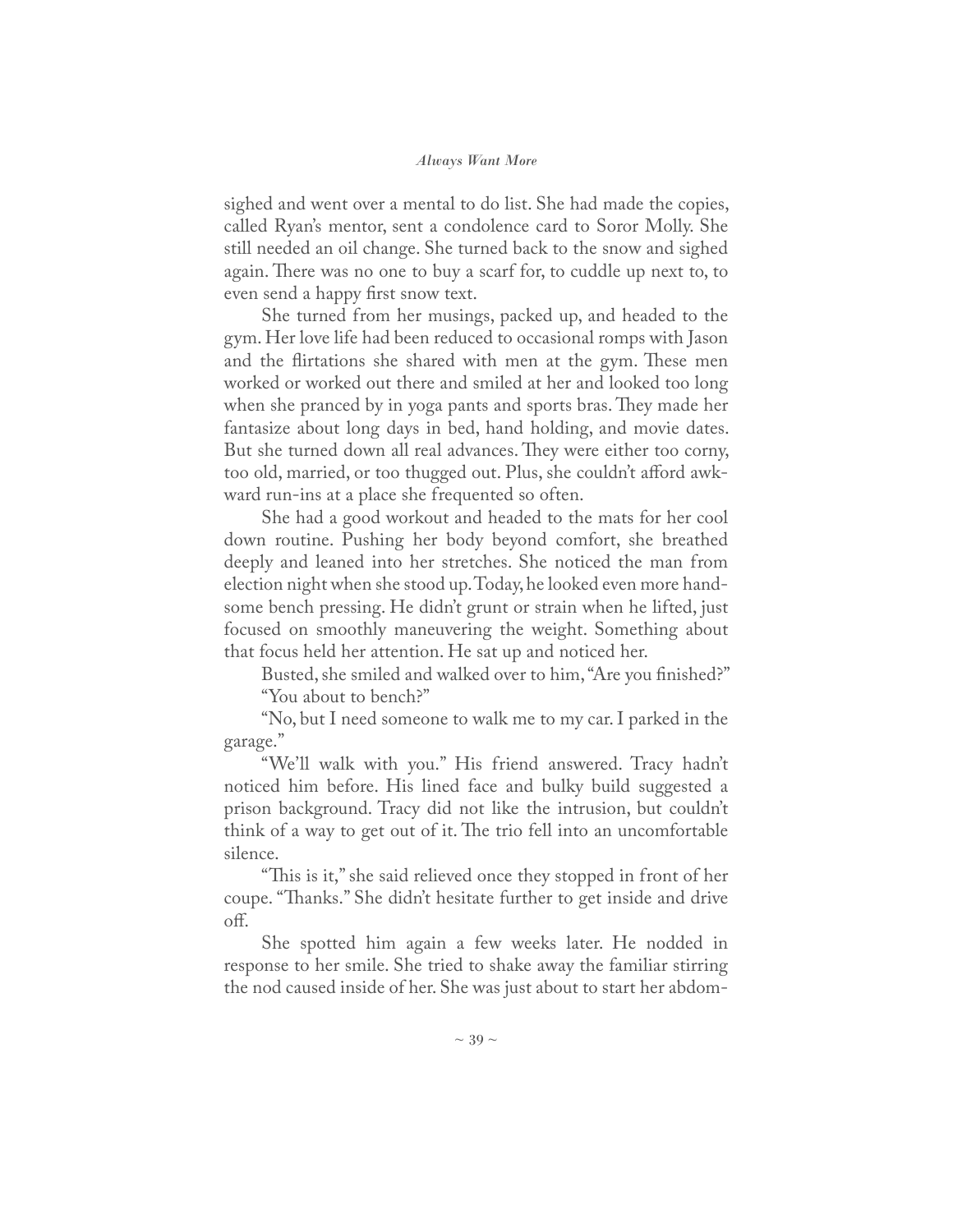inal routine, but couldn't stop herself from getting up and walking over to him.

She asked, "Did you already do abs?"

"Yeah, but I'll do 'em again." She showed him the sequence and he joined in. Though he struggled at times, he didn't seem embarrassed by it. "That's some workout", he said after they finished the last set. "You leaving now?"

"Yeah."

"Need somebody to walk you to your car again?"

This time they both smiled. It was only five o'clock and she was parked right in front of the building, but she didn't decline the invitation. The silence was comfortable as they walked through the gym's doors. She snuck peaks at him. He had defined cheekbones and almond-shaped eyes. His frame was solid and basketball sleek. She remembered the way his arms felt around her.

He nodded when she pointed to her car right in front of the building. "Can I call you sometime?"

"Who are you going to ask for?"

"I was getting to that. What's your name?"

"Tracy. Yours?"

"X."

"Like the rapper?"

"No. My name is Oxford, but everyone calls me X."

"So your brothers are Cambridge and Canterbury?"

"That's clever. I'm the only Brit. My brothers names are Princeton and Harvard."

That's clever. He said that with authority. He moved with authority too. She rattled off her number and he put it in his phone. "How old are you?"

"Twenty-four." She didn't add that she was turning twenty-five in a couple of months. No need to think about that. "You?"

"Twenty-nine."

He called a few days later. At the sound of his rich baritone she found herself agreeing to go out to dinner with him. She hadn't been this excited about a date since, since ever. Something about X struck something within her. She felt like she already knew him.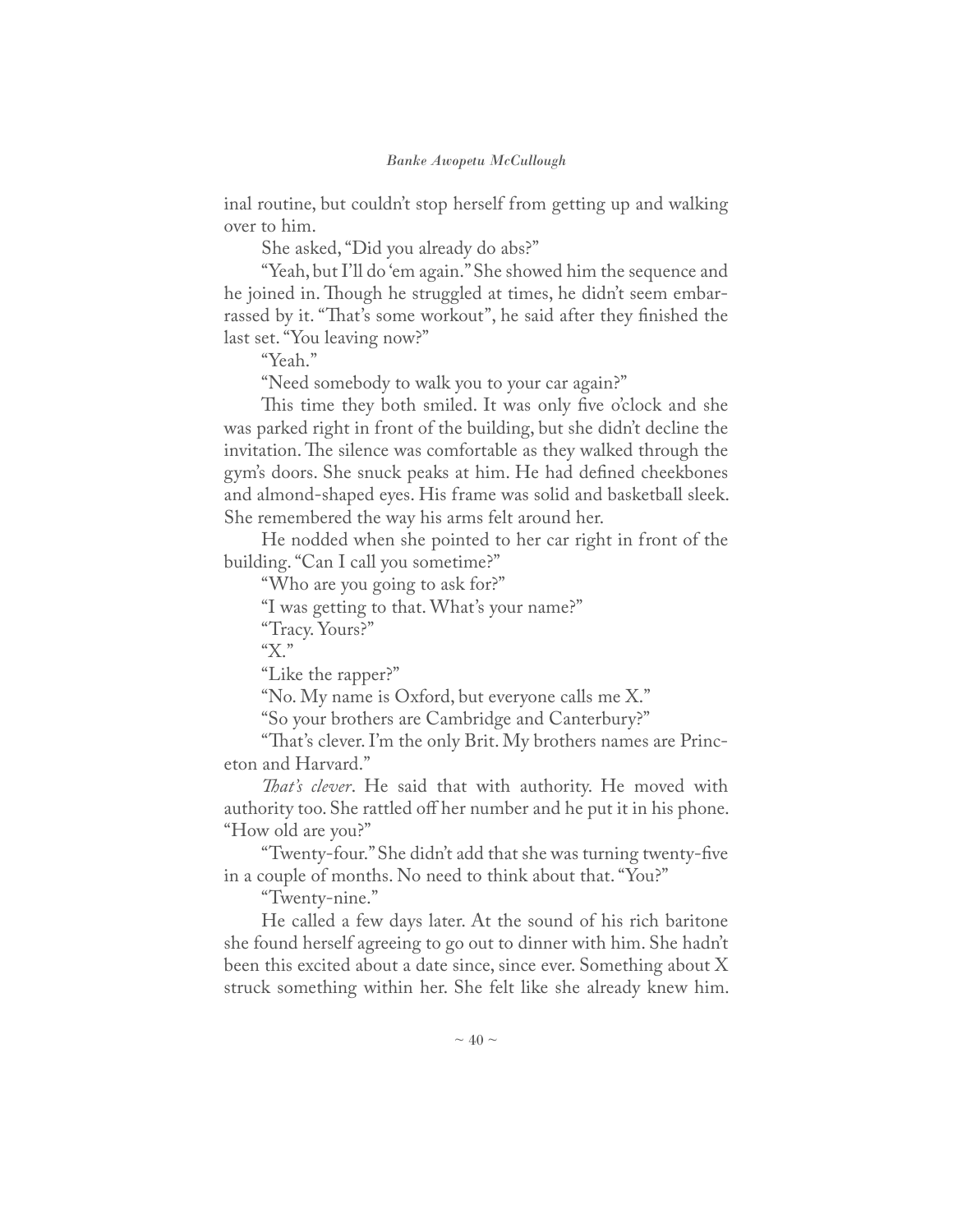The last time she had clicked so quickly with someone had been Tragic. She thought about waking up in that hotel room and shuddered. Nothing like that would ever happen again. She would meet X at the restaurant. She would lead the conversation and she would signal the completion of the date. She was in control.

Even after this declaration though, Tracy was still nervous. She stood in front of a full length mirror and ran her hands over the tight, gray, sweater dress she had chosen for the occasion. The dress was seductively casual and clung in the right areas that she was so determined to keep in line. Regular exercise kept her waist narrow, her thighs thick, and her ass tight. Her jet black, kinky hair was pulled back in a tight bun that made her eyes look even more slanted. She finished the look by dusting powder over her coffee colored skin and rubbing gloss over her full lips.

She was purposely fifteen minutes early when she pulled up to the Italian Steakhouse. She had a pre-date ritual. She liked to take a moment to hope for the best, picture herself smiling and nodding demurely, plot the witty things she would say. Her ritual was shot when X pulled alongside her. So went being early.

She slid out of the car and walked over to his cherry red Lincoln MKS. He responded to the question in her eyes. "What? I'm never late."

He slid his arm around her waist before leading her to the restaurant and away from the warnings that sounded in her mind. Inside, he pulled out her chair and let his eyes linger on her face once he sat down. "I'm glad we're finally here," he said after they ordered.

"Finally?"

"Yeah, I've seen you a few times before election night."

"Really?"

"Yep. At the gym, you're always by yourself. I like a woman who can stand alone and I like those blue shorts you wear."

"Thank you." She sipped her water. "So let me ask you, what are we doing here?"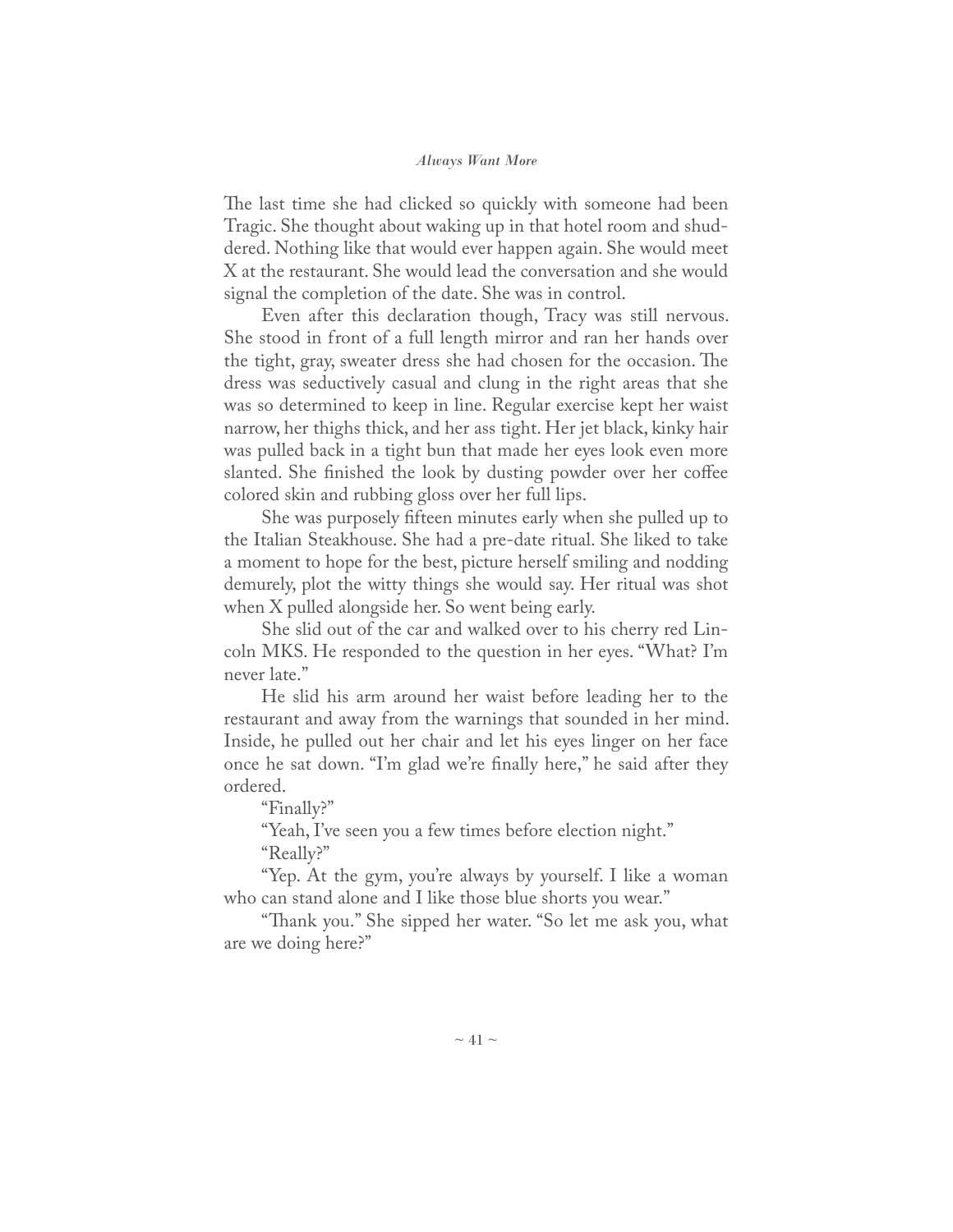He leaned towards her. "You know what we're doing here." He let that statement hang before licking his lips and leaning back in his chair. "Do you want to see a magic trick?" She nodded, eager for a distraction. "Okay, see this salt shaker?" He lifted it up as if she couldn't see it from where it sat at the table. "I'm going to make this ordinary run-of-the mill salt shaker disappear." He covered the salt shaker with the napkin and slammed his hand down on the table. The napkin flattened with no salt shaker underneath it.

She laughed and clapped. "How did you do that?"

"I can't tell you all of my secrets."

They chatted about nothing in particular: sports, music, movies. She laughed often and felt completely at ease. He smiled a lot, listening more than he talked. Afterwards, X walked her to her car and opened the door for her, leaning in close enough for her to catch another whiff of his scent. "Good night."

Her voice caught and she cleared her throat. "Good night."

It wasn't until she was lying in her bed that she remembered that they hadn't discussed the first date essentials. She didn't know if he had a girlfriend, a felony, or kids.

She still didn't ask those questions when he called and asked her to go to a basketball game a few days later. Shivers went down her spine when he put his hands on her hips, and directed her through the crowd towards their seats. "So you got a man?" he asked during a time out. He looked over and waited for her response.

"No. Do you have a girl?"

 $'No.'$ 

"Why is that?" It was her turn to peer in his face and search for red flags.

"No particular reason."

"You're a man of few words."

"I use enough."

"Do you? I still don't know anything about you."

"What do you want to know?"

"How do you make your money?"

"The hard way."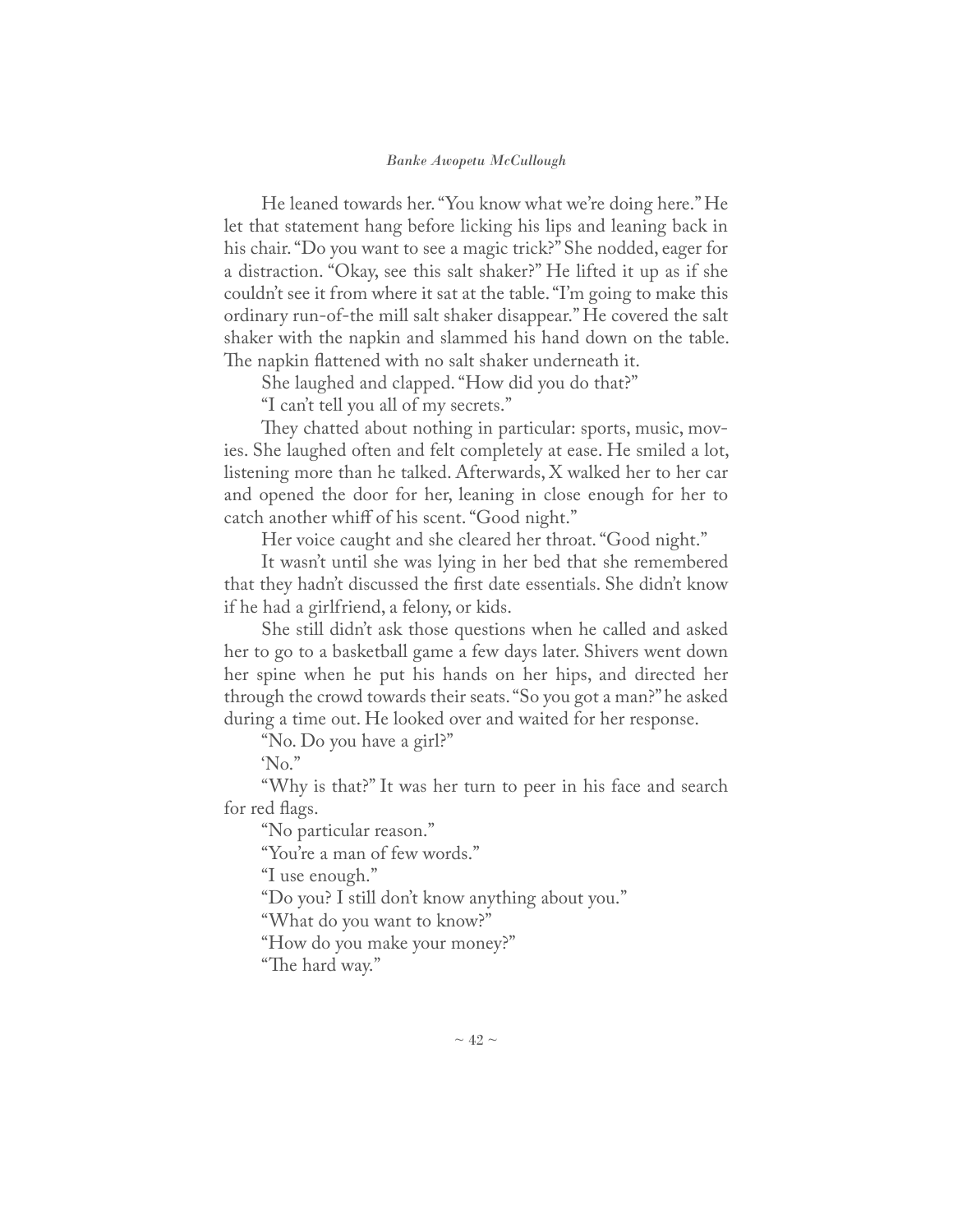She raised an eyebrow. "And how exactly is that?" He shrugged. "Does that matter?" "Uh, yeah."

"Why? I'll just say this: I make enough to live in a way that is suitable for right now. I make enough to take care of you if it came to that." He waited for her response. She turned her attention to the game instead. The other team won.  $X$  took the outcome well. He shook his head and turned his attention back to her. Tracy on the other hand sulked. The Razorsharks should have won. They were better. Why hadn't they played like it? He was quiet while she whined, then grabbed her by the shoulders. "You can't be so affected every time something that you don't want happens."

Tracy brushed away his hands. "I don't need you to school me, remember that."

At dinner, she didn't eat or talk much. Instead, she watched his lips move, followed the curve of his smile as he talked. He was smug, cocky as shit.

"You like hip-hop?"

She almost laughed. What an understatement. She used to eat, breathe, shit hip-hop. But she didn't want to go into all of that, didn't want to discuss heartbreak. "Yeah."

"You heard that Kendrick Lamar? Yo, I haven't heard someone switch the game up so much since Kanye came on the scene." She smiled, remembered the first time she heard *College Dropout*. She was a sophomore at UPenn and played the album non-stop. She had never heard someone rap about college and racism and family obligations and the perils of consumerism before. She had never heard someone tell her story before. Of course the Kanye that she interviewed years later was way different than the one she initially fell in love with. But the brilliance and the passion was the same. And Kendrick Lamar, his album was mind blowing. Cinematic and gritty, he was a poet, a wordsmith. He told tales that captured the very essence of all that they were. His music stimulated her mind, gripped her heart, made her weep. Why did Black people have to have it this hard? She would kill to be able to write like that. A few years ago she would have died for a chance to interview him.